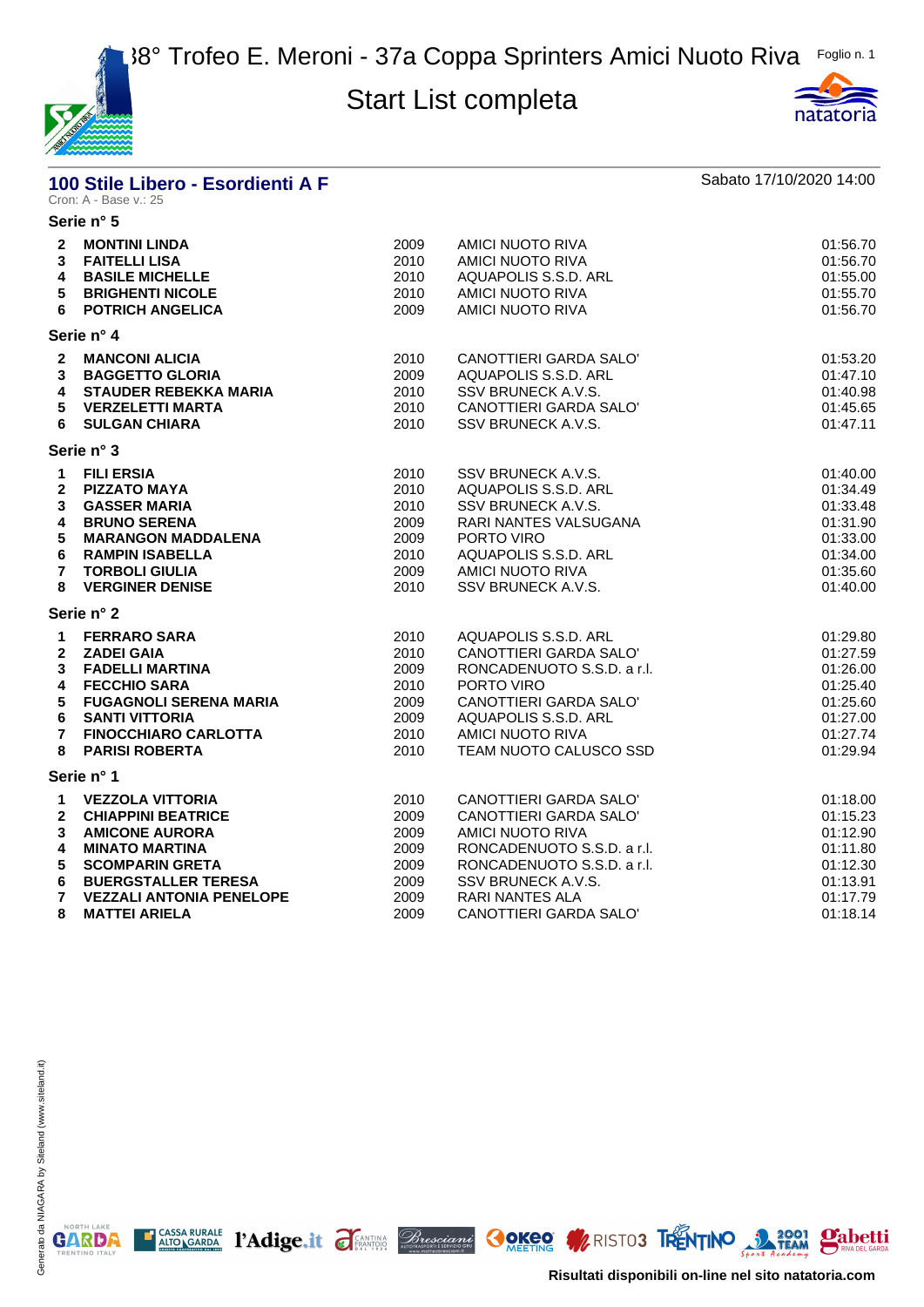



#### **100 Stile Libero - Esordienti A M Sabato 17/10/2020 14:11** Cron: A - Base v.: 25

| Serie n° 4                                                                                                                                                                                                                       |                                                              |                                                                                                                                                                                                              |                                                                                              |
|----------------------------------------------------------------------------------------------------------------------------------------------------------------------------------------------------------------------------------|--------------------------------------------------------------|--------------------------------------------------------------------------------------------------------------------------------------------------------------------------------------------------------------|----------------------------------------------------------------------------------------------|
| 2 COMI FRANCESCO<br>3 SHAULLI RIKARDO<br><b>ASTEFANI DAVID STEFAN</b><br><b>CORONA MARTINO</b><br><b>MIORI FRANCESCO</b>                                                                                                         | 2008<br>2009<br>2009<br>2009<br>2009                         | TEAM NUOTO CALUSCO SSD<br>AMICI NUOTO RIVA<br>AMICI NUOTO RIVA<br>AQUAPOLIS S.S.D. ARL<br>AMICI NUOTO RIVA                                                                                                   | 01:46.35<br>01:45.35<br>01:35.74<br>01:40.70<br>01:46.35                                     |
| Serie n° 3                                                                                                                                                                                                                       |                                                              |                                                                                                                                                                                                              |                                                                                              |
| 2 FILI AXEL<br><b>CRESCINI CHRISTIAN</b><br><b>TRAPELLA LORENZO</b><br><b>CAMINATI LORENZO</b><br><b>VANZI DANIEL</b><br><b>LIMONTA ANDREA</b>                                                                                   | 2008<br>2008<br>2008<br>2008<br>2009<br>2009                 | SSV BRUNECK A.V.S.<br>CANOTTIERI GARDA SALO'<br>PORTO VIRO<br>CANOTTIERI GARDA SALO'<br>SSV BRUNECK A.V.S.<br>TEAM NUOTO CALUSCO SSD                                                                         | 01:27.00<br>01:21.59<br>01:20.00<br>01:20.75<br>01:25.91<br>01:33.68                         |
| Serie n° 2                                                                                                                                                                                                                       |                                                              |                                                                                                                                                                                                              |                                                                                              |
| <b>BAGGIO PIETRO CAMILLO MARIO</b><br><b>FRANZONI GABRIELE</b><br><b>MANDELLI JACOPO</b><br><b>DALLA ZUANNA ANDREA</b><br><b>TIGRINI ALESSIO</b><br><b>BUGNOLI SAMUELE</b><br><b>MARCHETTI CHRISTIAN</b><br><b>MARANGON ALEX</b> | 2009<br>2008<br>2009<br>2009<br>2008<br>2008<br>2008<br>2008 | AQUAPOLIS S.S.D. ARL<br>CANOTTIERI GARDA SALO'<br>TEAM NUOTO CALUSCO SSD<br>AQUAPOLIS S.S.D. ARL<br>RONCADENUOTO S.S.D. a r.l.<br>PORTO VIRO<br>AQUAPOLIS S.S.D. ARL<br>PORTO VIRO                           | 01:17.10<br>01:15.70<br>01:14.95<br>01:13.85<br>01:14.80<br>01:15.70<br>01:16.00<br>01:17.50 |
| Serie n° 1                                                                                                                                                                                                                       |                                                              |                                                                                                                                                                                                              |                                                                                              |
| <b>SPEZIANI MARCO</b><br><b>VEZZOLA ANDREA</b><br><b>ALBERTI FRANCESCO</b><br><b>ZORZI ENRICO</b><br><b>MICHELI NICOLA</b><br><b>BARZAGHI DAVIDE</b><br><b>VIANELLO TIMOTHY</b><br>8 GERMANO' LORENZO                            | 2008<br>2008<br>2008<br>2008<br>2008<br>2008<br>2009<br>2008 | CANOTTIERI GARDA SALO'<br>CANOTTIERI GARDA SALO'<br>AQUAPOLIS S.S.D. ARL<br>RONCADENUOTO S.S.D. a r.l.<br>RARI NANTES VALSUGANA<br>TEAM NUOTO CALUSCO SSD<br>AQUAPOLIS S.S.D. ARL<br><b>AMICI NUOTO RIVA</b> | 01:11.94<br>01:10.70<br>01:06.00<br>01:02.00<br>01:03.20<br>01:09.52<br>01:11.80<br>01:12.68 |
|                                                                                                                                                                                                                                  |                                                              |                                                                                                                                                                                                              |                                                                                              |

#### **50 Rana - Esordienti B F**  $\overline{ }$  **50 Rana - Esordienti B F**

Cron: A - Base v.: 25

**Serie n° 2 CORONA ILARIA** 2012 AQUAPOLIS S.S.D. ARL 01:21.50 **COLLEONI MISCHEL** 2011 TEAM NUOTO CALUSCO SSD 01:17.16 **BERTOLDO GIULIA** 2011 AMICI NUOTO RIVA 01:09.13 **BENTENUTO ELENA** 2011 RARI NANTES VALSUGANA 01:05.40 **BALTER BEATRICE** 2011 RARI NANTES ALA 01:06.48 **DANCIU SARA MARIA** 2011 AMICI NUOTO RIVA 01:11.20 **RASO ISABEL** 2011 AMICI NUOTO RIVA 01:20.50 **Serie n° 1 LAGO LUDOVICA** 2012 AQUAPOLIS S.S.D. ARL 01:05.00 **DALLA ZUANNA LUCIA** 2011 AQUAPOLIS S.S.D. ARL 01:01.00 **CAPANO MATILDE** 2011 AQUAPOLIS S.S.D. ARL 00:56.30 **LAZZAROTTO VIRGINIA** 2011 AQUAPOLIS S.S.D. ARL 00:51.80 **PAVARIN SOFIA** 2011 PORTO VIRO 00:52.10 **DEDJA VICTORIA** 2011 AQUAPOLIS S.S.D. ARL 01:01.00 **PELLEGRINI ELENA** 2011 AMICI NUOTO RIVA 01:04.46 **DIDONE' GIULIA** 2011 AQUAPOLIS S.S.D. ARL 01:05.00

T CASSA RURALE l'Adige.it d'ENTING *Bresciant* COKEO MRISTO3 TRENTINO 1 1644 M



**Risultati disponibili on-line nel sito natatoria.com**

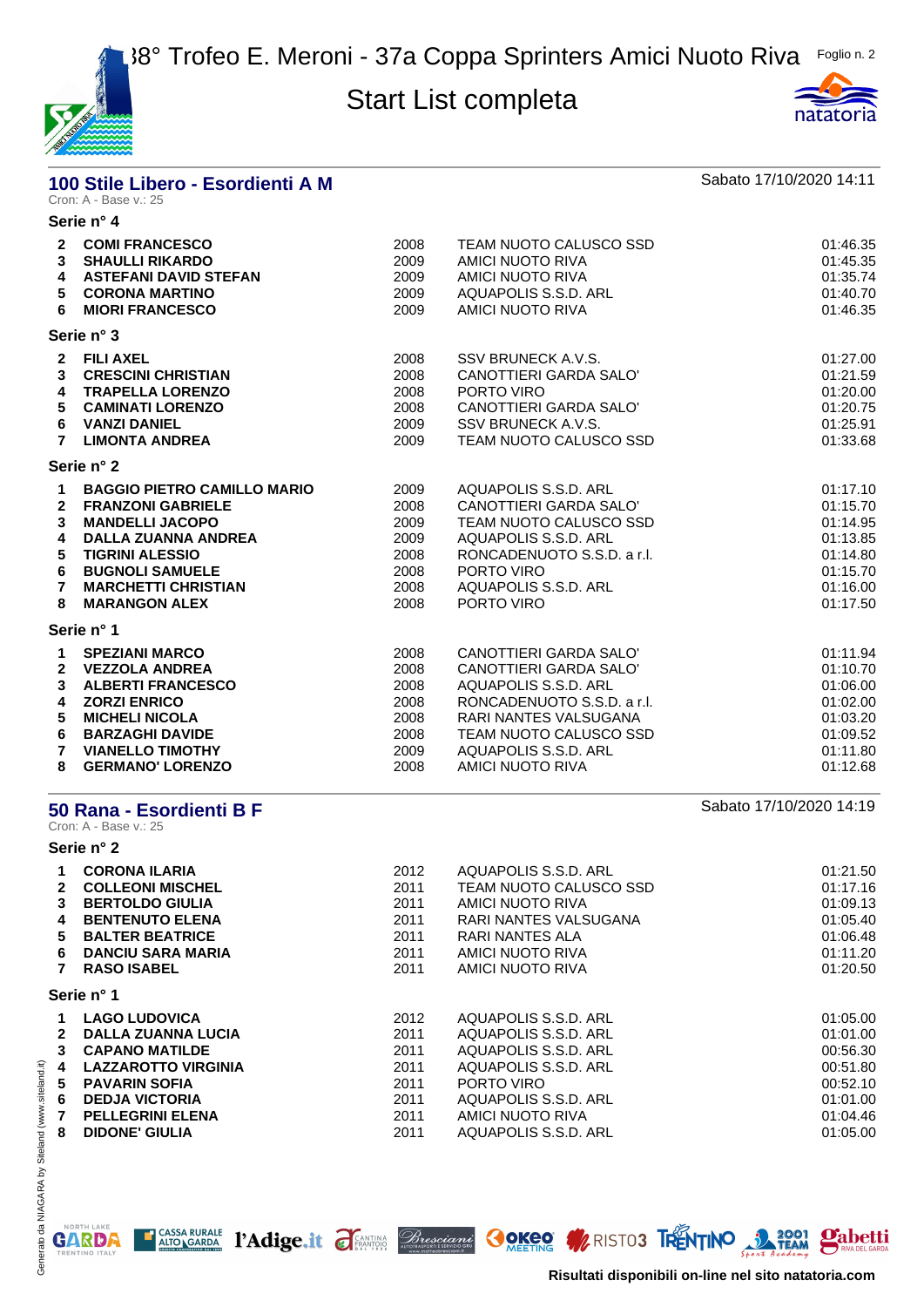



|                                                                                 | 50 Rana - Esordienti B M<br>Cron: A - Base v.: 25                                                                                                                                                                |                                                              |                                                                                                                                                                                              | Sabato 17/10/2020 14:23                                                                      |
|---------------------------------------------------------------------------------|------------------------------------------------------------------------------------------------------------------------------------------------------------------------------------------------------------------|--------------------------------------------------------------|----------------------------------------------------------------------------------------------------------------------------------------------------------------------------------------------|----------------------------------------------------------------------------------------------|
|                                                                                 | Serie n° 2                                                                                                                                                                                                       |                                                              |                                                                                                                                                                                              |                                                                                              |
|                                                                                 | 2 AUSTONI MANUEL<br><b>3 RAVAGNANI GIOELE</b><br>4 FERRARI LORENZO<br>5 ASTEFANI MATEI DIMITRIE<br>6 CURZAC DAN                                                                                                  | 2011<br>2011<br>2011<br>2011<br>2011                         | TEAM NUOTO CALUSCO SSD<br>AQUAPOLIS S.S.D. ARL<br>AMICI NUOTO RIVA<br>AMICI NUOTO RIVA<br>AMICI NUOTO RIVA                                                                                   | 01:06.00<br>01:06.00<br>01:06.00<br>01:06.00<br>01:06.00                                     |
|                                                                                 | Serie n° 1                                                                                                                                                                                                       |                                                              |                                                                                                                                                                                              |                                                                                              |
| $\mathbf{2}$<br>3<br>4<br>$\overline{7}$                                        | <b>ROSA' DAVIDE</b><br><b>BARZAGHI MATTIA</b><br><b>PESAVENTO LEONARDO</b><br>5 PAGANI CRISTIAN<br>6 FERRI MATTIA<br><b>PADELLI MARCO</b>                                                                        | 2010<br>2010<br>2010<br>2010<br>2010<br>2010                 | AMICI NUOTO RIVA<br>TEAM NUOTO CALUSCO SSD<br>TEAM NUOTO CALUSCO SSD<br>TEAM NUOTO CALUSCO SSD<br>TEAM NUOTO CALUSCO SSD<br>AQUAPOLIS S.S.D. ARL                                             | 00:58.00<br>00:54.28<br>00:50.05<br>00:52.83<br>00:56.49<br>01:05.00                         |
|                                                                                 | 100 Rana - Esordienti A F<br>Cron: A - Base v.: 25                                                                                                                                                               |                                                              |                                                                                                                                                                                              | Sabato 17/10/2020 14:27                                                                      |
|                                                                                 | Serie n° 3                                                                                                                                                                                                       |                                                              |                                                                                                                                                                                              |                                                                                              |
| $\mathbf{2}$<br>3<br>4<br>5<br>6<br>$\overline{7}$                              | <b>POTRICH ANGELICA</b><br><b>TORBOLI GIULIA</b><br><b>MARANGON MADDALENA</b><br><b>PASSARELLA MARTINA</b><br><b>BAGGETTO GLORIA</b><br><b>MONTINI LINDA</b>                                                     | 2009<br>2009<br>2009<br>2010<br>2009<br>2009                 | AMICI NUOTO RIVA<br>AMICI NUOTO RIVA<br>PORTO VIRO<br>CANOTTIERI GARDA SALO'<br>AQUAPOLIS S.S.D. ARL<br><b>AMICI NUOTO RIVA</b>                                                              | 02:17.90<br>02:10.50<br>02:00.00<br>02:07.35<br>02:16.90<br>02:17.90                         |
|                                                                                 | Serie n° 2                                                                                                                                                                                                       |                                                              |                                                                                                                                                                                              |                                                                                              |
| $\mathbf 1$<br>$\mathbf{2}$<br>3<br>4<br>$5\phantom{.0}$<br>6<br>$\overline{7}$ | <b>PIZZATO MAYA</b><br><b>BRIGHENTI NICOLE</b><br><b>SCHENK THERESIA</b><br><b>PARISI ROBERTA</b><br><b>LUPO CHIARA</b><br><b>SANTI VITTORIA</b><br><b>FINOCCHIARO CARLOTTA</b>                                  | 2010<br>2010<br>2010<br>2010<br>2010<br>2009<br>2010         | AQUAPOLIS S.S.D. ARL<br><b>AMICI NUOTO RIVA</b><br>SSV BRUNECK A.V.S.<br>TEAM NUOTO CALUSCO SSD<br><b>CANOTTIERI GARDA SALO'</b><br>AQUAPOLIS S.S.D. ARL<br><b>AMICI NUOTO RIVA</b>          | 01:53.20<br>01:50.70<br>01:50.00<br>01:49.03<br>01:49.89<br>01:50.10<br>01:51.20             |
|                                                                                 | Serie n° 1                                                                                                                                                                                                       |                                                              |                                                                                                                                                                                              |                                                                                              |
| $\mathbf 1$<br>$\mathbf{2}$<br>3<br>4<br>5<br>6<br>$\mathbf{7}$<br>8            | <b>CHIAPPINI BEATRICE</b><br><b>VEZZALI ANTONIA PENELOPE</b><br><b>VEZZOLA VITTORIA</b><br><b>MINATO MARTINA</b><br><b>CASILLO MARTINA</b><br><b>FERRARO SARA</b><br><b>MATTEI ARIELA</b><br><b>FECCHIO SARA</b> | 2009<br>2009<br>2010<br>2009<br>2009<br>2010<br>2009<br>2010 | CANOTTIERI GARDA SALO'<br>RARI NANTES ALA<br>CANOTTIERI GARDA SALO'<br>RONCADENUOTO S.S.D. a r.l.<br><b>AMICI NUOTO RIVA</b><br>AQUAPOLIS S.S.D. ARL<br>CANOTTIERI GARDA SALO'<br>PORTO VIRO | 01:41.76<br>01:40.34<br>01:38.00<br>01:29.20<br>01:30.45<br>01:40.00<br>01:40.61<br>01:45.80 |

T CASSA RURALE PAdige.it FEANTING *Bresciant* OCKOO WRISTO3 TRENTINO 3 2001 Pabetti



**Risultati disponibili on-line nel sito natatoria.com**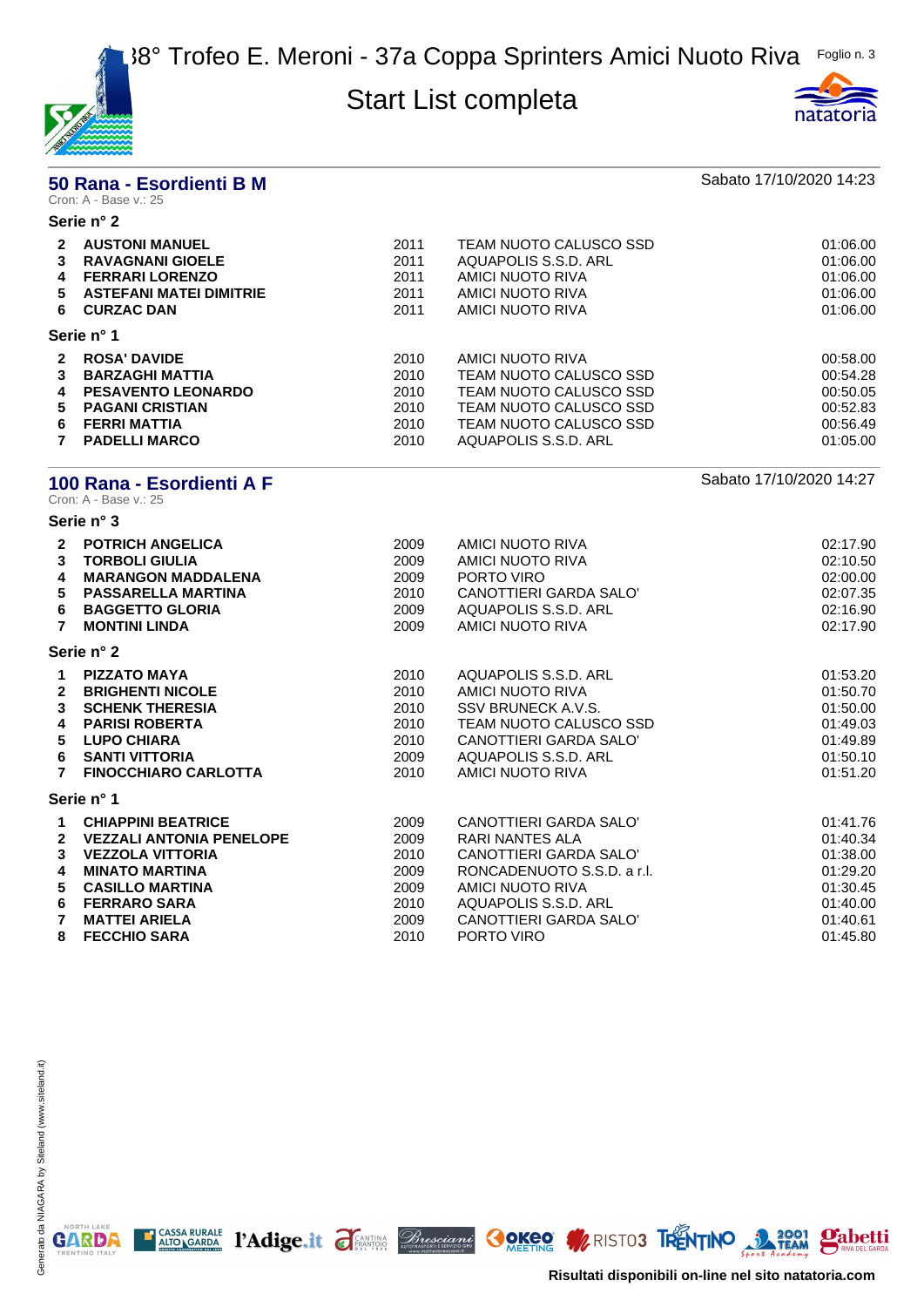



# **100 Rana - Esordienti A M Sabato 17/10/2020 14:35**<br>Cron: A - Base v.: 25

### **Serie n° 3**

| 3<br>4<br>5.<br>6                           | <b>SHAULLI RIKARDO</b><br><b>SEEBER JONAS</b><br><b>ASTEFANI DAVID STEFAN</b><br><b>MICHELI NICOLA</b>                                                                                                              | 2009<br>2009<br>2009<br>2008                                 | AMICI NUOTO RIVA<br>SSV BRUNECK A.V.S.<br>AMICI NUOTO RIVA<br>RARI NANTES VALSUGANA                                                                                                      | 02:17.70<br>01:50.00<br>01:55.00<br>02:18.70                                                 |
|---------------------------------------------|---------------------------------------------------------------------------------------------------------------------------------------------------------------------------------------------------------------------|--------------------------------------------------------------|------------------------------------------------------------------------------------------------------------------------------------------------------------------------------------------|----------------------------------------------------------------------------------------------|
|                                             | Serie n° 2                                                                                                                                                                                                          |                                                              |                                                                                                                                                                                          |                                                                                              |
| $\mathbf{2}$<br>3<br>4<br>5.<br>6           | <b>LIMONTA ANDREA</b><br><b>TRAPELLA LORENZO</b><br><b>SERVIDATI PIETRO</b><br><b>CRESCINI CHRISTIAN</b><br><b>CAMINATI LORENZO</b>                                                                                 | 2009<br>2008<br>2009<br>2008<br>2008                         | TEAM NUOTO CALUSCO SSD<br>PORTO VIRO<br>CANOTTIERI GARDA SALO'<br>CANOTTIERI GARDA SALO'<br>CANOTTIERI GARDA SALO'                                                                       | 01:49.77<br>01:46.00<br>01:41.94<br>01:44.56<br>01:46.13                                     |
|                                             | Serie n° 1                                                                                                                                                                                                          |                                                              |                                                                                                                                                                                          |                                                                                              |
| 1.<br>$\mathbf{2}$<br>3<br>4<br>5<br>6<br>8 | <b>DALLA ZUANNA ANDREA</b><br><b>MANDELLI JACOPO</b><br><b>VIANELLO TIMOTHY</b><br><b>ZORZI ENRICO</b><br><b>BARZAGHI DAVIDE</b><br><b>MARCHETTI CHRISTIAN</b><br><b>GERMANO' LORENZO</b><br><b>BUGNOLI SAMUELE</b> | 2009<br>2009<br>2009<br>2008<br>2008<br>2008<br>2008<br>2008 | AQUAPOLIS S.S.D. ARL<br>TEAM NUOTO CALUSCO SSD<br>AQUAPOLIS S.S.D. ARL<br>RONCADENUOTO S.S.D. a r.l.<br>TEAM NUOTO CALUSCO SSD<br>AQUAPOLIS S.S.D. ARL<br>AMICI NUOTO RIVA<br>PORTO VIRO | 01:37.40<br>01:35.80<br>01:31.10<br>01:23.80<br>01:28.69<br>01:31.30<br>01:36.25<br>01:38.20 |

### **50 Dorso - Esordienti B F** Sabato 17/10/2020 14:43

Cron: A - Base v.: 25 **Serie n° 3**

| $\mathbf{2}$   | <b>FECCHIO GAIA</b>        | 2012 | PORTO VIRO             | 01:02.40 |
|----------------|----------------------------|------|------------------------|----------|
| 3              | <b>FANTINATO ALYSSA</b>    | 2012 | AQUAPOLIS S.S.D. ARL   | 01:02.40 |
| 4              | <b>LAGO LUDOVICA</b>       | 2012 | AQUAPOLIS S.S.D. ARL   | 00:59.00 |
| 5              | <b>BENTENUTO ELENA</b>     | 2011 | RARI NANTES VALSUGANA  | 01:01.40 |
| 6              | <b>MURRU ELLY</b>          | 2012 | AMICI NUOTO RIVA       | 01:02.40 |
| $\mathbf{7}$   | <b>BALTER BEATRICE</b>     | 2011 | RARI NANTES ALA        | 01:02.40 |
|                | Serie n° 2                 |      |                        |          |
| 1              | <b>BERTOLDO GIULIA</b>     | 2011 | AMICI NUOTO RIVA       | 00:57.16 |
| $\overline{2}$ | <b>DALLA ZUANNA LUCIA</b>  | 2011 | AQUAPOLIS S.S.D. ARL   | 00:56.10 |
| 3              | <b>DIDONE' GIULIA</b>      | 2011 | AQUAPOLIS S.S.D. ARL   | 00:55.00 |
| 4              | <b>ZANIRATO ANGELA</b>     | 2011 | PORTO VIRO             | 00:55.00 |
| 5.             | <b>ABANZADO MARJOCEL</b>   | 2011 | AQUAPOLIS S.S.D. ARL   | 00:55.00 |
| 6              | <b>DEDJA VICTORIA</b>      | 2011 | AQUAPOLIS S.S.D. ARL   | 00:56.00 |
| 7              | <b>COLLEONI MISCHEL</b>    | 2011 | TEAM NUOTO CALUSCO SSD | 00:56.31 |
|                | Serie n° 1                 |      |                        |          |
| 1.             | <b>PELLEGRINI ELENA</b>    | 2011 | AMICI NUOTO RIVA       | 00:53.30 |
| $\overline{2}$ | <b>BUSNARDO MARGHERITA</b> | 2011 | AQUAPOLIS S.S.D. ARL   | 00:50.40 |
| 3              | <b>SAVIAN GLORIA</b>       | 2011 | AQUAPOLIS S.S.D. ARL   | 00:48.80 |
| 4              | <b>CAPANO MATILDE</b>      | 2011 | AQUAPOLIS S.S.D. ARL   | 00:46.50 |

| T VALANY MAILLE       | 2011 | AWUAI ULIU U.U.U. ANL | 00.40.JU |
|-----------------------|------|-----------------------|----------|
| 5 VISENTIN TERESA     | 2011 | AQUAPOLIS S.S.D. ARL  | 00:48.30 |
| 6 LAZZAROTTO VIRGINIA | 2011 | AQUAPOLIS S.S.D. ARL  | 00:49.70 |
| 7  RASO ISABEL        | 2011 | AMICI NUOTO RIVA      | 00:52.40 |
| 8 DANCIU SARA MARIA   | 2011 | AMICI NUOTO RIVA      | 00:54.23 |
|                       |      |                       |          |

NORTH LAKE

**GARDA** 

E CASSA RURALE PAdige.it FEANTING Bresciant COKEO MRISTO3 TRENTINO 3 2001 Pabetti **Risultati disponibili on-line nel sito natatoria.com**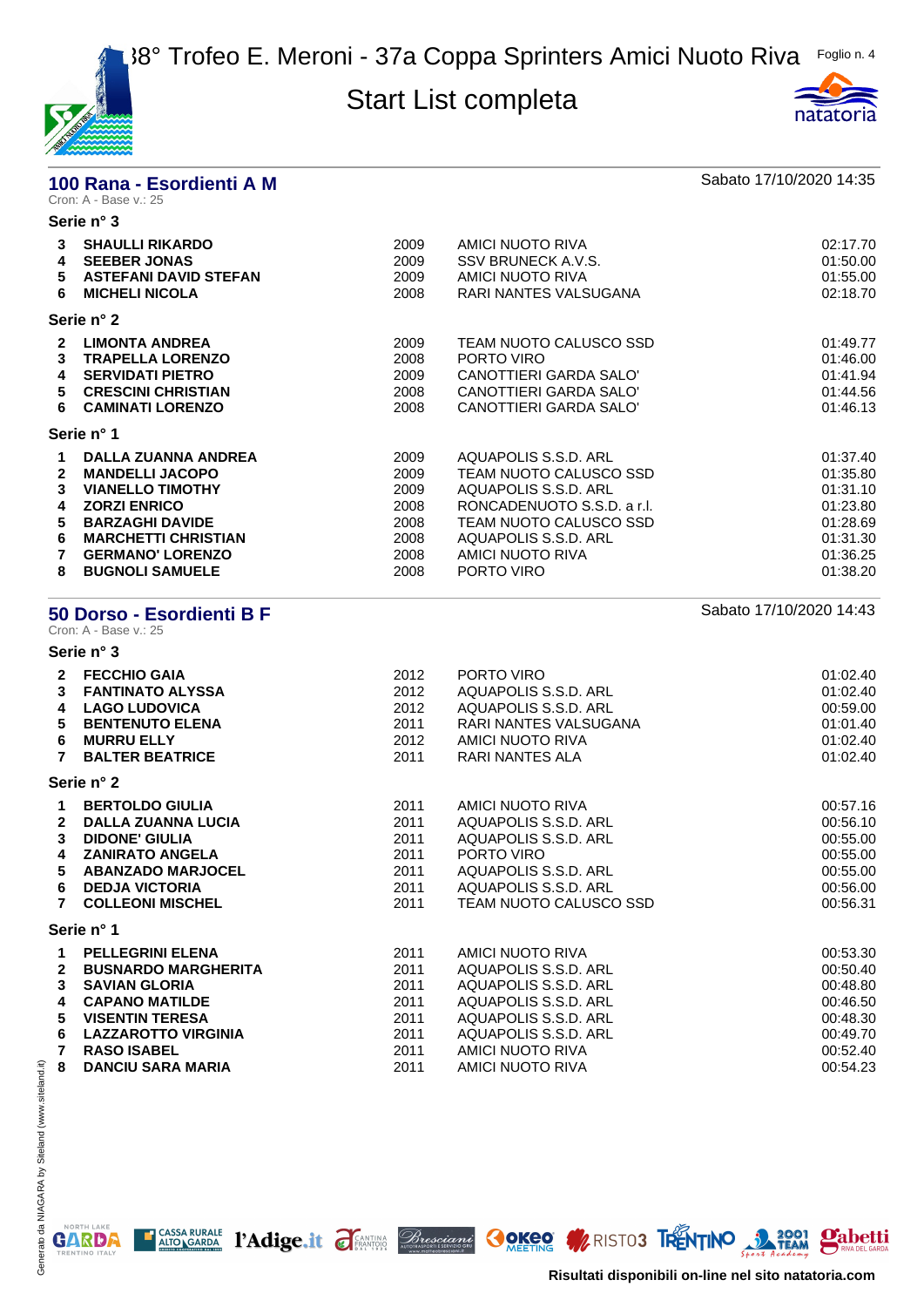



# **50 Dorso - Esordienti B M Sabato 17/10/2020 14:48**<br>Cron: A - Base v.: 25

#### **Serie n° 2**

| $\mathbf{2}$ | <b>AUSTONI MANUEL</b>     | 2011 | TEAM NUOTO CALUSCO SSD | 01:00.00 |
|--------------|---------------------------|------|------------------------|----------|
| 3            | <b>ROMAGNOLI FILIPPO</b>  | 2011 | AQUAPOLIS S.S.D. ARL   | 01:00.00 |
| 4            | <b>FERRARI LORENZO</b>    | 2011 | AMICI NUOTO RIVA       | 00:53.30 |
| 5.           | <b>PADELLI MARCO</b>      | 2010 | AQUAPOLIS S.S.D. ARL   | 00:59.00 |
| 6            | <b>CESCHIA LEONARDO</b>   | 2011 | AMICI NUOTO RIVA       | 01:00.00 |
|              | <b>DIMITRIOGLO DENIS</b>  | 2011 | AQUAPOLIS S.S.D. ARL   | 01:00.00 |
|              | Serie n° 1                |      |                        |          |
| $\mathbf{2}$ | <b>FERRI MATTIA</b>       | 2010 | TEAM NUOTO CALUSCO SSD | 00:49.81 |
| 3            | <b>PAGANI CRISTIAN</b>    | 2010 | TEAM NUOTO CALUSCO SSD | 00:47.15 |
| 4            | <b>PESAVENTO LEONARDO</b> | 2010 | TEAM NUOTO CALUSCO SSD | 00:42.17 |
| 5.           | <b>BARZAGHI MATTIA</b>    | 2010 | TEAM NUOTO CALUSCO SSD | 00:44.89 |
| 6            | <b>MONTINI MATTIA</b>     | 2010 | PORTO VIRO             | 00:49.40 |
|              | <b>PERNICI RICCARDO</b>   | 2011 | AMICI NUOTO RIVA       | 00:50.30 |
|              |                           |      |                        |          |

# **100 Dorso - Esordienti A F** Sabato 17/10/2020 14:51<br>Cron: A - Base v.: 25

**Serie n° 3**

| 3<br>4<br>5.<br>6                                     | <b>BRUNO SERENA</b><br><b>STAUDER REBEKKA MARIA</b><br><b>RAMPIN ISABELLA</b><br><b>BASILE MICHELLE</b>                                                                                       | 2009<br>2010<br>2010<br>2010                         | RARI NANTES VALSUGANA<br>SSV BRUNECK A.V.S.<br>AQUAPOLIS S.S.D. ARL<br>AQUAPOLIS S.S.D. ARL                                                                                            | 01:47.90<br>01:45.59<br>01:47.80<br>02:25.60                                     |
|-------------------------------------------------------|-----------------------------------------------------------------------------------------------------------------------------------------------------------------------------------------------|------------------------------------------------------|----------------------------------------------------------------------------------------------------------------------------------------------------------------------------------------|----------------------------------------------------------------------------------|
|                                                       | Serie n° 2                                                                                                                                                                                    |                                                      |                                                                                                                                                                                        |                                                                                  |
| $\mathbf{2}$<br>3<br>4<br>5.                          | <b>SANTI VITTORIA</b><br><b>FERRARO SARA</b><br><b>ZADEI GAIA</b><br><b>AMICONE AURORA</b><br>6 PARISI ROBERTA                                                                                | 2009<br>2010<br>2010<br>2009<br>2010                 | AQUAPOLIS S.S.D. ARL<br>AQUAPOLIS S.S.D. ARL<br>CANOTTIERI GARDA SALO'<br>AMICI NUOTO RIVA<br>TEAM NUOTO CALUSCO SSD                                                                   | 01:38.73<br>01:37.30<br>01:30.54<br>01:36.32<br>01:37.93                         |
|                                                       | Serie n° 1                                                                                                                                                                                    |                                                      |                                                                                                                                                                                        |                                                                                  |
| 1<br>$\mathbf{2}$<br>3<br>4<br>5<br>6<br>$\mathbf{7}$ | <b>FADELLI MARTINA</b><br><b>BUERGSTALLER TERESA</b><br><b>CHIAPPINI BEATRICE</b><br><b>MINATO MARTINA</b><br><b>SCOMPARIN GRETA</b><br><b>FUGAGNOLI SERENA MARIA</b><br><b>THUM CAROLINA</b> | 2009<br>2009<br>2009<br>2009<br>2009<br>2009<br>2009 | RONCADENUOTO S.S.D. a r.l.<br>SSV BRUNECK A.V.S.<br>CANOTTIERI GARDA SALO'<br>RONCADENUOTO S.S.D. a r.l.<br>RONCADENUOTO S.S.D. a r.l.<br>CANOTTIERI GARDA SALO'<br>SSV BRUNECK A.V.S. | 01:29.00<br>01:28.06<br>01:24.36<br>01:22.00<br>01:24.00<br>01:24.79<br>01:28.47 |
| 8                                                     | <b>CASILLO MARTINA</b>                                                                                                                                                                        | 2009                                                 | AMICI NUOTO RIVA                                                                                                                                                                       | 01:29.70                                                                         |

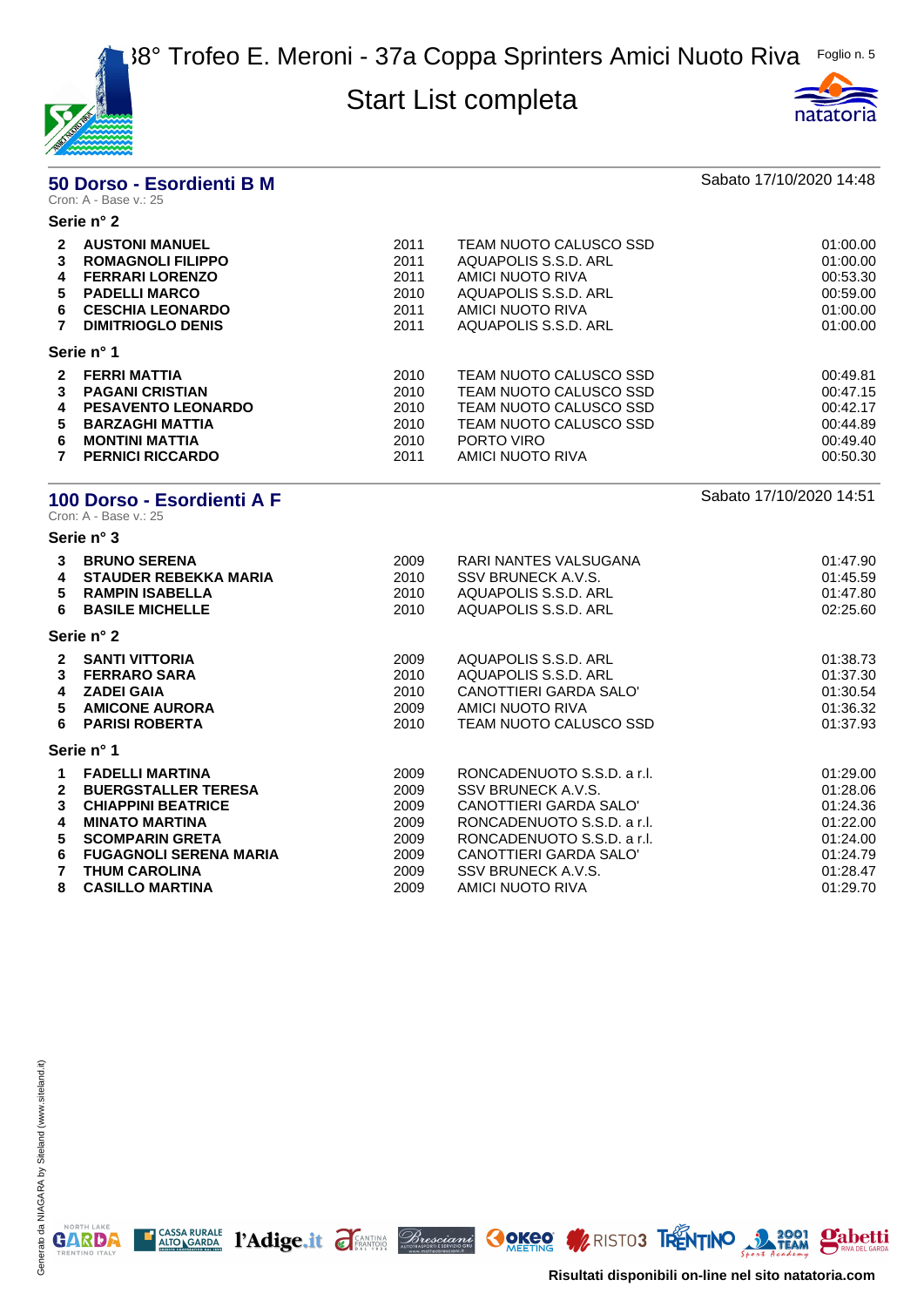



# **100 Dorso - Esordienti A M** Sabato 17/10/2020 14:59<br>Cron: A - Base v.: 25

|                                            | Serie n° 3                                                                                                                                                                                                        |                                                              |                                                                                                                                                                                                                    |                                                                                              |
|--------------------------------------------|-------------------------------------------------------------------------------------------------------------------------------------------------------------------------------------------------------------------|--------------------------------------------------------------|--------------------------------------------------------------------------------------------------------------------------------------------------------------------------------------------------------------------|----------------------------------------------------------------------------------------------|
| $\mathbf{2}$<br>3<br>4<br>5<br>6           | <b>COMI FRANCESCO</b><br><b>SHAULLI RIKARDO</b><br><b>LIMONTA ANDREA</b><br><b>CORONA MARTINO</b><br><b>MICHELI NICOLA</b>                                                                                        | 2008<br>2009<br>2009<br>2009<br>2008                         | TEAM NUOTO CALUSCO SSD<br>AMICI NUOTO RIVA<br>TEAM NUOTO CALUSCO SSD<br>AQUAPOLIS S.S.D. ARL<br>RARI NANTES VALSUGANA                                                                                              | 02:05.60<br>02:04.60<br>01:41.69<br>01:56.00<br>02:05.60                                     |
|                                            | Serie n° 2                                                                                                                                                                                                        |                                                              |                                                                                                                                                                                                                    |                                                                                              |
| $\mathbf{2}$<br>3<br>4<br>5<br>6           | <b>VANZI DANIEL</b><br><b>BUSATO FRANCESCO</b><br><b>MANDELLI JACOPO</b><br><b>TRAPELLA LORENZO</b><br><b>MARANGON ALEX</b>                                                                                       | 2009<br>2008<br>2009<br>2008<br>2008                         | SSV BRUNECK A.V.S.<br>RONCADENUOTO S.S.D. a r.l.<br>TEAM NUOTO CALUSCO SSD<br>PORTO VIRO<br>PORTO VIRO                                                                                                             | 01:34.76<br>01:31.60<br>01:27.29<br>01:30.10<br>01:31.90                                     |
|                                            | Serie n° 1                                                                                                                                                                                                        |                                                              |                                                                                                                                                                                                                    |                                                                                              |
| 1<br>$\mathbf{2}$<br>3<br>4<br>5<br>6<br>8 | <b>TONELLI GIACOMO WALTER</b><br><b>SPEZIANI MARCO</b><br><b>FRANZONI GABRIELE</b><br><b>ZORZI ENRICO</b><br><b>BARZAGHI DAVIDE</b><br><b>VEZZOLA ANDREA</b><br><b>VIANELLO TIMOTHY</b><br><b>TIGRINI ALESSIO</b> | 2009<br>2008<br>2008<br>2008<br>2008<br>2008<br>2009<br>2008 | CANOTTIERI GARDA SALO'<br>CANOTTIERI GARDA SALO'<br>CANOTTIERI GARDA SALO'<br>RONCADENUOTO S.S.D. a r.l.<br>TEAM NUOTO CALUSCO SSD<br>CANOTTIERI GARDA SALO'<br>AQUAPOLIS S.S.D. ARL<br>RONCADENUOTO S.S.D. a r.l. | 01:24.00<br>01:23.01<br>01:22.25<br>01:13.20<br>01:15.10<br>01:22.30<br>01:23.30<br>01:24.30 |

### **50 Stile Libero - Esordienti B F** Sabato 17/10/2020 15:06

Cron: A - Base v.: 25

| Serie n° 3 |  |
|------------|--|
|------------|--|

| 1<br>$\mathbf{2}$<br>3<br>4<br>5<br>6<br>$\overline{7}$ | <b>CORONA ILARIA</b><br><b>MURRU ELLY</b><br><b>ZANIRATO ANGELA</b><br><b>BERTOLDO GIULIA</b><br><b>LAGO LUDOVICA</b><br><b>FANTINATO ALYSSA</b><br><b>FECCHIO GAIA</b>                  | 2012<br>2012<br>2011<br>2011<br>2012<br>2012<br>2012 | AQUAPOLIS S.S.D. ARL<br>AMICI NUOTO RIVA<br>PORTO VIRO<br>AMICI NUOTO RIVA<br>AQUAPOLIS S.S.D. ARL<br>AQUAPOLIS S.S.D. ARL<br>PORTO VIRO                             | 00:57.60<br>00:57.60<br>00:56.60<br>00:54.30<br>00:55.00<br>00:57.60<br>00:57.60 |
|---------------------------------------------------------|------------------------------------------------------------------------------------------------------------------------------------------------------------------------------------------|------------------------------------------------------|----------------------------------------------------------------------------------------------------------------------------------------------------------------------|----------------------------------------------------------------------------------|
|                                                         | Serie n° 2                                                                                                                                                                               |                                                      |                                                                                                                                                                      |                                                                                  |
| 1<br>$\mathbf{2}$<br>3<br>4<br>5<br>6<br>7              | <b>DIDONE' GIULIA</b><br><b>COLLEONI MISCHEL</b><br><b>DEDJA VICTORIA</b><br><b>DALLA ZUANNA LUCIA</b><br><b>BALTER BEATRICE</b><br><b>ABANZADO MARJOCEL</b><br><b>DANCIU SARA MARIA</b> | 2011<br>2011<br>2011<br>2011<br>2011<br>2011<br>2011 | AQUAPOLIS S.S.D. ARL<br>TEAM NUOTO CALUSCO SSD<br>AQUAPOLIS S.S.D. ARL<br>AQUAPOLIS S.S.D. ARL<br><b>RARI NANTES ALA</b><br>AQUAPOLIS S.S.D. ARL<br>AMICI NUOTO RIVA | 00:52.00<br>00:49.30<br>00:49.00<br>00:46.40<br>00:48.20<br>00:49.20<br>00:51.00 |
|                                                         | Serie n° 1                                                                                                                                                                               |                                                      |                                                                                                                                                                      |                                                                                  |
| 1<br>$\mathbf{2}$<br>3<br>4<br>5<br>6<br>$\overline{7}$ | <b>BUSNARDO MARGHERITA</b><br><b>CAPANO MATILDE</b><br><b>LAZZAROTTO VIRGINIA</b><br><b>SAVIAN GLORIA</b><br><b>VISENTIN TERESA</b><br><b>PAVARIN SOFIA</b><br><b>RASO ISABEL</b>        | 2011<br>2011<br>2011<br>2011<br>2011<br>2011<br>2011 | AQUAPOLIS S.S.D. ARL<br>AQUAPOLIS S.S.D. ARL<br>AQUAPOLIS S.S.D. ARL<br>AQUAPOLIS S.S.D. ARL<br>AQUAPOLIS S.S.D. ARL<br>PORTO VIRO<br>AMICI NUOTO RIVA               | 00:44.80<br>00:44.70<br>00:42.20<br>00:40.90<br>00:41.40<br>00:43.30<br>00:44.78 |
| 8                                                       | <b>PELLEGRINI ELENA</b>                                                                                                                                                                  | 2011                                                 | AMICI NUOTO RIVA                                                                                                                                                     | 00:45.93                                                                         |

T CASSA RURALE PAdige.it FEANTING *Bresciani* OOKEO MERISTO3 TRENTINO 3 2001 Pabetti

NORTH LAKE

**GARDA** 

**Risultati disponibili on-line nel sito natatoria.com**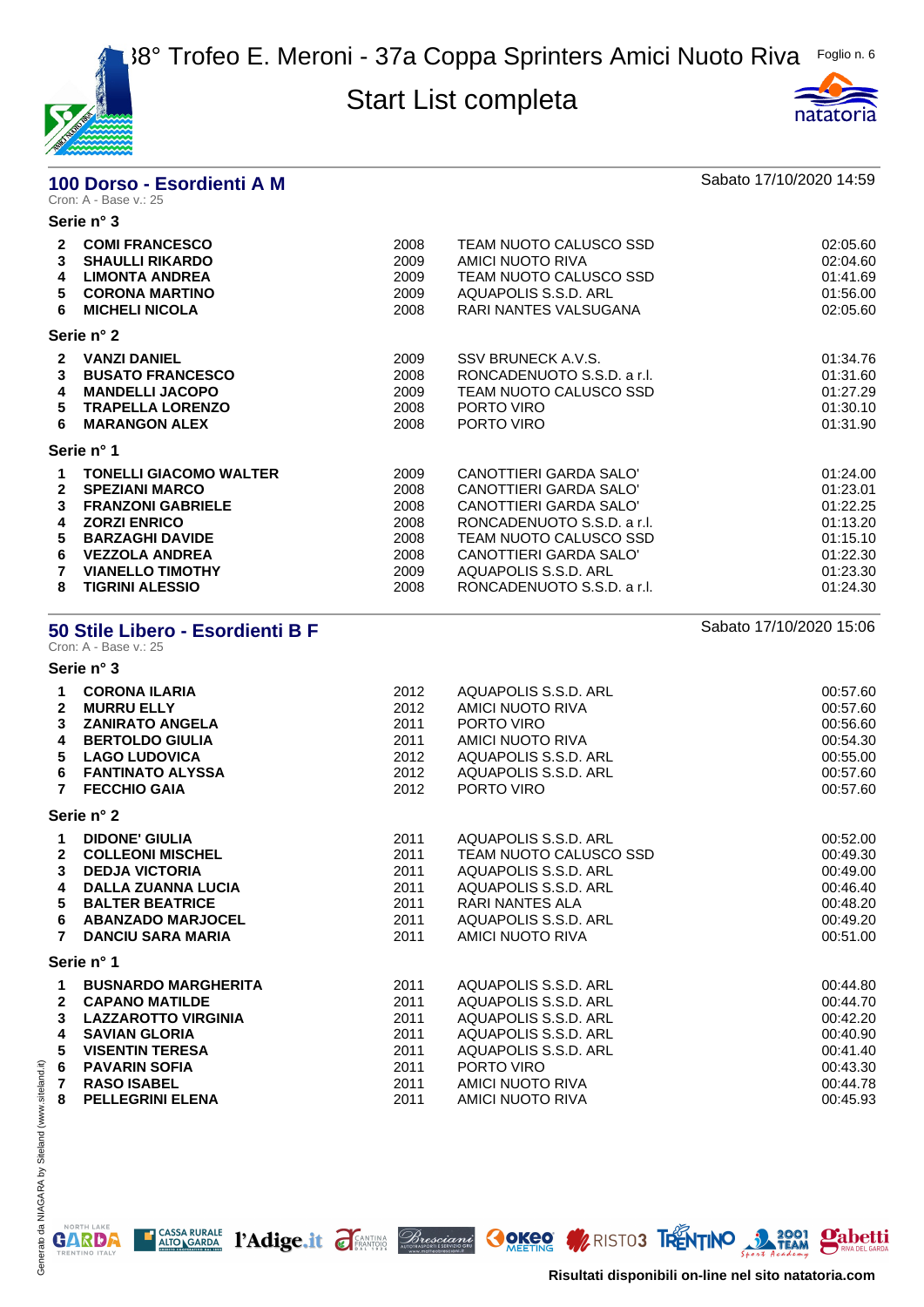

#### **50 Stile Libero - Esordienti B M** Sabato 17/10/2020 15:11 Cron: A - Base v.: 25

### **Serie n° 2**

| $\mathbf{2}$<br>3<br>4<br>5.<br>6<br>8 | <b>AUSTONI MANUEL</b><br><b>CURZAC DAN</b><br><b>ROMAGNOLI FILIPPO</b><br><b>PADELLI MARCO</b><br><b>ASTEFANI MATEI DIMITRIE</b><br><b>RAVAGNANI GIOELE</b><br><b>CESCHIA LEONARDO</b><br><b>DIMITRIOGLO DENIS</b> | 2011<br>2011<br>2011<br>2010<br>2011<br>2011<br>2011<br>2011 | TEAM NUOTO CALUSCO SSD<br>AMICI NUOTO RIVA<br>AQUAPOLIS S.S.D. ARL<br>AQUAPOLIS S.S.D. ARL<br>AMICI NUOTO RIVA<br>AQUAPOLIS S.S.D. ARL<br>AMICI NUOTO RIVA<br>AQUAPOLIS S.S.D. ARL | 00:56.00<br>00:56.00<br>00:56.00<br>00:55.00<br>00:56.00<br>00:56.00<br>00:56.00<br>00:56.00 |
|----------------------------------------|--------------------------------------------------------------------------------------------------------------------------------------------------------------------------------------------------------------------|--------------------------------------------------------------|------------------------------------------------------------------------------------------------------------------------------------------------------------------------------------|----------------------------------------------------------------------------------------------|
|                                        | Serie n° 1                                                                                                                                                                                                         |                                                              |                                                                                                                                                                                    |                                                                                              |
| $\overline{2}$                         | <b>PAGANI CRISTIAN</b><br><b>BARZAGHI MATTIA</b>                                                                                                                                                                   | 2010<br>2010                                                 | TEAM NUOTO CALUSCO SSD<br>TEAM NUOTO CALUSCO SSD                                                                                                                                   | 00:42.47<br>00:41.69                                                                         |
| 3<br>4                                 | <b>FERRI MATTIA</b><br><b>PESAVENTO LEONARDO</b>                                                                                                                                                                   | 2010<br>2010                                                 | TEAM NUOTO CALUSCO SSD<br>TEAM NUOTO CALUSCO SSD                                                                                                                                   | 00:39.40<br>00:38.44                                                                         |
| 5.<br>6<br>8                           | <b>ROSA' DAVIDE</b><br><b>MONTINI MATTIA</b><br><b>FERRARI LORENZO</b><br><b>PERNICI RICCARDO</b>                                                                                                                  | 2010<br>2010<br>2011<br>2011                                 | AMICI NUOTO RIVA<br>PORTO VIRO<br>AMICI NUOTO RIVA<br>AMICI NUOTO RIVA                                                                                                             | 00:39.00<br>00:40.00<br>00:42.30<br>00:45.40                                                 |
|                                        |                                                                                                                                                                                                                    |                                                              |                                                                                                                                                                                    |                                                                                              |

#### **50 Stile Libero - Esordienti A F** Sabato 17/10/2020 15:16

Cron: A - Base v.: 25

**Serie n° 4**

| $\mathbf{2}$<br>$\mathbf{3}$<br>4<br>5<br>6<br>$\overline{7}$                | <b>POTRICH ANGELICA</b><br><b>BASILE MICHELLE</b><br><b>BRIGHENTI NICOLE</b><br><b>BAGGETTO GLORIA</b><br><b>FAITELLI LISA</b><br><b>MONTINI LINDA</b>                            | 2009<br>2010<br>2010<br>2009<br>2010<br>2009         | AMICI NUOTO RIVA<br>AQUAPOLIS S.S.D. ARL<br>AMICI NUOTO RIVA<br>AQUAPOLIS S.S.D. ARL<br>AMICI NUOTO RIVA<br>AMICI NUOTO RIVA                                                | 00:53.40<br>00:52.40<br>00:50.00<br>00:50.37<br>00:53.40<br>00:53.40             |
|------------------------------------------------------------------------------|-----------------------------------------------------------------------------------------------------------------------------------------------------------------------------------|------------------------------------------------------|-----------------------------------------------------------------------------------------------------------------------------------------------------------------------------|----------------------------------------------------------------------------------|
|                                                                              | Serie n° 3                                                                                                                                                                        |                                                      |                                                                                                                                                                             |                                                                                  |
| $\mathbf 1$<br>$\mathbf{2}$<br>$\mathbf{3}$<br>4<br>5<br>6<br>$\overline{7}$ | <b>PASSARELLA MARTINA</b><br><b>FILI ERSIA</b><br><b>VERZELETTI MARTA</b><br><b>LAURO GIULIA</b><br><b>LUPO CHIARA</b><br><b>TORBOLI GIULIA</b><br><b>SULGAN CHIARA</b>           | 2010<br>2010<br>2010<br>2010<br>2010<br>2009<br>2010 | CANOTTIERI GARDA SALO'<br>SSV BRUNECK A.V.S.<br>CANOTTIERI GARDA SALO'<br>CANOTTIERI GARDA SALO'<br><b>CANOTTIERI GARDA SALO'</b><br>AMICI NUOTO RIVA<br>SSV BRUNECK A.V.S. | 00:48.58<br>00:46.00<br>00:44.56<br>00:44.00<br>00:44.10<br>00:45.10<br>00:47.89 |
|                                                                              | Serie n° 2                                                                                                                                                                        |                                                      |                                                                                                                                                                             |                                                                                  |
| $\mathbf 1$<br>$\mathbf{2}$<br>3<br>4<br>5<br>6<br>$\overline{7}$            | <b>SCHENK THERESIA</b><br><b>MARANGON MADDALENA</b><br><b>FECCHIO SARA</b><br><b>GASSER MARIA</b><br><b>PIZZATO MAYA</b><br><b>FINOCCHIARO CARLOTTA</b><br><b>VERGINER DENISE</b> | 2010<br>2009<br>2010<br>2010<br>2010<br>2010<br>2010 | SSV BRUNECK A.V.S.<br>PORTO VIRO<br>PORTO VIRO<br>SSV BRUNECK A.V.S.<br>AQUAPOLIS S.S.D. ARL<br>AMICI NUOTO RIVA<br>SSV BRUNECK A.V.S.                                      | 00:42.00<br>00:41.50<br>00:41.10<br>00:40.45<br>00:40.80<br>00:41.24<br>00:42.00 |
| 8                                                                            | <b>MANCONI ALICIA</b>                                                                                                                                                             | 2010                                                 | CANOTTIERI GARDA SALO'                                                                                                                                                      | 00:43.84                                                                         |

T CASSA RURALE PAdige.it FRANTING Bresciance COKEO MRISTO3 TRENTINO 22001 Babetti

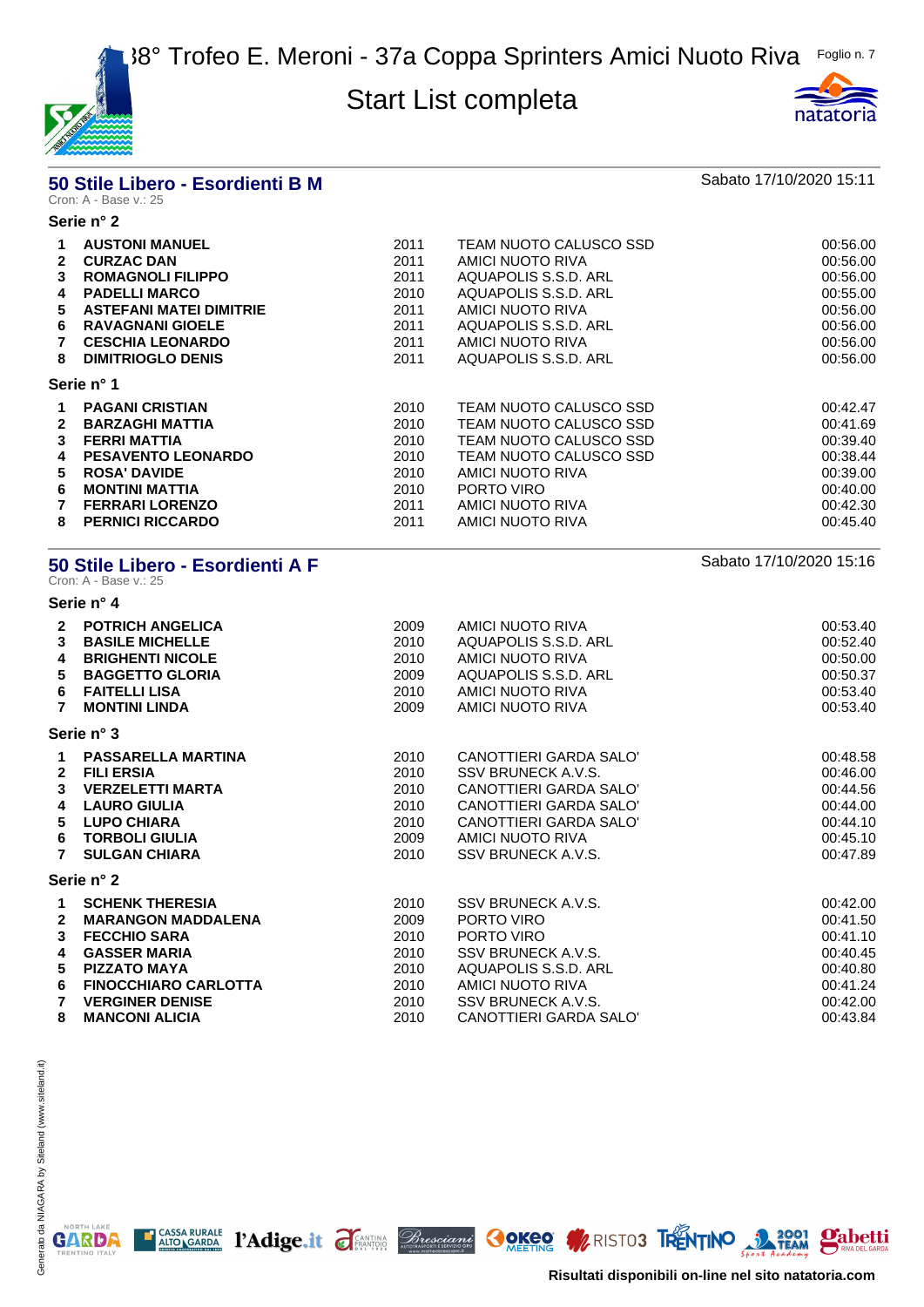



| $\mathbf 1$<br>$\overline{4}$<br>6<br>$\mathbf{7}$ | <b>ZADEI GAIA</b><br>2 VEZZOLA VITTORIA<br>3 SCOMPARIN GRETA<br><b>MINATO MARTINA</b><br>5 AMICONE AURORA<br><b>MATTEI ARIELA</b><br><b>VEZZALI ANTONIA PENELOPE</b> | 2010<br>2010<br>2009<br>2009<br>2009<br>2009<br>2009 | CANOTTIERI GARDA SALO'<br>CANOTTIERI GARDA SALO'<br>RONCADENUOTO S.S.D. a r.l.<br>RONCADENUOTO S.S.D. a r.l.<br>AMICI NUOTO RIVA<br>CANOTTIERI GARDA SALO'<br>RARI NANTES ALA | 00:39.70<br>00:36.90<br>00:33.50<br>00:32.20<br>00:32.88<br>00:35.52<br>00:37.53 |
|----------------------------------------------------|----------------------------------------------------------------------------------------------------------------------------------------------------------------------|------------------------------------------------------|-------------------------------------------------------------------------------------------------------------------------------------------------------------------------------|----------------------------------------------------------------------------------|
| 8                                                  | <b>RAMPIN ISABELLA</b>                                                                                                                                               | 2010                                                 | AQUAPOLIS S.S.D. ARL                                                                                                                                                          | 00:40.40                                                                         |

# **50 Stile Libero - Esordienti A M Sabato 17/10/2020 15:22**<br>Cron: A - Base v.: 25

|                                                                           | Serie n° 4                                                                                                                                                                                                                             |                                                              |                                                                                                                                                                                      |                                                                                              |
|---------------------------------------------------------------------------|----------------------------------------------------------------------------------------------------------------------------------------------------------------------------------------------------------------------------------------|--------------------------------------------------------------|--------------------------------------------------------------------------------------------------------------------------------------------------------------------------------------|----------------------------------------------------------------------------------------------|
| $\mathbf{2}$<br>$\mathbf{3}$<br>4<br>5<br>6                               | <b>COMI FRANCESCO</b><br><b>CORONA MARTINO</b><br><b>SERVIDATI PIETRO</b><br><b>SHAULLI RIKARDO</b><br><b>MIORI FRANCESCO</b>                                                                                                          | 2008<br>2009<br>2009<br>2009<br>2009                         | TEAM NUOTO CALUSCO SSD<br>AQUAPOLIS S.S.D. ARL<br>CANOTTIERI GARDA SALO'<br>AMICI NUOTO RIVA<br>AMICI NUOTO RIVA                                                                     | 00:45.28<br>00:44.28<br>00:42.80<br>00:43.90<br>00:45.28                                     |
|                                                                           | Serie n° 3                                                                                                                                                                                                                             |                                                              |                                                                                                                                                                                      |                                                                                              |
| $\mathbf{2}$<br>3<br>4<br>5<br>6                                          | <b>SEEBER JONAS</b><br><b>FILI AXEL</b><br><b>ZAMBIASI FRANCESCO</b><br><b>CAMINATI LORENZO</b><br><b>ASTEFANI DAVID STEFAN</b>                                                                                                        | 2009<br>2008<br>2009<br>2008<br>2009                         | SSV BRUNECK A.V.S.<br>SSV BRUNECK A.V.S.<br>CANOTTIERI GARDA SALO'<br>CANOTTIERI GARDA SALO'<br>AMICI NUOTO RIVA                                                                     | 00:42.00<br>00:39.00<br>00:37.94<br>00:38.64<br>00:40.48                                     |
|                                                                           | Serie n° 2                                                                                                                                                                                                                             |                                                              |                                                                                                                                                                                      |                                                                                              |
| $\mathbf{1}$<br>$\overline{2}$<br>3<br>4<br>5<br>6<br>$\overline{7}$<br>8 | <b>MARANGON ALEX</b><br><b>BAGGIO PIETRO CAMILLO MARIO</b><br><b>TONELLI GIACOMO WALTER</b><br><b>MARCHETTI CHRISTIAN</b><br><b>BUSATO FRANCESCO</b><br><b>MANDELLI JACOPO</b><br><b>TRAPELLA LORENZO</b><br><b>CRESCINI CHRISTIAN</b> | 2008<br>2009<br>2009<br>2008<br>2008<br>2009<br>2008<br>2008 | PORTO VIRO<br>AQUAPOLIS S.S.D. ARL<br>CANOTTIERI GARDA SALO'<br>AQUAPOLIS S.S.D. ARL<br>RONCADENUOTO S.S.D. a r.l.<br>TEAM NUOTO CALUSCO SSD<br>PORTO VIRO<br>CANOTTIERI GARDA SALO' | 00:36.60<br>00:35.80<br>00:34.40<br>00:33.50<br>00:34.00<br>00:34.56<br>00:36.10<br>00:37.62 |
|                                                                           | Serie n° 1                                                                                                                                                                                                                             |                                                              |                                                                                                                                                                                      |                                                                                              |
| 1<br>$\mathbf{2}$<br>3<br>4<br>5<br>6<br>$\overline{7}$                   | <b>GERMANO' LORENZO</b><br><b>VEZZOLA ANDREA</b><br><b>MICHELI NICOLA</b><br><b>ALBERTI FRANCESCO</b><br><b>ZORZI ENRICO</b><br><b>BARZAGHI DAVIDE</b><br><b>BUGNOLI SAMUELE</b>                                                       | 2008<br>2008<br>2008<br>2008<br>2008<br>2008<br>2008         | AMICI NUOTO RIVA<br>CANOTTIERI GARDA SALO'<br>RARI NANTES VALSUGANA<br>AQUAPOLIS S.S.D. ARL<br>RONCADENUOTO S.S.D. a r.l.<br>TEAM NUOTO CALUSCO SSD<br>PORTO VIRO                    | 00:33.21<br>00:32.33<br>00:30.45<br>00:29.40<br>00:29.50<br>00:31.57<br>00:33.20             |
| 8                                                                         | <b>DALLA ZUANNA ANDREA</b>                                                                                                                                                                                                             | 2009                                                         | AQUAPOLIS S.S.D. ARL                                                                                                                                                                 | 00:33.30                                                                                     |

E CASSA RURALE PAdige.it FEANTING Bresciant COKEO MRISTO3 TRENTINO 3 2001 Pabetti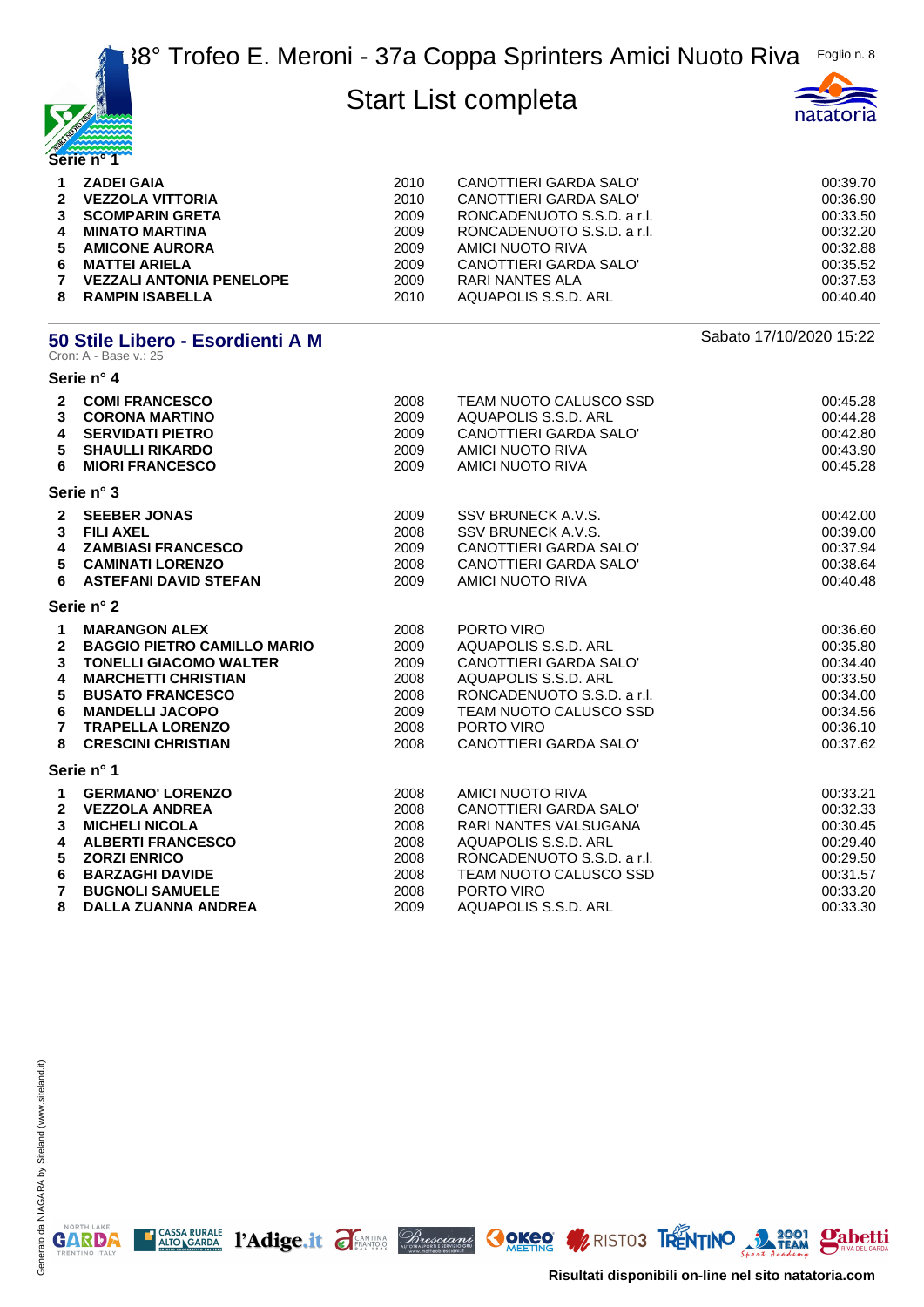



#### **50 Farfalla - Esordienti B F** Sabato 17/10/2020 15:27 Cron: A - Base v.: 25

|              | Serie n° 1                 |      |                      |          |
|--------------|----------------------------|------|----------------------|----------|
|              | <b>BALTER BEATRICE</b>     | 2011 | RARI NANTES ALA      | 00:58.00 |
| $\mathbf{2}$ | <b>RASO ISABEL</b>         | 2011 | AMICI NUOTO RIVA     | 00:56.50 |
|              | <b>VISENTIN TERESA</b>     | 2011 | AQUAPOLIS S.S.D. ARL | 00:49.00 |
|              | <b>PAVARIN SOFIA</b>       | 2011 | PORTO VIRO           | 00:46.00 |
| 5.           | <b>BUSNARDO MARGHERITA</b> | 2011 | AQUAPOLIS S.S.D. ARL | 00:46.80 |
| 6.           | <b>SAVIAN GLORIA</b>       | 2011 | AQUAPOLIS S.S.D. ARL | 00:52.10 |
|              | <b>PELLEGRINI ELENA</b>    | 2011 | AMICI NUOTO RIVA     | 00:57.00 |
|              |                            |      |                      |          |

#### **50 Farfalla - Esordienti B M Sabato 17/10/2020 15:29** Cron: A - Base v.: 25

**Serie n° 1**

| $2^{\circ}$ | <b>FERRARI LORENZO</b><br><b>FERRI MATTIA</b> | 2011<br>2010 | AMICI NUOTO RIVA<br>TEAM NUOTO CALUSCO SSD | 00:58.78<br>00:49.70 |
|-------------|-----------------------------------------------|--------------|--------------------------------------------|----------------------|
| 3           | <b>PESAVENTO LEONARDO</b>                     | 2010         | TEAM NUOTO CALUSCO SSD                     | 00:45.04             |
| 4           | <b>BARZAGHI MATTIA</b>                        | 2010         | TEAM NUOTO CALUSCO SSD                     | 00:44.54             |
| 5.          | MONTINI MATTIA                                | 2010         | PORTO VIRO                                 | 00:44.60             |
| 6.          | <b>PERNICI RICCARDO</b>                       | 2011         | AMICI NUOTO RIVA                           | 00:48.00             |
|             | <b>PAGANI CRISTIAN</b>                        | 2010         | TEAM NUOTO CALUSCO SSD                     | 00:57.78             |

### **100 Farfalla - Esordienti A F** Sabato 17/10/2020 15:31

Cron: A - Base v.: 25 **Serie n° 1**

| $\overline{2}$ | <b>AMICONE AURORA</b>           | 2009 | AMICI NUOTO RIVA           | 01:45.26 |
|----------------|---------------------------------|------|----------------------------|----------|
| 3              | <b>VEZZALI ANTONIA PENELOPE</b> | 2009 | RARI NANTES ALA            | 01:43.26 |
| 4              | <b>CASILLO MARTINA</b>          | 2009 | AMICI NUOTO RIVA           | 01:21.33 |
|                | 5 SCOMPARIN GRETA               | 2009 | RONCADENUOTO S.S.D. a r.l. | 01:25.40 |
| 6.             | <b>THUM CAROLINA</b>            | 2009 | SSV BRUNECK A.V.S.         | 01:44.12 |

#### **100 Farfalla - Esordienti A M Sabato 17/10/2020 15:34**

Cron: A - Base v.: 25

**Serie n° 1**

| $\mathbf 1$    | <b>GERMANO' LORENZO</b>            | 2008 | AMICI NUOTO RIVA           | 01:37.95 |
|----------------|------------------------------------|------|----------------------------|----------|
| $\mathbf{2}$   | <b>TIGRINI ALESSIO</b>             | 2008 | RONCADENUOTO S.S.D. a r.l. | 01:26.30 |
| $3^{\circ}$    | <b>MICHELI NICOLA</b>              | 2008 | RARI NANTES VALSUGANA      | 01:15.40 |
| 4              | <b>BARZAGHI DAVIDE</b>             | 2008 | TEAM NUOTO CALUSCO SSD     | 01:11.01 |
| 5              | <b>ZORZI ENRICO</b>                | 2008 | RONCADENUOTO S.S.D. a r.l. | 01:13.40 |
|                | 6 ALBERTI FRANCESCO                | 2008 | AQUAPOLIS S.S.D. ARL       | 01:21.90 |
| $\overline{7}$ | <b>MARANGON ALEX</b>               | 2008 | PORTO VIRO                 | 01:30.00 |
| 8              | <b>BAGGIO PIETRO CAMILLO MARIO</b> | 2009 | AQUAPOLIS S.S.D. ARL       | 01:50.00 |

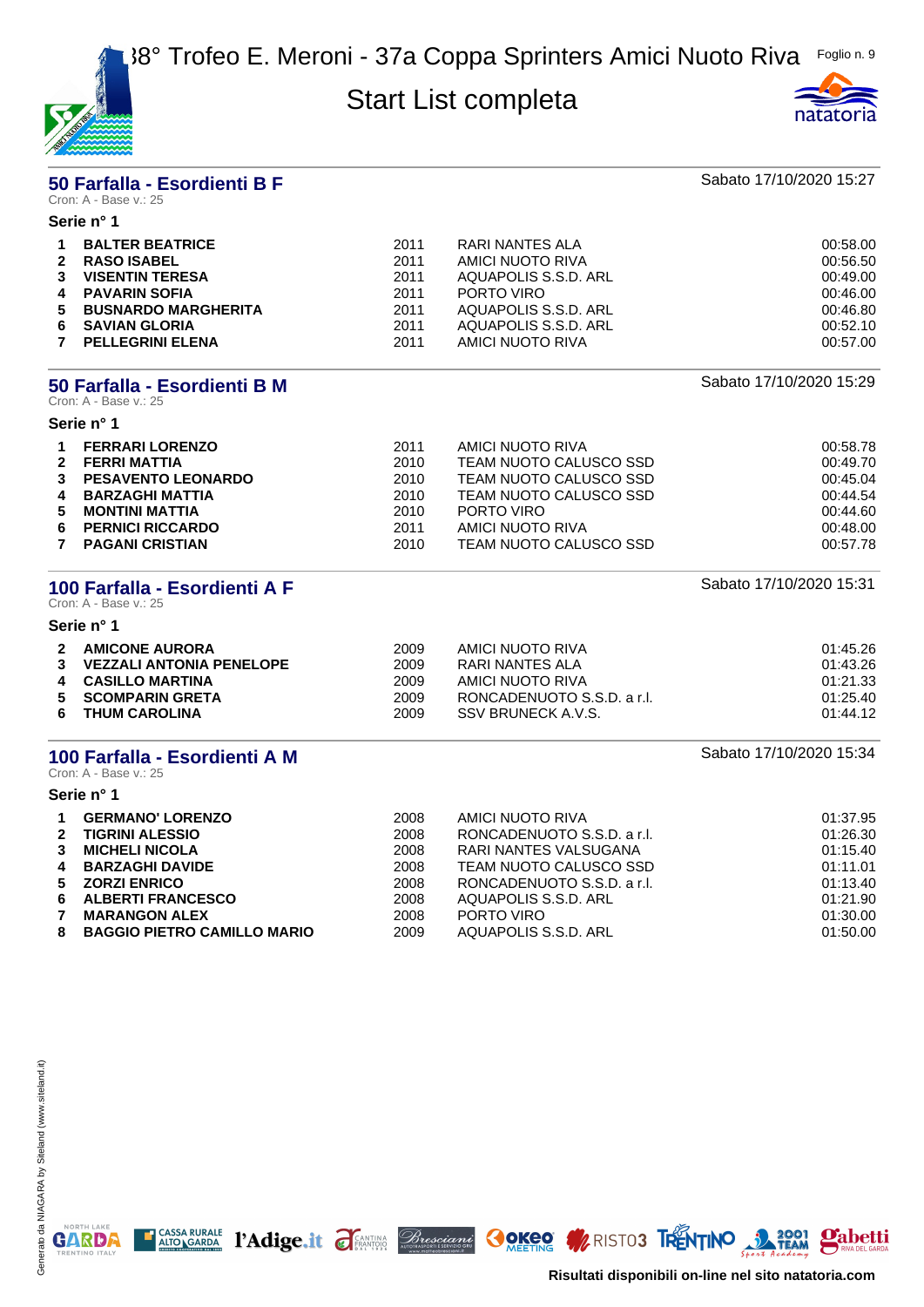



# **100 Stile Libero - Ragazzi F** Sabato 17/10/2020 17:45<br>Cron: A - Base v.: 25

#### **Serie n° 6**

| <b>ROTA CAMILLA</b><br><b>PARISI REBECCA</b><br><b>LORENZONI ANNA</b><br><b>BURATTI LAURA</b><br><b>GUBIOLO GIULIA</b><br><b>CERASO NICOLE</b><br><b>BERRETTA ELISA</b>                              | 2008<br>2008<br>2008<br>2008<br>2008<br>2008<br>2008                        | TEAM NUOTO CALUSCO SSD<br>TEAM NUOTO CALUSCO SSD<br><b>BUONCONSIGLIO NUOTO</b><br>RARI NANTES TRENTO<br>AQUAPOLIS S.S.D. ARL<br><b>BUONCONSIGLIO NUOTO</b><br>TEAM NUOTO CALUSCO SSD                                               | 01:39.00<br>01:21.60<br>01:19.50<br>01:18.50<br>01:18.73<br>01:20.60<br>01:38.00             |
|------------------------------------------------------------------------------------------------------------------------------------------------------------------------------------------------------|-----------------------------------------------------------------------------|------------------------------------------------------------------------------------------------------------------------------------------------------------------------------------------------------------------------------------|----------------------------------------------------------------------------------------------|
| Serie n° 5                                                                                                                                                                                           |                                                                             |                                                                                                                                                                                                                                    |                                                                                              |
| <b>BALDESSARI GIORGIA</b><br><b>FERRARO EMMA</b><br><b>DONATO VIRGINIA</b><br><b>MOSANER ASIA</b><br><b>FIORESE AURORA</b><br><b>CAMUNCOLI NICOLE</b><br><b>DALVIT ADELAIDE</b>                      | 2008<br>2008<br>2008<br>2008<br>2007<br>2007<br>2008                        | RARI NANTES TRENTO<br>AQUAPOLIS S.S.D. ARL<br><b>RARI NANTES TRENTO</b><br><b>RARI NANTES TRENTO</b><br>AQUAPOLIS S.S.D. ARL<br>SSV BRUNECK A.V.S.<br><b>BUONCONSIGLIO NUOTO</b>                                                   | 01:15.30<br>01:14.40<br>01:14.20<br>01:13.30<br>01:13.66<br>01:14.22<br>01:14.80             |
|                                                                                                                                                                                                      |                                                                             |                                                                                                                                                                                                                                    |                                                                                              |
| <b>BARON BEATRICE</b><br><b>ANGELICO AURORA</b><br><b>CATARIN MICHELA</b><br><b>MAGNI LAVINIA</b><br><b>CALLERI GAIA</b><br><b>MAISTRELLO AMBRA</b><br><b>MAGNANI GIULIA</b><br><b>BELTRE GIULIA</b> | 2008<br>2008<br>2008<br>2008<br>2008<br>2008<br>2007<br>2007                | AQUAPOLIS S.S.D. ARL<br>RONCADENUOTO S.S.D. a r.l.<br>RONCADENUOTO S.S.D. a r.l.<br>TEAM NUOTO CALUSCO SSD<br>RONCADENUOTO S.S.D. a r.l.<br><b>BUONCONSIGLIO NUOTO</b><br><b>BUONCONSIGLIO NUOTO</b><br><b>BUONCONSIGLIO NUOTO</b> | 01:13.00<br>01:12.90<br>01:12.70<br>01:11.85<br>01:12.00<br>01:12.90<br>01:12.96<br>01:13.12 |
| Serie n° 3                                                                                                                                                                                           |                                                                             |                                                                                                                                                                                                                                    |                                                                                              |
| <b>FRANCESCON ILARIA</b><br><b>STAFA AISHA</b><br><b>CONT JESSICA</b><br><b>MABIGLIA GRETA</b><br><b>SORRENTINO SOFIA</b><br><b>CAMPANELLI VALENTINA</b><br><b>STEINER INA</b>                       | 2007<br>2008<br>2008<br>2007<br>2007<br>2008<br>2007                        | <b>BUONCONSIGLIO NUOTO</b><br><b>BUONCONSIGLIO NUOTO</b><br>RARI NANTES TRENTO<br>AQUAPOLIS S.S.D. ARL<br><b>RARI NANTES TRENTO</b><br>AMICI NUOTO RIVA<br>SSV BRUNECK A.V.S.                                                      | 01:11.56<br>01:10.90<br>01:10.30<br>01:09.63<br>01:09.87<br>01:10.38<br>01:11.20<br>01:11.73 |
|                                                                                                                                                                                                      |                                                                             |                                                                                                                                                                                                                                    |                                                                                              |
| <b>PILLON AMELIA</b><br><b>KRALER NELLYS</b><br><b>SAMONCINI ANNA</b><br><b>RODIGHIERO CLOTILDE</b><br><b>FIORI ELENA</b><br><b>WINKLER AMY</b><br><b>CAMPANELLI ANNA</b><br><b>MICHELI SARA</b>     | 2007<br>2007<br>2008<br>2007<br>2007<br>2007<br>2007<br>2007                | RARI NANTES VALSUGANA<br>SSV BRUNECK A.V.S.<br><b>BUONCONSIGLIO NUOTO</b><br><b>RARI NANTES TRENTO</b><br>RARI NANTES TRENTO<br>SSV BRUNECK A.V.S.<br>AMICI NUOTO RIVA<br>SSV BRUNECK A.V.S.                                       | 01:09.16<br>01:08.68<br>01:07.70<br>01:07.48<br>01:07.55<br>01:07.95<br>01:08.79<br>01:09.54 |
| Serie n° 1                                                                                                                                                                                           |                                                                             |                                                                                                                                                                                                                                    |                                                                                              |
| <b>FIERRO ALICE</b><br><b>DANDREA SOFIA</b><br><b>CANI AURORA</b><br><b>BORTOLOTTI LUCIA</b><br><b>PENTA CRISTINA</b><br><b>SORDO GIULIA</b><br><b>WAGGER MARILENA</b>                               | 2007<br>2007<br>2007<br>2007<br>2007<br>2007<br>2007                        | RARI NANTES TRENTO<br><b>RARI NANTES VALSUGANA</b><br><b>BUONCONSIGLIO NUOTO</b><br>AMICI NUOTO RIVA<br><b>BUONCONSIGLIO NUOTO</b><br><b>RARI NANTES TRENTO</b><br>SSV BRUNECK A.V.S.                                              | 01:06.66<br>01:05.72<br>01:03.54<br>01:01.94<br>01:02.26<br>01:04.10<br>01:06.21<br>01:06.96 |
|                                                                                                                                                                                                      | Serie n° 4<br><b>GALBUSERA VIOLA</b><br>Serie n° 2<br><b>VIANELLO NOEMI</b> | 2007<br>2007                                                                                                                                                                                                                       | TEAM NUOTO CALUSCO SSD<br>AQUAPOLIS S.S.D. ARL                                               |

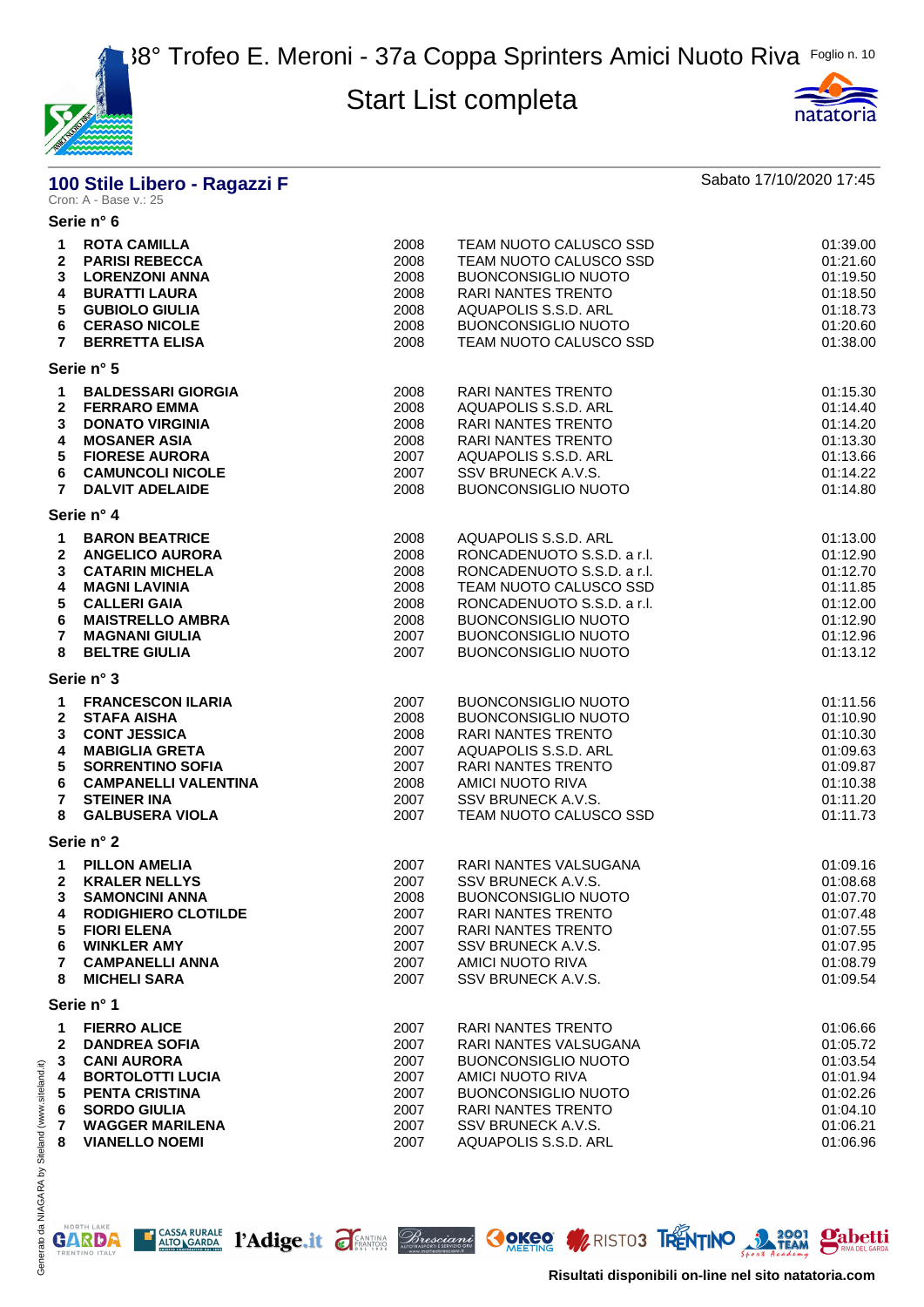



# **100 Stile Libero - Ragazzi M** Sabato 17/10/2020 17:58<br>Cron: A - Base v.: 25

|                                                                                                 | Serie n° 5                                                                                                                                                                                                                    |                                                              |                                                                                                                                                                                                                             |                                                                                              |
|-------------------------------------------------------------------------------------------------|-------------------------------------------------------------------------------------------------------------------------------------------------------------------------------------------------------------------------------|--------------------------------------------------------------|-----------------------------------------------------------------------------------------------------------------------------------------------------------------------------------------------------------------------------|----------------------------------------------------------------------------------------------|
| 3<br>4<br>5<br>6<br>$\overline{7}$                                                              | 2 CALABRI RICCARDO<br><b>TRENTINAGLIA IVAN</b><br><b>MICHIELAN SEBASTIANO</b><br><b>DUMITRASCU DENIS LEONARDO</b><br><b>BARZAN ALESSANDRO</b><br><b>RASO GIORDANO</b>                                                         | 2007<br>2007<br>2007<br>2007<br>2007<br>2006                 | 2001 TEAM<br>RARI NANTES VALSUGANA<br>RONCADENUOTO S.S.D. a r.l.<br>RONCADENUOTO S.S.D. a r.l.<br><b>BUONCONSIGLIO NUOTO</b><br>AMICI NUOTO RIVA                                                                            | 01:14.70<br>01:10.60<br>01:09.80<br>01:10.00<br>01:12.40<br>01:15.70                         |
|                                                                                                 | Serie n° 4                                                                                                                                                                                                                    |                                                              |                                                                                                                                                                                                                             |                                                                                              |
| 1<br>$\mathbf{2}$<br>3<br>4<br>5<br>6<br>$\overline{7}$                                         | <b>BELTRE MICHAEL</b><br><b>MENESTRINA STEFANO</b><br><b>IMZI ANOUAR</b><br><b>BONETTI PATRICK</b><br><b>TONDIN SEBASTIANO</b><br><b>WIDMANN BIAGIO</b><br><b>MAROCCHI GIOVANNI</b>                                           | 2007<br>2007<br>2006<br>2006<br>2007<br>2006<br>2006         | <b>BUONCONSIGLIO NUOTO</b><br><b>BUONCONSIGLIO NUOTO</b><br><b>BUONCONSIGLIO NUOTO</b><br><b>RARI NANTES TRENTO</b><br>RARI NANTES VALSUGANA<br>RARI NANTES TRENTO<br>AMICI NUOTO RIVA                                      | 01:07.50<br>01:06.90<br>01:06.60<br>01:05.61<br>01:05.80<br>01:06.60<br>01:07.30             |
|                                                                                                 | Serie n° 3                                                                                                                                                                                                                    |                                                              |                                                                                                                                                                                                                             |                                                                                              |
| $\mathbf 1$<br>$\mathbf{2}$<br>3<br>4<br>$5\phantom{.0}$<br>6<br>$\overline{7}$<br>8            | <b>FERRARI DIEGO</b><br><b>CIARLEGLIO ALESSANDRO</b><br><b>GOATELLI ANDREA</b><br><b>BALLARDI DAVIDE</b><br><b>BIZZOTTO DAVIDE</b><br><b>BONOTTO GIACOMO</b><br><b>MALFI ENRICO</b><br><b>ADAMI MARTINO</b>                   | 2006<br>2007<br>2006<br>2006<br>2006<br>2007<br>2006<br>2007 | <b>AMICI NUOTO RIVA</b><br><b>BUONCONSIGLIO NUOTO</b><br>RARI NANTES VALSUGANA<br><b>AMICI NUOTO RIVA</b><br>AQUAPOLIS S.S.D. ARL<br>RONCADENUOTO S.S.D. a r.l.<br>RONCADENUOTO S.S.D. a r.l.<br><b>BUONCONSIGLIO NUOTO</b> | 01:04.37<br>01:03.60<br>01:03.02<br>01:01.95<br>01:02.67<br>01:03.50<br>01:03.68<br>01:05.50 |
|                                                                                                 | Serie n° 2                                                                                                                                                                                                                    |                                                              |                                                                                                                                                                                                                             |                                                                                              |
| $\mathbf 1$<br>$\mathbf{2}$<br>$\mathbf{3}$<br>4<br>$5\phantom{.0}$<br>6<br>$\overline{7}$<br>8 | <b>BALESTRA EDOARDO GIOVANNI</b><br><b>DELLADIO GIOVANNI</b><br><b>MAROCCHI GIACOMO</b><br><b>ADVAHOV SEBASTIANO</b><br><b>CAVALLARO FILIPPO</b><br><b>RIZZO SIMONE</b><br>PROTUC DANIEL CRISTIANO<br><b>SCOMPARIN MATTIA</b> | 2006<br>2005<br>2005<br>2005<br>2005<br>2005<br>2005<br>2006 | AQUAPOLIS S.S.D. ARL<br><b>RARI NANTES TRENTO</b><br>AMICI NUOTO RIVA<br>AQUAPOLIS S.S.D. ARL<br>PORTO VIRO<br><b>RARI NANTES TRENTO</b><br><b>BUONCONSIGLIO NUOTO</b><br>RONCADENUOTO S.S.D. a r.l.                        | 01:00.39<br>00:59.37<br>00:59.19<br>00:58.68<br>00:58.75<br>00:59.34<br>00:59.43<br>01:01.76 |
|                                                                                                 | Serie n° 1                                                                                                                                                                                                                    |                                                              |                                                                                                                                                                                                                             |                                                                                              |
| $\mathbf{1}$<br>$\mathbf{2}$<br>3<br>4<br>5<br>6<br>$\overline{7}$                              | <b>SAVIGNI MATTEO</b><br><b>ARMAROLI RICCARDO</b><br><b>FASAN DANIELE</b><br><b>LOMBARDI BRYAN</b><br><b>BORTIGNON SIMONE</b><br><b>PENTA MARCO</b><br><b>ACCURTI DANIEL</b>                                                  | 2006<br>2005<br>2005<br>2005<br>2005<br>2005<br>2005         | DE AKKER TEAM<br>DE AKKER TEAM<br>RONCADENUOTO S.S.D. a r.l.<br>DE AKKER TEAM<br>AQUAPOLIS S.S.D. ARL<br><b>BUONCONSIGLIO NUOTO</b><br><b>RARI NANTES TRENTO</b>                                                            | 00:57.74<br>00:57.25<br>00:56.51<br>00:54.98<br>00:56.48<br>00:56.83<br>00:57.44             |
| 8                                                                                               | <b>CAPPELLARI PIETRO</b>                                                                                                                                                                                                      | 2005                                                         | AQUAPOLIS S.S.D. ARL                                                                                                                                                                                                        | 00:57.78                                                                                     |

E CASSA RURALE PAdige.it FEANTING Bresciant COKEO MRISTO3 TRENTINO 3 2001 Pabetti

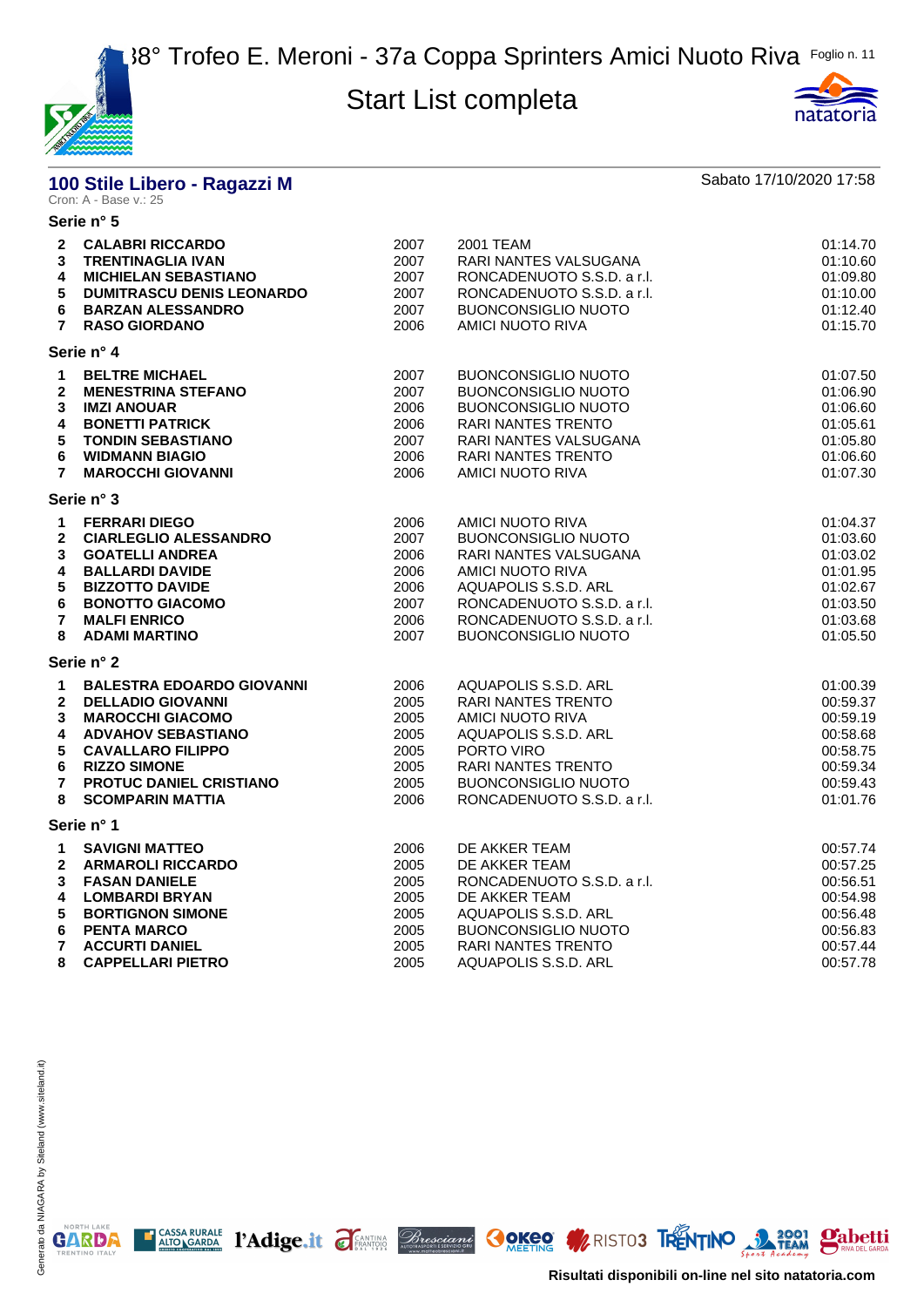



# **100 Rana - Ragazzi F Sabato 17/10/2020 18:06**<br>Cron: A - Base v.: 25

|                                                              | Serie n° 4                                                                                                                                                                                                 |                                                              |                                                                                                                                                                                                             |                                                                                              |
|--------------------------------------------------------------|------------------------------------------------------------------------------------------------------------------------------------------------------------------------------------------------------------|--------------------------------------------------------------|-------------------------------------------------------------------------------------------------------------------------------------------------------------------------------------------------------------|----------------------------------------------------------------------------------------------|
| $\mathbf{2}$<br>3<br>4<br>5<br>6<br>$\overline{7}$           | <b>MAGNI LAVINIA</b><br><b>PARISI REBECCA</b><br><b>BALDESSARI GIORGIA</b><br><b>BELTRE GIULIA</b><br><b>BERRETTA ELISA</b><br><b>STEINER INA</b>                                                          | 2008<br>2008<br>2008<br>2007<br>2008<br>2007                 | TEAM NUOTO CALUSCO SSD<br>TEAM NUOTO CALUSCO SSD<br><b>RARI NANTES TRENTO</b><br><b>BUONCONSIGLIO NUOTO</b><br>TEAM NUOTO CALUSCO SSD<br>SSV BRUNECK A.V.S.                                                 | 02:18.78<br>01:46.80<br>01:39.70<br>01:42.25<br>02:17.78<br>02:18.78                         |
|                                                              | Serie n° 3                                                                                                                                                                                                 |                                                              |                                                                                                                                                                                                             |                                                                                              |
| $\mathbf{2}$<br>3<br>4<br>5<br>6<br>$\overline{7}$           | <b>MOSANER ASIA</b><br><b>GUBIOLO GIULIA</b><br><b>DONATO VIRGINIA</b><br><b>PILLON AMELIA</b><br><b>LORENZONI ANNA</b><br><b>ROTA CAMILLA</b>                                                             | 2008<br>2008<br>2008<br>2007<br>2008<br>2008                 | RARI NANTES TRENTO<br>AQUAPOLIS S.S.D. ARL<br>RARI NANTES TRENTO<br>RARI NANTES VALSUGANA<br><b>BUONCONSIGLIO NUOTO</b><br>TEAM NUOTO CALUSCO SSD                                                           | 01:38.20<br>01:34.50<br>01:33.10<br>01:33.16<br>01:36.57<br>01:38.47                         |
|                                                              | Serie n° 2                                                                                                                                                                                                 |                                                              |                                                                                                                                                                                                             |                                                                                              |
| 1<br>2<br>3<br>4<br>5<br>6<br>$\overline{7}$<br>8            | <b>CONT JESSICA</b><br><b>FRANCESCON ILARIA</b><br><b>NACHIRA GIORGIA</b><br><b>VIANELLO NOEMI</b><br><b>CAMPANELLI VALENTINA</b><br><b>MAGNANI GIULIA</b><br><b>BURATTI LAURA</b><br><b>VISENTIN ANNA</b> | 2008<br>2007<br>2007<br>2007<br>2008<br>2007<br>2008<br>2008 | RARI NANTES TRENTO<br><b>BUONCONSIGLIO NUOTO</b><br>RARI NANTES TRENTO<br>AQUAPOLIS S.S.D. ARL<br>AMICI NUOTO RIVA<br><b>BUONCONSIGLIO NUOTO</b><br><b>RARI NANTES TRENTO</b><br>RONCADENUOTO S.S.D. a r.l. | 01:32.80<br>01:31.79<br>01:31.45<br>01:27.39<br>01:30.90<br>01:31.48<br>01:32.70<br>01:33.00 |
|                                                              | Serie n° 1                                                                                                                                                                                                 |                                                              |                                                                                                                                                                                                             |                                                                                              |
| 1<br>$\mathbf{2}$<br>3<br>4<br>5<br>6<br>$\overline{7}$<br>8 | <b>FIORESE AURORA</b><br><b>SORRENTINO SOFIA</b><br><b>FIORI ELENA</b><br><b>STRAUDI ARIEL</b><br><b>NEIDIGER GAIA</b><br><b>SORDO GIULIA</b><br><b>SAMONCINI ANNA</b><br><b>BORTOLOTTI LUCIA</b>          | 2007<br>2007<br>2007<br>2007<br>2007<br>2007<br>2008<br>2007 | AQUAPOLIS S.S.D. ARL<br>RARI NANTES TRENTO<br><b>RARI NANTES TRENTO</b><br>SSV BRUNECK A.V.S.<br>SSV BRUNECK A.V.S.<br><b>RARI NANTES TRENTO</b><br><b>BUONCONSIGLIO NUOTO</b><br><b>AMICI NUOTO RIVA</b>   | 01:24.41<br>01:24.05<br>01:22.40<br>01:14.61<br>01:15.33<br>01:22.89<br>01:24.40<br>01:25.65 |
|                                                              | 100 Rana - Ragazzi M<br>Cron: A - Base v.: 25                                                                                                                                                              |                                                              |                                                                                                                                                                                                             | Sabato 17/10/2020 18:15                                                                      |
|                                                              | Serie n° 3                                                                                                                                                                                                 |                                                              |                                                                                                                                                                                                             |                                                                                              |
| 3<br>4<br>5<br>6                                             | <b>MICHIELAN SEBASTIANO</b><br><b>MENESTRINA STEFANO</b><br><b>DUMITRASCU DENIS LEONARDO</b><br><b>ZANINI CHRISTIAN</b>                                                                                    | 2007<br>2007<br>2007<br>2007                                 | RONCADENUOTO S.S.D. a r.l.<br><b>BUONCONSIGLIO NUOTO</b><br>RONCADENUOTO S.S.D. a r.l.<br>PORTO VIRO                                                                                                        | 01:33.00<br>01:30.10<br>01:32.00<br>01:40.00                                                 |
|                                                              | Sorio nº 2                                                                                                                                                                                                 |                                                              |                                                                                                                                                                                                             |                                                                                              |

**Serie n° 2**

|    | 2 TRENTINAGLIA IVAN     | 2007 | RARI NANTES VALSUGANA      | 01:27.13 |
|----|-------------------------|------|----------------------------|----------|
|    | 3 SCOMPARIN MATTIA      | 2006 | RONCADENUOTO S.S.D. a r.l. | 01:22.00 |
|    | 4 BARZAN ALESSANDRO     | 2007 | BUONCONSIGLIO NUOTO        | 01:20.70 |
|    | 5 FERRARI DIEGO         | 2006 | AMICI NUOTO RIVA           | 01:21.13 |
| 6. | <b>MAROCCHI GIACOMO</b> | 2005 | AMICI NUOTO RIVA           | 01:22.00 |
|    |                         |      |                            |          |

E CASSA RURALE PAdige.it FEANTING Bresciant COKEO MRISTO3 TRENTINO 3 2001 Pabetti

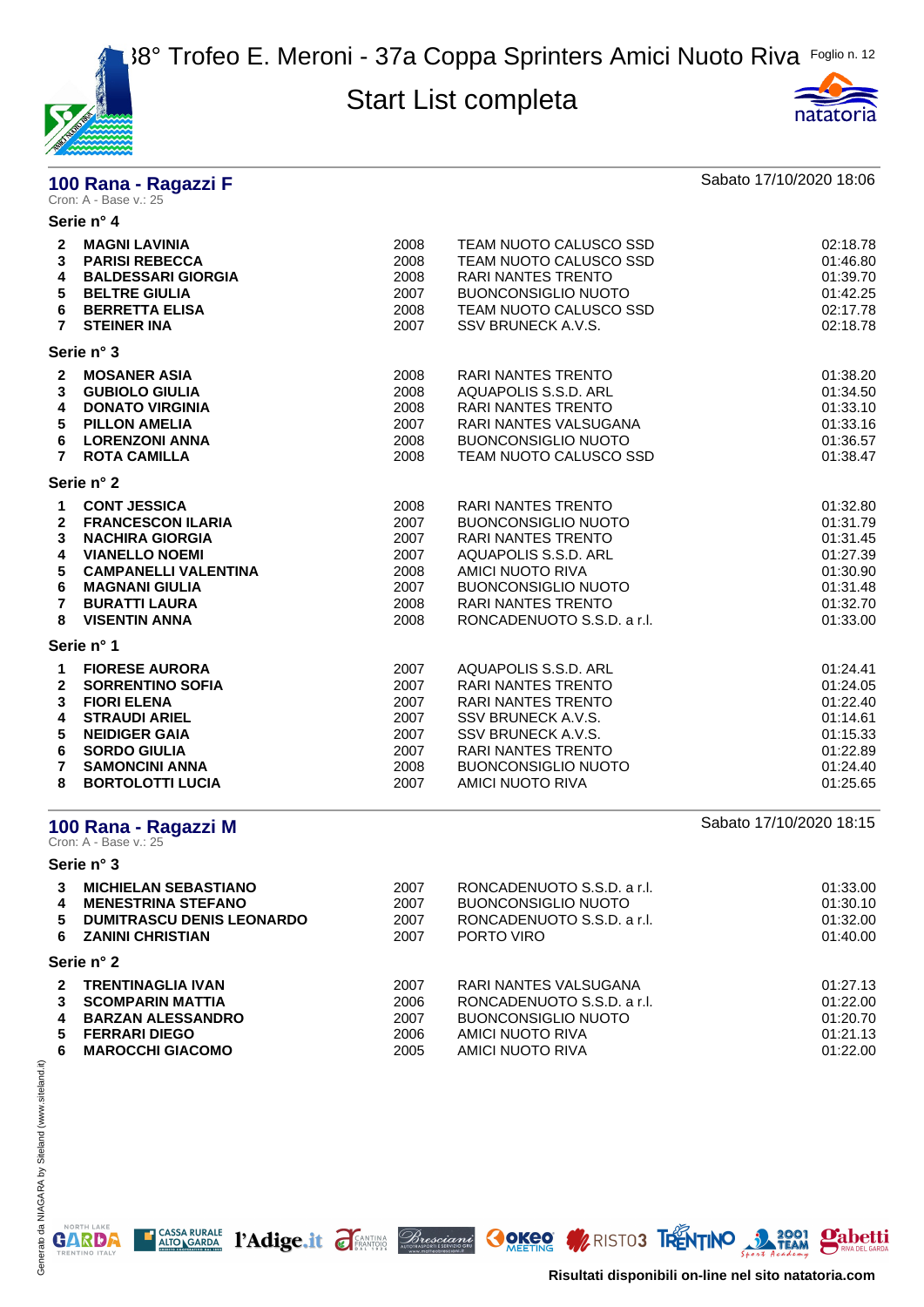



| <b>WIDMANN BIAGIO</b><br><b>BORTIGNON SIMONE</b><br><b>BRUGNARA LEONARDO</b><br><b>SERRA CHRISTIAN</b><br><b>NUCCI EDOARDO</b><br><b>BIZZOTTO DAVIDE</b><br><b>MAROCCHI GIOVANNI</b> | 2006<br>2005<br>2006<br>2005<br>2005<br>2005<br>2006<br>2006 | RARI NANTES TRENTO<br>AQUAPOLIS S.S.D. ARL<br>BUONCONSIGLIO NUOTO<br>2001 TEAM<br>DE AKKER TEAM<br>DE AKKER TEAM<br>AQUAPOLIS S.S.D. ARL<br>AMICI NUOTO RIVA | 01:14.49<br>01:12.72<br>01:11.61<br>01:06.18<br>01:10.72<br>01:11.72<br>01:14.23<br>01:19.90 |
|--------------------------------------------------------------------------------------------------------------------------------------------------------------------------------------|--------------------------------------------------------------|--------------------------------------------------------------------------------------------------------------------------------------------------------------|----------------------------------------------------------------------------------------------|
|                                                                                                                                                                                      |                                                              |                                                                                                                                                              |                                                                                              |
| $3^{\circ}$                                                                                                                                                                          | $\mathbf{2}$<br>$\overline{4}$<br>5 ARMAROLI RICCARDO<br>6   |                                                                                                                                                              |                                                                                              |

# **50 Stile Libero - Ragazzi F** Sabato 17/10/2020 18:21<br>Cron: A - Base v.: 25

**Serie n° 5**

| 2 BERRETTA ELISA<br>3 FRIGO ASIA<br>4<br><b>BARON BEATRICE</b><br>5<br><b>VISENTIN ANNA</b><br>6<br><b>PARISI REBECCA</b>                                                                                                                                                                                                      | 2008<br>2008<br>2008<br>2008<br>2008                         | TEAM NUOTO CALUSCO SSD<br>PORTO VIRO<br>AQUAPOLIS S.S.D. ARL<br>RONCADENUOTO S.S.D. a r.l.<br>TEAM NUOTO CALUSCO SSD                                                                                             | 00:44.65<br>00:35.50<br>00:34.40<br>00:35.00<br>00:35.82                                     |
|--------------------------------------------------------------------------------------------------------------------------------------------------------------------------------------------------------------------------------------------------------------------------------------------------------------------------------|--------------------------------------------------------------|------------------------------------------------------------------------------------------------------------------------------------------------------------------------------------------------------------------|----------------------------------------------------------------------------------------------|
| Serie n° 4                                                                                                                                                                                                                                                                                                                     |                                                              |                                                                                                                                                                                                                  |                                                                                              |
| 2 CATARIN MICHELA<br>3 CAMPANELLI ANNA<br><b>STEINER INA</b><br>4<br>5 CAMUNCOLI NICOLE<br>6 GALBUSERA VIOLA<br><b>FERRARO EMMA</b><br>$7^{\circ}$                                                                                                                                                                             | 2008<br>2007<br>2007<br>2007<br>2007<br>2008                 | RONCADENUOTO S.S.D. a r.l.<br>AMICI NUOTO RIVA<br>SSV BRUNECK A.V.S.<br>SSV BRUNECK A.V.S.<br>TEAM NUOTO CALUSCO SSD<br>AQUAPOLIS S.S.D. ARL                                                                     | 00:33.60<br>00:33.36<br>00:33.03<br>00:33.20<br>00:33.40<br>00:34.20                         |
| Serie n° 3                                                                                                                                                                                                                                                                                                                     |                                                              |                                                                                                                                                                                                                  |                                                                                              |
| 1 CALLERI GAIA<br>$\overline{2}$<br><b>MAGNI LAVINIA</b><br><b>FIORESE AURORA</b><br>$\mathbf{3}$<br>$\overline{\mathbf{4}}$<br><b>MABIGLIA GRETA</b><br>5<br><b>CAMPANELLI VALENTINA</b><br>$6\phantom{a}$<br><b>DONATO VIRGINIA</b><br>$\overline{7}$<br><b>NACHIRA GIORGIA</b><br>8<br><b>ANGELICO AURORA</b><br>Serie n° 2 | 2008<br>2008<br>2007<br>2007<br>2008<br>2008<br>2007<br>2008 | RONCADENUOTO S.S.D. a r.l.<br>TEAM NUOTO CALUSCO SSD<br>AQUAPOLIS S.S.D. ARL<br>AQUAPOLIS S.S.D. ARL<br>AMICI NUOTO RIVA<br><b>RARI NANTES TRENTO</b><br><b>RARI NANTES TRENTO</b><br>RONCADENUOTO S.S.D. a r.l. | 00:33.00<br>00:32.89<br>00:32.26<br>00:31.96<br>00:32.13<br>00:32.36<br>00:32.96<br>00:33.00 |
| $\mathbf{1}$<br><b>PILLON AMELIA</b><br><b>VIANELLO NOEMI</b><br>$\mathbf{2}$<br>3<br><b>FIORI ELENA</b><br>$\overline{\mathbf{4}}$<br><b>MICHELI SARA</b><br>5<br><b>WAGGER MARILENA</b><br>6<br><b>DANDREA SOFIA</b><br>$\overline{7}$<br><b>KRALER NELLYS</b><br>8<br><b>WINKLER AMY</b>                                    | 2007<br>2007<br>2007<br>2007<br>2007<br>2007<br>2007<br>2007 | RARI NANTES VALSUGANA<br>AQUAPOLIS S.S.D. ARL<br><b>RARI NANTES TRENTO</b><br>SSV BRUNECK A.V.S.<br>SSV BRUNECK A.V.S.<br>RARI NANTES VALSUGANA<br>SSV BRUNECK A.V.S.<br>SSV BRUNECK A.V.S.                      | 00:31.72<br>00:31.43<br>00:31.29<br>00:31.20<br>00:31.24<br>00:31.35<br>00:31.53<br>00:31.81 |
| Serie n° 1                                                                                                                                                                                                                                                                                                                     |                                                              |                                                                                                                                                                                                                  |                                                                                              |
| <b>RODIGHIERO CLOTILDE</b><br>1<br>$\overline{2}$<br><b>NEIDIGER GAIA</b><br>3<br><b>CANI AURORA</b><br><b>STRAUDI ARIEL</b><br>4<br>$5\phantom{.0}$<br><b>PENTA CRISTINA</b><br>6<br><b>BORTOLOTTI LUCIA</b><br>$\overline{7}$<br><b>FIERRO ALICE</b>                                                                         | 2007<br>2007<br>2007<br>2007<br>2007<br>2007<br>2007         | <b>RARI NANTES TRENTO</b><br>SSV BRUNECK A.V.S.<br><b>BUONCONSIGLIO NUOTO</b><br>SSV BRUNECK A.V.S.<br><b>BUONCONSIGLIO NUOTO</b><br><b>AMICI NUOTO RIVA</b><br>RARI NANTES TRENTO                               | 00:30.79<br>00:29.31<br>00:29.25<br>00:28.56<br>00:28.89<br>00:29.30<br>00:29.94             |
| 8<br><b>SORRENTINO SOFIA</b>                                                                                                                                                                                                                                                                                                   | 2007                                                         | RARI NANTES TRENTO                                                                                                                                                                                               | 00:30.99                                                                                     |

NORTH LAKE

**GARDA** 

E CASSA RURALE PAdige.it FEANTING Bresciant COKEO MRISTO3 TRENTINO 3 2001 Pabetti **Risultati disponibili on-line nel sito natatoria.com**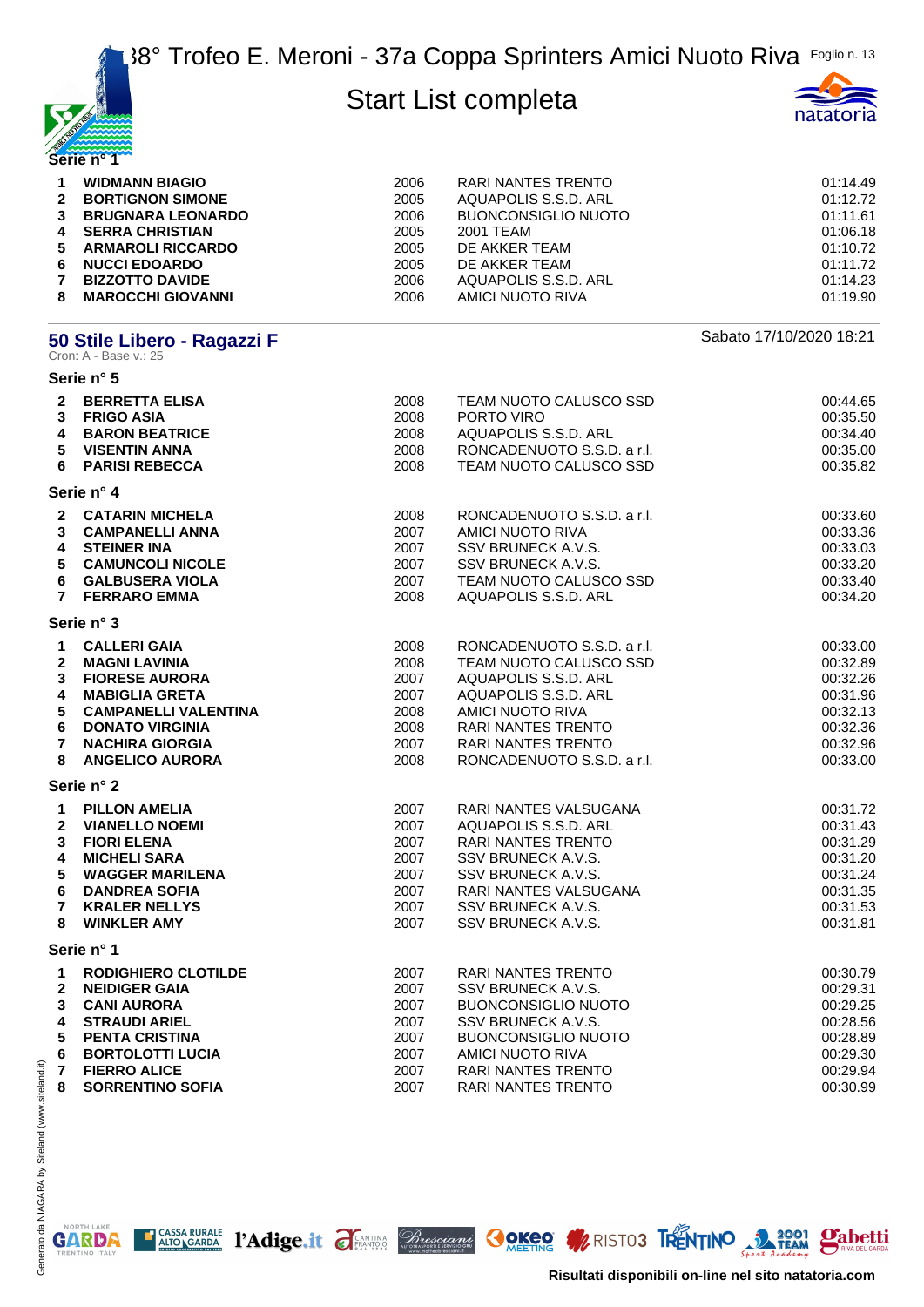



# **50 Stile Libero - Ragazzi M** Sabato 17/10/2020 18:27<br>Cron: A - Base v.: 25

|                         | Serie n° 4                                                                         |                      |                                                                  |                                  |
|-------------------------|------------------------------------------------------------------------------------|----------------------|------------------------------------------------------------------|----------------------------------|
| 1<br>$\mathbf{2}$<br>3  | <b>MICHIELAN SEBASTIANO</b><br><b>CALABRI RICCARDO</b><br><b>TRENTINAGLIA IVAN</b> | 2007<br>2007<br>2007 | RONCADENUOTO S.S.D. a r.l.<br>2001 TEAM<br>RARI NANTES VALSUGANA | 00:35.00<br>00:34.00<br>00:31.70 |
| 4                       | <b>DUMITRASCU DENIS LEONARDO</b>                                                   | 2007                 | RONCADENUOTO S.S.D. a r.l.                                       | 00:31.00                         |
| 5                       | <b>MAROCCHI GIOVANNI</b>                                                           | 2006                 | AMICI NUOTO RIVA                                                 | 00:31.65                         |
| 6                       | <b>TONDIN SEBASTIANO</b>                                                           | 2007                 | RARI NANTES VALSUGANA                                            | 00:31.74                         |
| $\overline{7}$          | <b>ZANINI CHRISTIAN</b>                                                            | 2007                 | PORTO VIRO                                                       | 00:34.70                         |
| 8                       | <b>RASO GIORDANO</b>                                                               | 2006                 | AMICI NUOTO RIVA                                                 | 00:36.00                         |
|                         | Serie n° 3                                                                         |                      |                                                                  |                                  |
| $\mathbf 1$             | <b>BONETTI PATRICK</b>                                                             | 2006                 | <b>RARI NANTES TRENTO</b>                                        | 00:30.11                         |
| $\overline{2}$          | <b>FERRARI DIEGO</b>                                                               | 2006                 | AMICI NUOTO RIVA                                                 | 00:29.34                         |
| 3                       | <b>CIARLEGLIO ALESSANDRO</b>                                                       | 2007                 | <b>BUONCONSIGLIO NUOTO</b>                                       | 00:28.92                         |
| 4                       | <b>MALFI ENRICO</b>                                                                | 2006                 | RONCADENUOTO S.S.D. a r.l.                                       | 00:28.51                         |
| 5                       | <b>BALESTRA EDOARDO GIOVANNI</b>                                                   | 2006                 | AQUAPOLIS S.S.D. ARL                                             | 00:28.60                         |
| 6                       | <b>BONOTTO GIACOMO</b>                                                             | 2007                 | RONCADENUOTO S.S.D. a r.l.                                       | 00:29.00                         |
| $\overline{7}$          | <b>GOATELLI ANDREA</b>                                                             | 2006                 | <b>RARI NANTES VALSUGANA</b>                                     | 00:29.48                         |
| 8                       | <b>WIDMANN BIAGIO</b>                                                              | 2006                 | <b>RARI NANTES TRENTO</b>                                        | 00:30.75                         |
|                         | Serie n° 2                                                                         |                      |                                                                  |                                  |
| $\mathbf{1}$            | <b>SCOMPARIN MATTIA</b>                                                            | 2006                 | RONCADENUOTO S.S.D. a r.l.                                       | 00:28.40                         |
| $\overline{2}$          | <b>RIZZO SIMONE</b>                                                                | 2005                 | RARI NANTES TRENTO                                               | 00:27.94                         |
| 3                       | <b>MAROCCHI GIACOMO</b>                                                            | 2005                 | <b>AMICI NUOTO RIVA</b>                                          | 00:27.35                         |
| 4                       | <b>PROTUC DANIEL CRISTIANO</b>                                                     | 2005                 | <b>BUONCONSIGLIO NUOTO</b>                                       | 00:27.04                         |
| 5                       | <b>DELLADIO GIOVANNI</b>                                                           | 2005                 | <b>RARI NANTES TRENTO</b>                                        | 00:27.35                         |
| 6                       | <b>PINTARELLI JACOPO</b>                                                           | 2005                 | 2001 TEAM                                                        | 00:27.80                         |
| $\overline{7}$          | <b>BIZZOTTO DAVIDE</b>                                                             | 2006                 | AQUAPOLIS S.S.D. ARL                                             | 00:28.02                         |
| 8                       | <b>BALLARDI DAVIDE</b>                                                             | 2006                 | <b>AMICI NUOTO RIVA</b>                                          | 00:28.40                         |
|                         | Serie n° 1                                                                         |                      |                                                                  |                                  |
| $\mathbf 1$             | <b>SERRA CHRISTIAN</b>                                                             | 2005                 | 2001 TEAM                                                        | 00:26.93                         |
| $\mathbf{2}$            | <b>ACCURTI DANIEL</b>                                                              | 2005                 | <b>RARI NANTES TRENTO</b>                                        | 00:26.43                         |
| 3                       | <b>CAPPELLARI PIETRO</b>                                                           | 2005                 | AQUAPOLIS S.S.D. ARL                                             | 00:26.25                         |
| $\overline{\mathbf{4}}$ | <b>FASAN DANIELE</b>                                                               | 2005                 | RONCADENUOTO S.S.D. a r.l.                                       | 00:25.73                         |
| 5                       | <b>GUARNATI SAMUEL</b>                                                             | 2005                 | AMICI NUOTO RIVA                                                 | 00:25.92                         |
| 6                       | <b>ADVAHOV SEBASTIANO</b>                                                          | 2005                 | AQUAPOLIS S.S.D. ARL                                             | 00:26.25                         |
| $\overline{7}$          | <b>PENTA MARCO</b>                                                                 | 2005                 | <b>BUONCONSIGLIO NUOTO</b>                                       | 00:26.49                         |
| 8                       | <b>CAVALLARO FILIPPO</b>                                                           | 2005                 | PORTO VIRO                                                       | 00:27.00                         |

# **100 Dorso - Ragazzi F** Sabato 17/10/2020 18:33<br>Cron: A - Base v.: 25

#### **Serie n° 3**

NORTH LAKE

**GARDA** 

**gabetti** 

| $\mathbf 1$<br>$\mathbf{2}$<br>$3^{\circ}$ | <b>BERRETTA ELISA</b><br><b>MOSANER ASIA</b><br><b>GUBIOLO GIULIA</b><br>4 BARON BEATRICE        | 2008<br>2008<br>2008<br>2008 | TEAM NUOTO CALUSCO SSD<br>RARI NANTES TRENTO<br>AQUAPOLIS S.S.D. ARL<br>AQUAPOLIS S.S.D. ARL         | 01:37.20<br>01:30.10<br>01:27.70<br>01:26.90 |
|--------------------------------------------|--------------------------------------------------------------------------------------------------|------------------------------|------------------------------------------------------------------------------------------------------|----------------------------------------------|
| 6<br>$\mathbf{7}$<br>8                     | 5 BALDESSARI GIORGIA<br><b>VISENTIN ANNA</b><br><b>BURATTI LAURA</b><br><b>FRANCESCON ILARIA</b> | 2008<br>2008<br>2008<br>2007 | RARI NANTES TRENTO<br>RONCADENUOTO S.S.D. a r.l.<br>RARI NANTES TRENTO<br><b>BUONCONSIGLIO NUOTO</b> | 01:27.20<br>01:30.00<br>01:30.40<br>01:38.20 |

I CASSA RURALE PAdige.it FANTINA Bresciani OOKEO MRINISTO3 TRENTINO 3 1901

**Risultati disponibili on-line nel sito natatoria.com**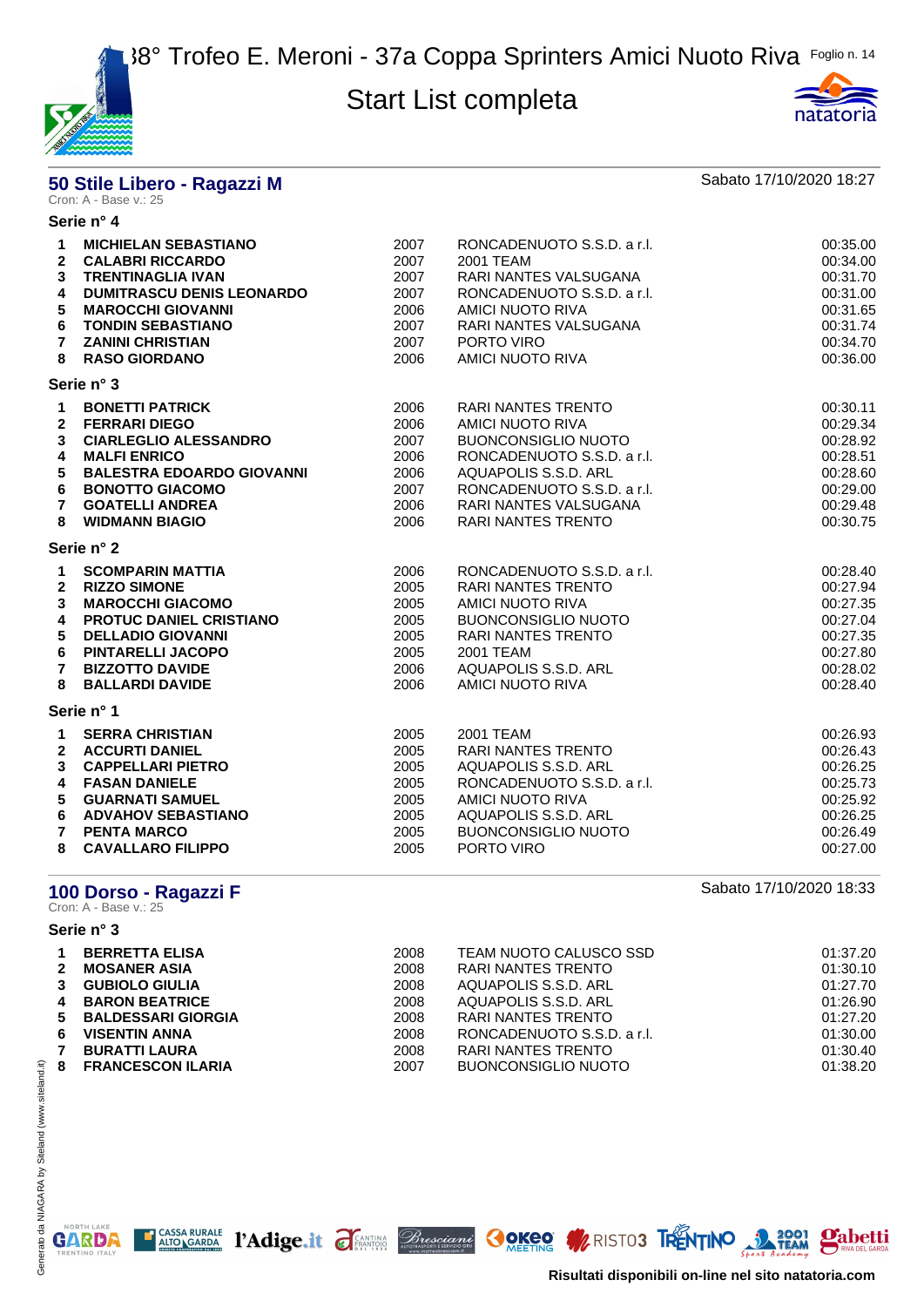



| $\mathbf{2}$<br>3<br>4<br>5.<br>6<br>8 | <b>CAMPANELLI ANNA</b><br><b>MAISTRELLO AMBRA</b><br><b>GALBUSERA VIOLA</b><br><b>KRALER NELLYS</b><br><b>SAMONCINI ANNA</b><br><b>ANGELICO AURORA</b><br><b>MABIGLIA GRETA</b><br><b>PARISI REBECCA</b> | 2007<br>2008<br>2007<br>2007<br>2008<br>2008<br>2007<br>2008 | AMICI NUOTO RIVA<br><b>BUONCONSIGLIO NUOTO</b><br>TEAM NUOTO CALUSCO SSD<br>SSV BRUNECK A.V.S.<br><b>BUONCONSIGLIO NUOTO</b><br>RONCADENUOTO S.S.D. a r.l.<br>AQUAPOLIS S.S.D. ARL<br>TEAM NUOTO CALUSCO SSD | 01:25.95<br>01:24.30<br>01:22.64<br>01:21.04<br>01:21.40<br>01:22.70<br>01:25.64<br>01:26.23 |
|----------------------------------------|----------------------------------------------------------------------------------------------------------------------------------------------------------------------------------------------------------|--------------------------------------------------------------|--------------------------------------------------------------------------------------------------------------------------------------------------------------------------------------------------------------|----------------------------------------------------------------------------------------------|
|                                        | Serie n° 1                                                                                                                                                                                               |                                                              |                                                                                                                                                                                                              |                                                                                              |
| $\mathbf{2}$<br>3<br>4<br>5.<br>6<br>8 | <b>WINKLER AMY</b><br><b>STAFA AISHA</b><br><b>WAGGER MARILENA</b><br><b>BORTOLOTTI LUCIA</b><br><b>SORDO GIULIA</b><br><b>FIERRO ALICE</b><br><b>ROTA CAMILLA</b><br><b>MAGNI LAVINIA</b>               | 2007<br>2008<br>2007<br>2007<br>2007<br>2007<br>2008<br>2008 | SSV BRUNECK A.V.S.<br><b>BUONCONSIGLIO NUOTO</b><br>SSV BRUNECK A.V.S.<br>AMICI NUOTO RIVA<br>RARI NANTES TRENTO<br>RARI NANTES TRENTO<br>TEAM NUOTO CALUSCO SSD<br>TEAM NUOTO CALUSCO SSD                   | 01:20.16<br>01:19.10<br>01:13.57<br>01:10.49<br>01:13.55<br>01:17.64<br>01:19.60<br>01:20.44 |

# **100 Dorso - Ragazzi M** Sabato 17/10/2020 18:41<br>Cron: A - Base v.: 25

**Serie n° 3**

| 3<br>4<br>5.<br>6                  | <b>TONDIN SEBASTIANO</b><br><b>BELTRE MICHAEL</b><br><b>GOATELLI ANDREA</b><br><b>CALABRI RICCARDO</b>                                                                               | 2007<br>2007<br>2006<br>2007                         | RARI NANTES VALSUGANA<br><b>BUONCONSIGLIO NUOTO</b><br>RARI NANTES VALSUGANA<br>2001 TEAM                                                          | 01:16.91<br>01:15.50<br>01:15.71<br>01:23.90                                     |
|------------------------------------|--------------------------------------------------------------------------------------------------------------------------------------------------------------------------------------|------------------------------------------------------|----------------------------------------------------------------------------------------------------------------------------------------------------|----------------------------------------------------------------------------------|
|                                    | Serie n° 2                                                                                                                                                                           |                                                      |                                                                                                                                                    |                                                                                  |
| $\mathbf{2}$<br>3<br>4<br>5<br>6   | <b>BONETTI PATRICK</b><br><b>FERRARI DIEGO</b><br><b>RIZZO SIMONE</b><br><b>MAROCCHI GIACOMO</b><br><b>BONOTTO GIACOMO</b>                                                           | 2006<br>2006<br>2005<br>2005<br>2007                 | RARI NANTES TRENTO<br>AMICI NUOTO RIVA<br>RARI NANTES TRENTO<br>AMICI NUOTO RIVA<br>RONCADENUOTO S.S.D. a r.l.                                     | 01:13.25<br>01:11.50<br>01:09.91<br>01:10.22<br>01:13.00                         |
|                                    | Serie n° 1                                                                                                                                                                           |                                                      |                                                                                                                                                    |                                                                                  |
| $\overline{2}$<br>3<br>4<br>5<br>6 | <b>BALLARDI DAVIDE</b><br><b>ADVAHOV SEBASTIANO</b><br><b>PINTARELLI JACOPO</b><br><b>FASAN DANIELE</b><br><b>SAVIGNI MATTEO</b><br><b>BORTIGNON SIMONE</b><br><b>ACCURTI DANIEL</b> | 2006<br>2005<br>2005<br>2005<br>2006<br>2005<br>2005 | AMICI NUOTO RIVA<br>AQUAPOLIS S.S.D. ARL<br>2001 TEAM<br>RONCADENUOTO S.S.D. a r.l.<br>DE AKKER TEAM<br>AQUAPOLIS S.S.D. ARL<br>RARI NANTES TRENTO | 01:07.69<br>01:04.54<br>01:03.64<br>01:00.46<br>01:01.79<br>01:04.00<br>01:07.02 |
| 8                                  | <b>SCOMPARIN MATTIA</b>                                                                                                                                                              | 2006                                                 | RONCADENUOTO S.S.D. a r.l.                                                                                                                         | 01:08.38                                                                         |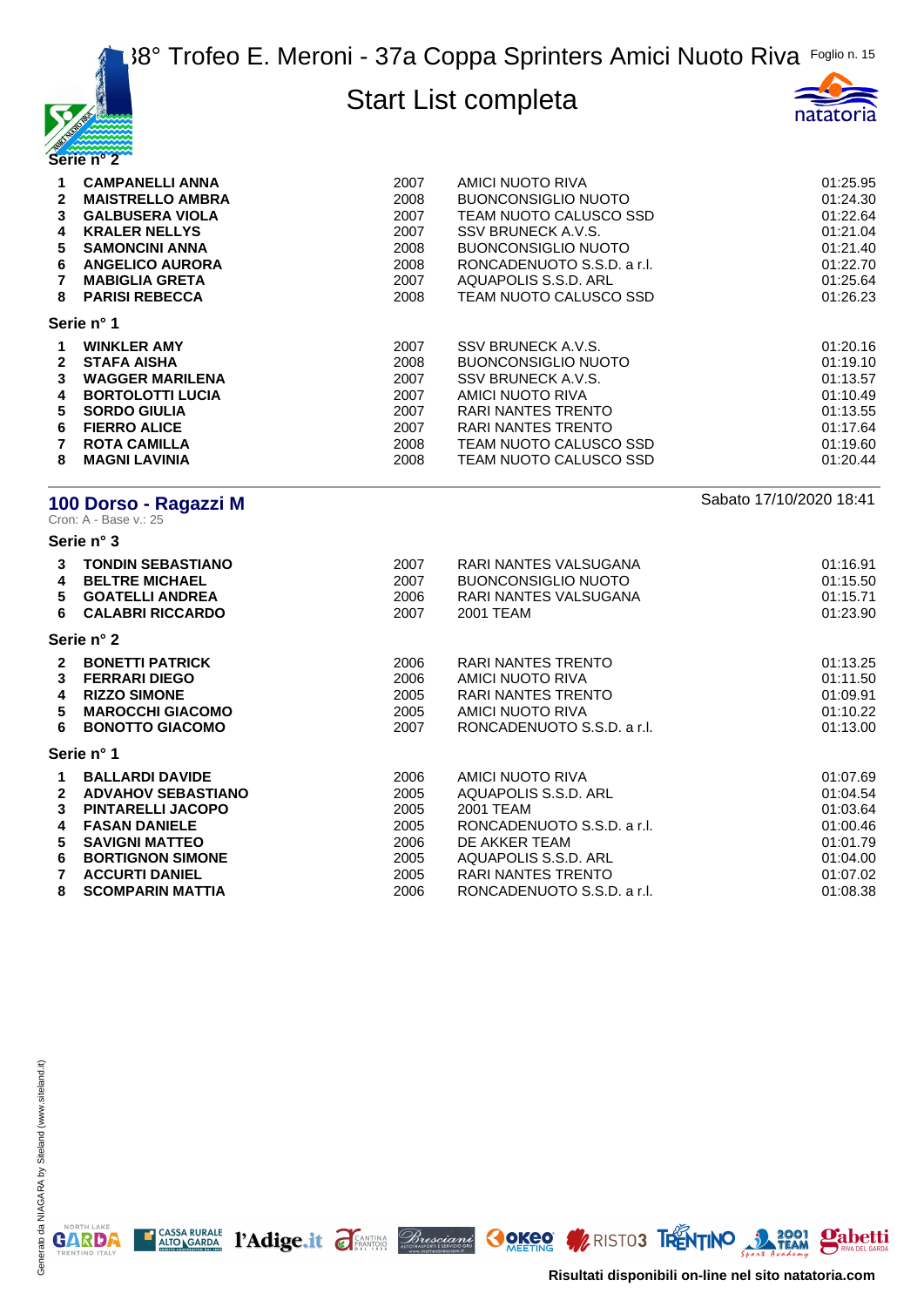



# **100 Farfalla - Ragazzi F** Sabato 17/10/2020 18:47<br>Cron: A - Base v.: 25

|                            | Serie n° 3                                                                                                                                                                                  |                                                              |                                                                                                                                                                                                                       |                                                                                              |
|----------------------------|---------------------------------------------------------------------------------------------------------------------------------------------------------------------------------------------|--------------------------------------------------------------|-----------------------------------------------------------------------------------------------------------------------------------------------------------------------------------------------------------------------|----------------------------------------------------------------------------------------------|
| 3<br>4<br>5<br>6           | <b>CERASO NICOLE</b><br><b>CALLERI GAIA</b><br><b>GALBUSERA VIOLA</b><br><b>SAMONCINI ANNA</b>                                                                                              | 2008<br>2008<br>2007<br>2008                                 | <b>BUONCONSIGLIO NUOTO</b><br>RONCADENUOTO S.S.D. a r.l.<br>TEAM NUOTO CALUSCO SSD<br><b>BUONCONSIGLIO NUOTO</b>                                                                                                      | 01:30.00<br>01:28.00<br>01:28.44<br>01:31.00                                                 |
|                            | Serie n° 2                                                                                                                                                                                  |                                                              |                                                                                                                                                                                                                       |                                                                                              |
| 2<br>3<br>4<br>5<br>6      | <b>CAMPANELLI ANNA</b><br><b>DALVIT ADELAIDE</b><br><b>CATARIN MICHELA</b><br><b>FRIGO ASIA</b><br><b>FERRARO EMMA</b>                                                                      | 2007<br>2008<br>2008<br>2008<br>2008                         | AMICI NUOTO RIVA<br><b>BUONCONSIGLIO NUOTO</b><br>RONCADENUOTO S.S.D. a r.l.<br>PORTO VIRO<br>AQUAPOLIS S.S.D. ARL                                                                                                    | 01:27.86<br>01:26.50<br>01:22.00<br>01:25.00<br>01:26.90                                     |
|                            | Serie n° 1                                                                                                                                                                                  |                                                              |                                                                                                                                                                                                                       |                                                                                              |
| 2<br>3<br>4<br>5<br>6<br>8 | <b>CONT JESSICA</b><br><b>FIORI ELENA</b><br><b>SORDO GIULIA</b><br><b>PENTA CRISTINA</b><br><b>CANI AURORA</b><br><b>RODIGHIERO CLOTILDE</b><br><b>ROTA CAMILLA</b><br><b>MICHELI SARA</b> | 2008<br>2007<br>2007<br>2007<br>2007<br>2007<br>2008<br>2007 | RARI NANTES TRENTO<br><b>RARI NANTES TRENTO</b><br><b>RARI NANTES TRENTO</b><br><b>BUONCONSIGLIO NUOTO</b><br><b>BUONCONSIGLIO NUOTO</b><br><b>RARI NANTES TRENTO</b><br>TEAM NUOTO CALUSCO SSD<br>SSV BRUNECK A.V.S. | 01:19.10<br>01:16.75<br>01:13.06<br>01:07.31<br>01:12.35<br>01:13.94<br>01:18.11<br>01:21.04 |
|                            |                                                                                                                                                                                             |                                                              |                                                                                                                                                                                                                       |                                                                                              |

| Cron: A - Base v.: 25                 | 100 Farfalla - Ragazzi M                                                                                                                                                     |                                                      |                                                                                                                                                              | Sabato 17/10/2020 18:53                                                          |
|---------------------------------------|------------------------------------------------------------------------------------------------------------------------------------------------------------------------------|------------------------------------------------------|--------------------------------------------------------------------------------------------------------------------------------------------------------------|----------------------------------------------------------------------------------|
| Serie n° 3                            |                                                                                                                                                                              |                                                      |                                                                                                                                                              |                                                                                  |
| 2<br>3<br>4<br>5<br>6                 | <b>GOATELLI ANDREA</b><br><b>IMZI ANOUAR</b><br><b>CIARLEGLIO ALESSANDRO</b><br><b>MALFI ENRICO</b><br><b>ADAMI MARTINO</b>                                                  | 2006<br>2006<br>2007<br>2006<br>2007                 | RARI NANTES VALSUGANA<br><b>BUONCONSIGLIO NUOTO</b><br><b>BUONCONSIGLIO NUOTO</b><br>RONCADENUOTO S.S.D. a r.l.<br><b>BUONCONSIGLIO NUOTO</b>                | 01:17.90<br>01:16.39<br>01:10.65<br>01:13.77<br>01:16.90                         |
| Serie n° 2                            |                                                                                                                                                                              |                                                      |                                                                                                                                                              |                                                                                  |
| $\mathbf{2}$<br>3<br>4<br>5<br>6      | <b>MAROCCHI GIACOMO</b><br><b>BALESTRA EDOARDO GIOVANNI</b><br><b>CAPPELLARI PIETRO</b><br><b>BRUGNARA LEONARDO</b><br><b>BONOTTO GIACOMO</b>                                | 2005<br>2006<br>2005<br>2006<br>2007                 | AMICI NUOTO RIVA<br>AQUAPOLIS S.S.D. ARL<br>AQUAPOLIS S.S.D. ARL<br><b>BUONCONSIGLIO NUOTO</b><br>RONCADENUOTO S.S.D. a r.l.                                 | 01:09.82<br>01:07.15<br>01:06.78<br>01:07.05<br>01:09.00                         |
| Serie n° 1                            |                                                                                                                                                                              |                                                      |                                                                                                                                                              |                                                                                  |
| 1<br>$\mathbf{2}$<br>3<br>4<br>5<br>6 | <b>NUCCI EDOARDO</b><br><b>DELLADIO GIOVANNI</b><br><b>PENTA MARCO</b><br><b>LOMBARDI BRYAN</b><br><b>SERRA CHRISTIAN</b><br><b>BORTIGNON SIMONE</b><br><b>FASAN DANIELE</b> | 2005<br>2005<br>2005<br>2005<br>2005<br>2005<br>2005 | DE AKKER TEAM<br><b>RARI NANTES TRENTO</b><br><b>BUONCONSIGLIO NUOTO</b><br>DE AKKER TEAM<br>2001 TEAM<br>AQUAPOLIS S.S.D. ARL<br>RONCADENUOTO S.S.D. a r.l. | 01:05.39<br>01:03.54<br>01:01.10<br>00:59.76<br>01:00.33<br>01:02.60<br>01:05.00 |
| 8                                     | <b>PINTARELLI JACOPO</b>                                                                                                                                                     | 2005                                                 | 2001 TEAM                                                                                                                                                    | 01:06.00                                                                         |

E CASSA RURALE PAdige.it FEANTING Bresciant COKEO MRISTO3 TRENTINO 3 72001 Pabetti

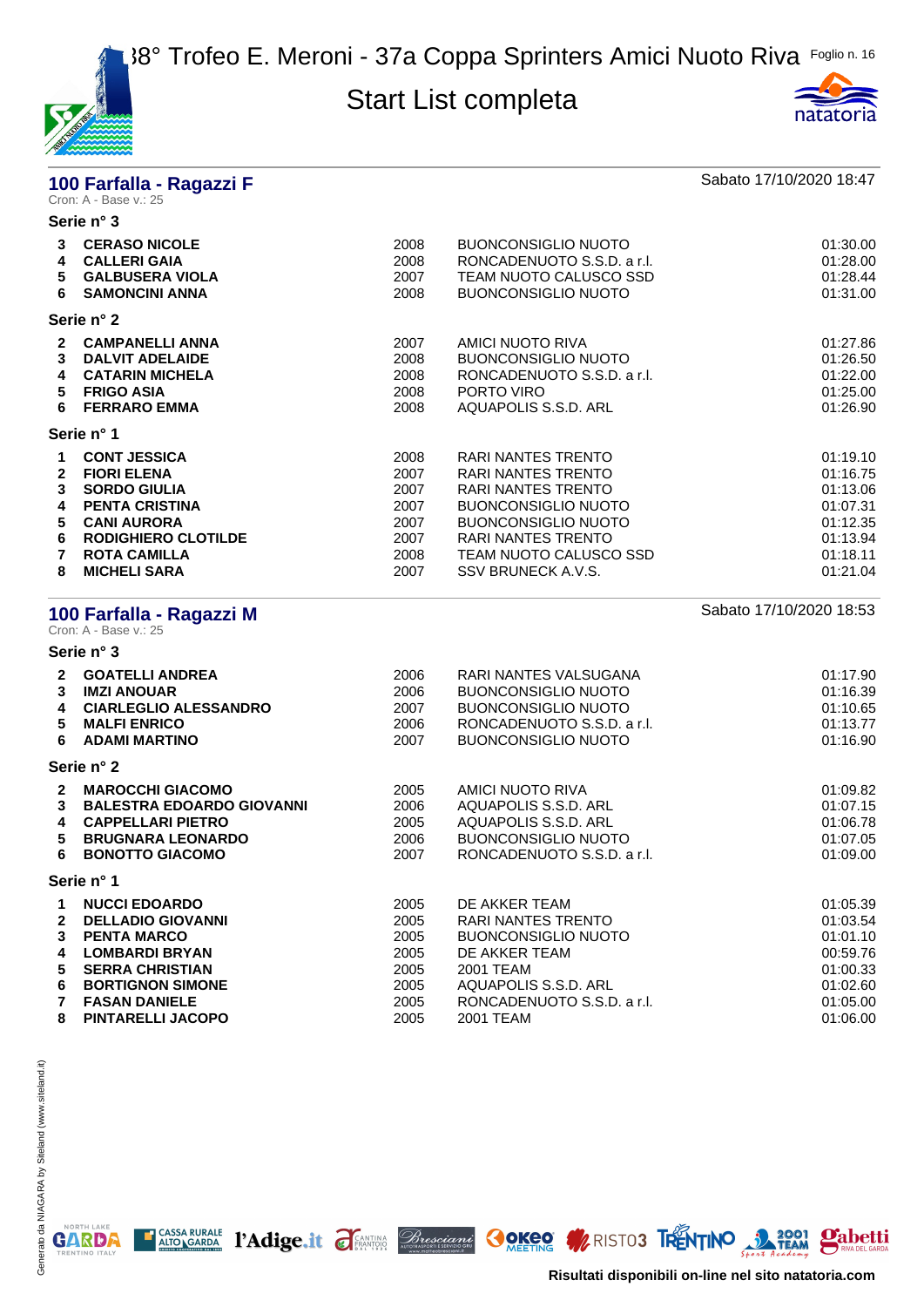

**Serie n° 3**



# **400 Stile Libero - Assoluti Femmine Agonisti** and a component and the Domenica 18/10/2020 09:15<br>Cron: A - Base v.: 25 - CR: 04:11.01 DILETTA CARLI 2017

|                                  | ט וו סוסט                                                                                                                                                                                                            |                                                              |                                                                                                                                                                                                                 |                                                                                              |
|----------------------------------|----------------------------------------------------------------------------------------------------------------------------------------------------------------------------------------------------------------------|--------------------------------------------------------------|-----------------------------------------------------------------------------------------------------------------------------------------------------------------------------------------------------------------|----------------------------------------------------------------------------------------------|
| 3<br>4<br>5<br>6                 | <b>PETTINELLA MARINA</b><br><b>CIVETTINI ALICE</b><br><b>MANCIN EMMA</b><br><b>BUSARELLO ALICE</b>                                                                                                                   | 1995<br>2006<br>2004<br>2006                                 | RARI NANTES TRENTO<br>AMICI NUOTO RIVA<br>PORTO VIRO<br>RARI NANTES VALSUGANA                                                                                                                                   | 05:30.08<br>04:53.42<br>05:10.76<br>05:31.08                                                 |
|                                  | Serie n° 2                                                                                                                                                                                                           |                                                              |                                                                                                                                                                                                                 |                                                                                              |
| $\mathbf{2}$<br>3<br>4<br>5<br>6 | <b>BALBONI DIANA</b><br><b>ZANETTI ELISA</b><br><b>MARCON SILVIA</b><br><b>PIACENTINI GIORGIA ANTONIA</b><br><b>BORTOLOTTI LUCIA</b>                                                                                 | 2004<br>2006<br>2006<br>2005<br>2007                         | FERRARANUOTO A.S.DILETT.<br>RARI NANTES TRENTO<br><b>BUONCONSIGLIO NUOTO</b><br>AQUAPOLIS S.S.D. ARL<br>AMICI NUOTO RIVA                                                                                        | 04:50.00<br>04:42.12<br>04:38.67<br>04:40.95<br>04:48.50                                     |
|                                  | Serie n° 1                                                                                                                                                                                                           |                                                              |                                                                                                                                                                                                                 |                                                                                              |
| 1.<br>2<br>3<br>4<br>5<br>6<br>8 | <b>LEONARDI MARGHERITA</b><br><b>GASPEROTTI FRANCESCA</b><br><b>LUGLI LUDOVICA</b><br><b>ANGIOLINI LISA</b><br><b>BALDESSARI LETIZIA</b><br><b>LUPERI MARINA</b><br><b>DANDREA SOFIA</b><br><b>STEFANI FRANCESCA</b> | 2004<br>2003<br>2001<br>1995<br>2003<br>1999<br>2007<br>2005 | <b>BUONCONSIGLIO NUOTO</b><br>RARI NANTES ALA<br>FERRARANUOTO A.S.DILETT.<br>AS DIL. VIRTUS BUONCONVENTO<br>TEAM NUOTO TRENTO ASD<br>AS DIL. VIRTUS BUONCONVENTO<br>RARI NANTES VALSUGANA<br>RARI NANTES TRENTO | 04:33.69<br>04:29.36<br>04:24.18<br>04:14.33<br>04:17.46<br>04:27.22<br>04:32.95<br>04:33.90 |

# **400 Stile Libero - Assoluti Maschi Agonisti** anno 1992 anno 2018 anno 2018.<br>Cron: A - Base v.: 25 - CR: 03:56.08 ALESSIO GERARDIN 2018

**Serie n° 1**

|              | <b>ZOMER CHRISTIAN</b> | 1999 | 2001 TEAM                | 04:25.00 |
|--------------|------------------------|------|--------------------------|----------|
| $\mathbf{2}$ | <b>BALDIN NICOLA</b>   | 2004 | AQUAPOLIS S.S.D. ARL     | 04:14.63 |
|              | <b>CASAGRANDA LUCA</b> | 2000 | BUONCONSIGLIO NUOTO      | 04:10.09 |
| 4            | <b>BERTOLDI MATTEO</b> | 1997 | DE AKKER TEAM            | 04:02.10 |
|              | 5 PONTAROLLO DAVIDE    | 2003 | AQUAPOLIS S.S.D. ARL     | 04:05.00 |
| 6.           | <b>NUGHES LORENZO</b>  | 2004 | FERRARANUOTO A.S.DILETT. | 04:10.28 |
|              | <b>STEFANI ANDREA</b>  | 2002 | RARI NANTES VALSUGANA    | 04:23.69 |

# **Mistaffetta 4x50 SL - Assoluti Domenica 18/10/2020 09:37**<br>Cron: A - Base v.: 25 - CR: 01:38.87 UISP BOLOGNA 2017

#### **Serie n° 1**

| $\mathbf{2}$ | <b>MASSEI, GASPEROTTI, FIORINI, STEFANI</b> | RARI NANTES ALA      | 01:59.61 |
|--------------|---------------------------------------------|----------------------|----------|
|              | 3 GIOVANELLI, RISATTI, SPAGNOLO, BOLOGNANI  | AMICI NUOTO RIVA     | 01:57.61 |
|              | 4 ALBERTI. TASCA. LANZARINI. PONTAROLLO     | AQUAPOLIS S.S.D. ARL | 01:48.65 |
| 5.           | WIERER. UNGERICHT. DEMA. STRAUDI            | SSV BRUNECK A.V.S.   | 01:51.38 |
|              | 6 MANCIN, CAVALLARO, FRIGO, PAPPI           | PORTO VIRO           | 01:58.61 |

T CASSA RURALE PAdige.it FEATING *Bresciant* COKEO M/RISTO3 TRENTINO 22001 Pabetti

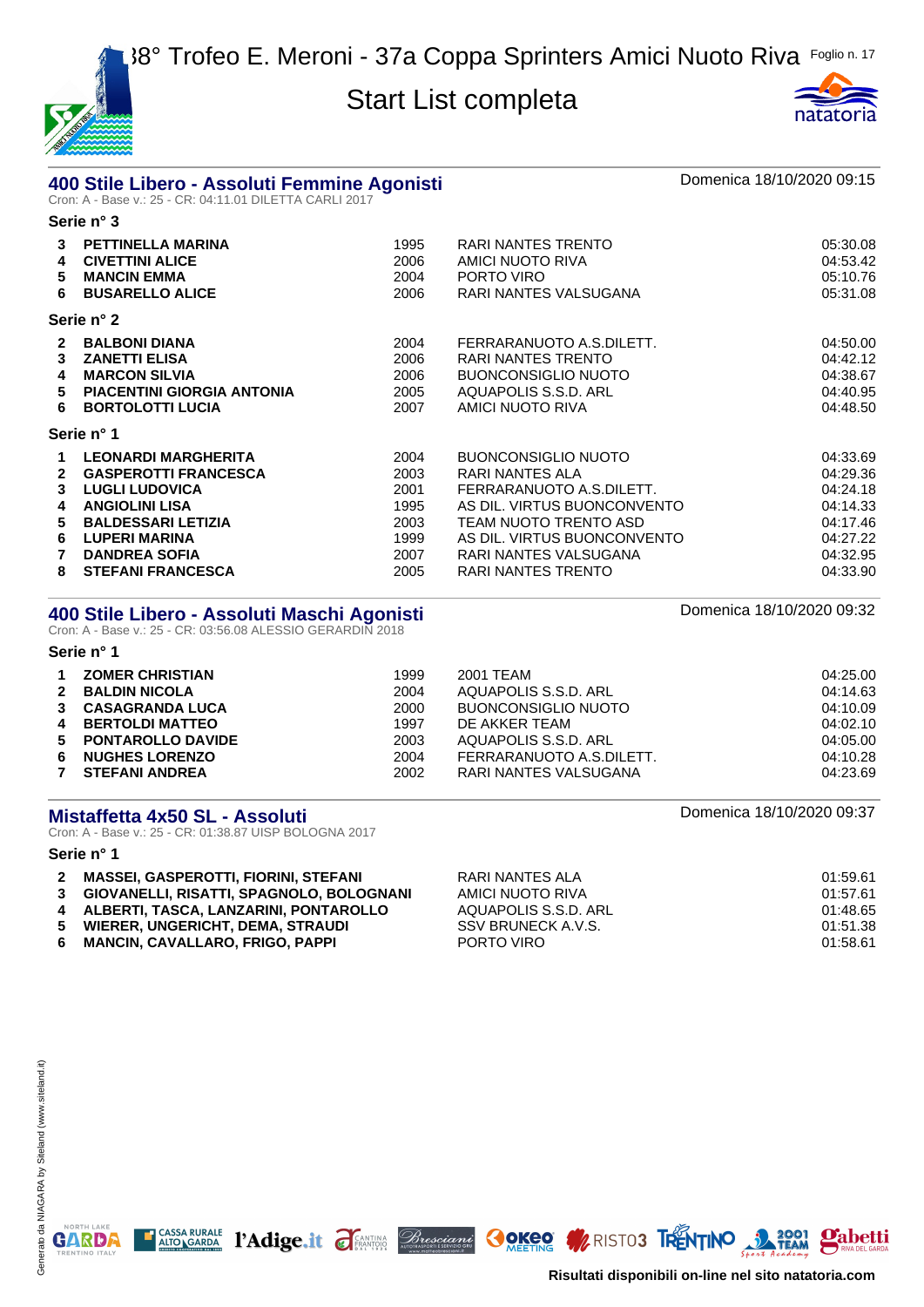



# **100 Rana - Assoluti Femmine Agonisti** and an anno 2017 ann an Domenica 18/10/2020 09:40<br>Cron: A - Base v.: 25 - CR: 01:06.90 MARTINA CARRARO 2017

**Serie n° 2**

| 1            | <b>DI STEFANO GAIA</b>     | 2003 | TEAM NUOTO CALUSCO SSD      | 01:26.02 |
|--------------|----------------------------|------|-----------------------------|----------|
| $\mathbf{2}$ | <b>PALANGA GIULIA</b>      | 2003 | SSV BRUNECK A.V.S.          | 01:21.62 |
| 3            | <b>FIORESE SUSANNA</b>     | 2003 | AQUAPOLIS S.S.D. ARL        | 01:20.59 |
| 4            | <b>LITTERINI SARAH</b>     | 2005 | RARI NANTES TRENTO          | 01:19.03 |
| 5.           | <b>DAPOR MATILDE</b>       | 2005 | RARI NANTES ALA             | 01:19.38 |
| 6.           | <b>SCAZZIOTA ELEONORA</b>  | 2005 | RARI NANTES ALA             | 01:21.46 |
|              | <b>FURLANI CAMILLA</b>     | 2006 | RARI NANTES TRENTO          | 01:22.65 |
|              | Serie n° 1                 |      |                             |          |
| 1.           | <b>TURRINI ELEONORA</b>    | 2004 | AMICI NUOTO RIVA            | 01:16.28 |
| $\mathbf{c}$ | <b>STRAUDI MICHELLE</b>    | 2002 | SSV BRUNECK A.V.S.          | 01:15.61 |
| 3            | <b>GIANGIORGI SVEVA</b>    | 2004 | DE AKKER TEAM               | 01:12.06 |
| 4            | <b>ANGIOLINI LISA</b>      | 1995 | AS DIL. VIRTUS BUONCONVENTO | 01:07.35 |
| 5.           | <b>FIORINI ELISA</b>       | 2003 | RARI NANTES ALA             | 01:10.48 |
| 6.           | <b>GUSPERTI ALESSANDRA</b> | 2006 | TEAM NUOTO TRENTO ASD       | 01:15.34 |
|              | <b>SONCINI SARA</b>        | 2005 | 2001 TEAM                   | 01:16.04 |
| 8            | <b>MICHELI ELISA</b>       | 2004 | RARI NANTES VALSUGANA       | 01:17.98 |
|              |                            |      |                             |          |

# **100 Rana - Assoluti Maschi Agonisti** amb anno 1920 anno 2008–2014.<br>Cron: A - Base v.: 25 - CR: 00:58.70 FABIO SCOZZOLI 2017

|    | Serie n° 1               |      |                             |          |
|----|--------------------------|------|-----------------------------|----------|
|    | 2 SITA' RICCARDO         | 2004 | DE AKKER TEAM               | 01:09.68 |
| 3  | <b>BARSOTTI MATTEO</b>   | 1994 | AS DIL. VIRTUS BUONCONVENTO | 01:03.05 |
|    | <b>ZENATTI ANDREA</b>    | 1997 | TEAM NUOTO TRENTO ASD       | 01:00.82 |
| 5. | <b>MARIANI LUIGI</b>     | 2000 | <b>IMOLANUOTO</b>           | 01:02.91 |
| 6. | <b>FRATESCHI TOMMASO</b> | 2003 | DE AKKER TEAM               | 01:09.00 |
|    | <b>CAVALIERE ANDREA</b>  | 2004 | 2001 TEAM                   | 01:12.19 |

# **200 Dorso - Assoluti Femmine Agonisti** de antica de la componica 18/10/2020 09:48<br>Cron: A - Base v.: 25 - CR: 02:14.22 ELISA MALONI 2018

#### **Serie n° 2**

| $\mathbf{2}$ | <b>BRUGNA VALENTINA</b>   | 2006 | RARI NANTES TRENTO          | 02:47.26 |
|--------------|---------------------------|------|-----------------------------|----------|
| 3            | <b>PONTALTI ARIANNA</b>   | 2006 | RARI NANTES TRENTO          | 02:43.70 |
| 4            | <b>VOLTOLINI ALICE</b>    | 2006 | RARI NANTES TRENTO          | 02:40.65 |
| 5.           | <b>BUGINI EMMA</b>        | 2006 | TEAM NUOTO CALUSCO SSD      | 02:40.94 |
| 6.           | <b>DI STEFANO GAIA</b>    | 2003 | TEAM NUOTO CALUSCO SSD      | 02:44.23 |
|              | Serie n° 1                |      |                             |          |
| $\mathbf{2}$ | <b>TOTTI ALESSIA</b>      | 2002 | DE AKKER TEAM               | 02:27.55 |
| 3            | <b>LUPERI MARINA</b>      | 1999 | AS DIL. VIRTUS BUONCONVENTO | 02:17.74 |
| 4            | <b>DONINI VALENTINA</b>   | 2000 | TEAM NUOTO TRENTO ASD       | 02:15.19 |
| 5.           | <b>FORADORI MADDALENA</b> | 2004 | 2001 TEAM                   | 02:17.64 |
| 6            | <b>DEMA LAURA</b>         | 2005 | SSV BRUNECK A.V.S.          | 02:20.41 |
| $\mathbf{7}$ | <b>MASSEI MILA</b>        | 2002 | RARI NANTES ALA             | 02:30.45 |

NORTH LAKE

**GARDA** 

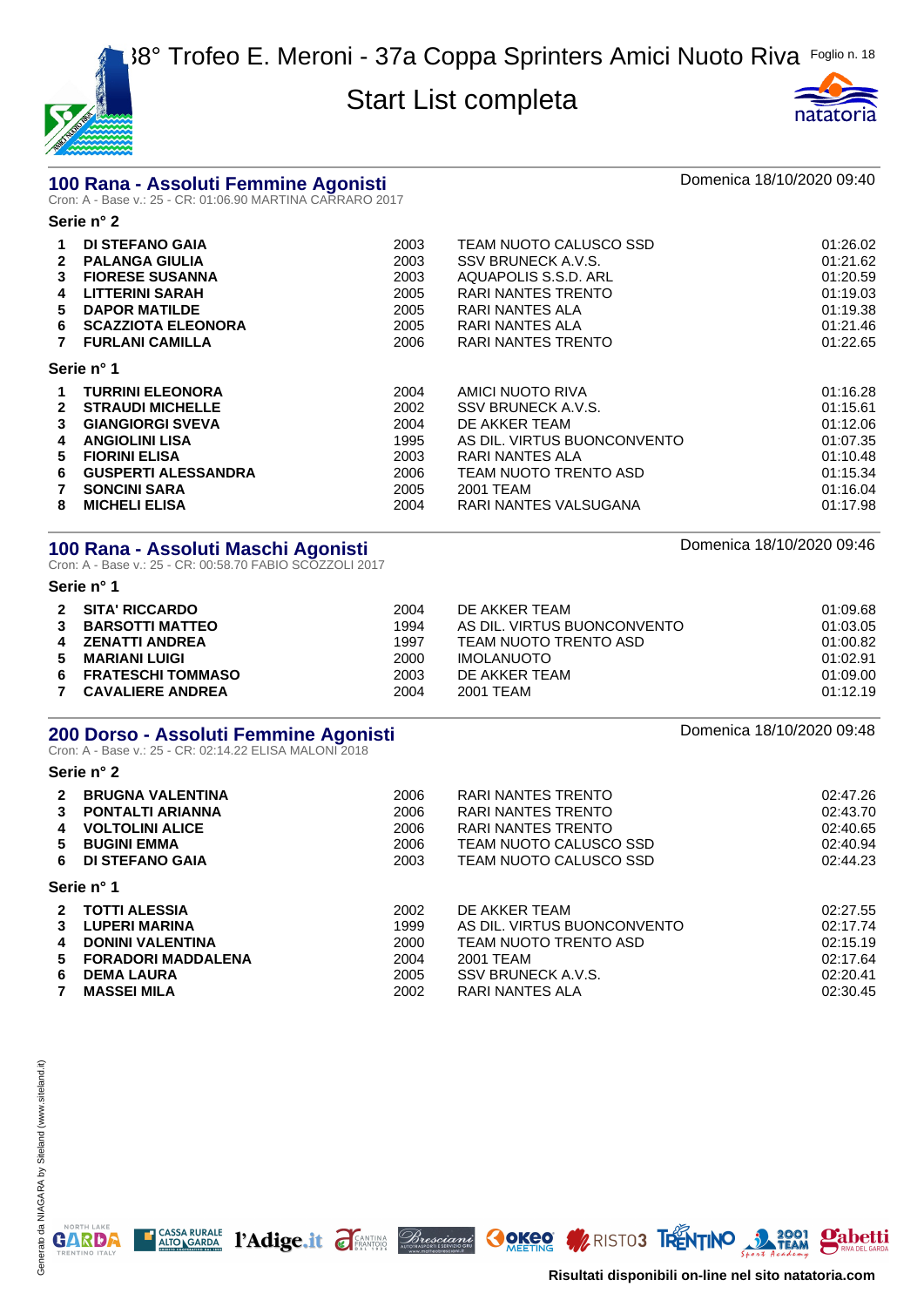



|                                  | 200 Dorso - Assoluti Maschi Agonisti<br>Cron: A - Base v.: 25 - CR: 02:02.31 ALBERTO TABARRONI 2017                           |                                      |                                                                                                                              | Domenica 18/10/2020 09:55                                |
|----------------------------------|-------------------------------------------------------------------------------------------------------------------------------|--------------------------------------|------------------------------------------------------------------------------------------------------------------------------|----------------------------------------------------------|
|                                  | Serie n° 1                                                                                                                    |                                      |                                                                                                                              |                                                          |
| $\mathbf{2}$<br>3<br>4<br>5<br>6 | <b>WIERER SIMON</b><br><b>PFEIFFER BENJAMIN</b><br><b>LAUGENI FABIO</b><br><b>PIGNATON FEDERICO</b><br><b>STEFANI ALBERTO</b> | 2003<br>2003<br>1994<br>2001<br>2001 | SSV BRUNECK A.V.S.<br>A-Club Swimming Team Savosa<br>AS DIL. VIRTUS BUONCONVENTO<br>TEAM NUOTO TRENTO ASD<br>RARI NANTES ALA | 02:16.24<br>02:00.90<br>01:57.74<br>02:00.36<br>02:10.43 |
|                                  | 50 Stile Libero - Assoluti Femmine Agonisti<br>Cron: A - Base v.: 25 - CR: 00:25.76 SARA ALESCI 2015                          |                                      |                                                                                                                              | Domenica 18/10/2020 09:58                                |
|                                  | Batteria n° 1                                                                                                                 |                                      |                                                                                                                              |                                                          |
| 3<br>4<br>5                      | <b>BUSARELLO ALICE</b><br><b>ZAMPIERO ANGHELINA</b><br><b>MARCOLINI NICOLE</b>                                                | 2006<br>2006<br>2005                 | RARI NANTES VALSUGANA<br>RARI NANTES VALSUGANA<br>2001 TEAM                                                                  | 00:37.23<br>00:35.90<br>00:36.16                         |
|                                  | Batteria n° 2                                                                                                                 |                                      |                                                                                                                              |                                                          |
| 2<br>3<br>4                      | <b>DANDREA ELENA</b><br><b>PETTINELLA MARINA</b><br><b>ARMELLINI ANNA</b><br><b>VOLTOLINI ALICE</b>                           | 2006<br>1995<br>2006<br>2006         | RARI NANTES VALSUGANA<br><b>RARI NANTES TRENTO</b><br>AMICI NUOTO RIVA<br>RARI NANTES TRENTO                                 | 00:34.33<br>00:32.98<br>00:31.72<br>00:31.53             |
| 5<br>6                           | <b>MANCIN EMMA</b><br><b>FRIGO RACHEL</b><br><b>ARTUSO SERENA</b>                                                             | 2004<br>2006<br>2005                 | PORTO VIRO<br>PORTO VIRO<br>AQUAPOLIS S.S.D. ARL                                                                             | 00:31.55<br>00:31.72<br>00:33.06                         |

|                | Batteria n° 3                  |      |                              |          |
|----------------|--------------------------------|------|------------------------------|----------|
| $\mathbf 1$    | <b>TRISOTTO ALESSANDRA</b>     | 2003 | RARI NANTES VALSUGANA        | 00:31.22 |
| $\mathbf{2}$   | <b>STEINER LIA</b>             | 2005 | SSV BRUNECK A.V.S.           | 00:30.74 |
| $\mathbf{3}$   | <b>STOLZLECHNER THERESA</b>    | 2005 | SSV BRUNECK A.V.S.           | 00:30.58 |
| 4              | <b>DALLASERRA ORDONEZ LISA</b> | 2006 | RARI NANTES ALA              | 00:30.22 |
| 5              | <b>UNGERICHT PAULINE</b>       | 2006 | SSV BRUNECK A.V.S.           | 00:30.23 |
| 6              | <b>BRUGNA VALENTINA</b>        | 2006 | <b>RARI NANTES TRENTO</b>    | 00:30.60 |
| $\overline{7}$ | <b>DANDREA GINEVRA</b>         | 2004 | <b>RARI NANTES VALSUGANA</b> | 00:30.87 |
| 8              | <b>STEDILE CAMILLA</b>         | 2003 | 2001 TEAM                    | 00:31.46 |
|                | Batteria n° 4                  |      |                              |          |
| $\mathbf 1$    | <b>MICHELI ELISA</b>           | 2004 | RARI NANTES VALSUGANA        | 00:29.46 |
| $\mathbf{2}$   | <b>MARCHI ALICE</b>            | 2005 | AMICI NUOTO RIVA             | 00:28.80 |
| 3              | <b>SPAGNOLO ELENA</b>          | 2000 | AMICI NUOTO RIVA             | 00:26.92 |
| 4              | <b>URBANETTO VITTORIA</b>      | 2003 | 2001 TEAM                    | 00:26.50 |
| 5              | <b>DONINI VALENTINA</b>        | 2000 | TEAM NUOTO TRENTO ASD        | 00:26.68 |
| 6              | <b>GASPEROTTI FRANCESCA</b>    | 2003 | <b>RARI NANTES ALA</b>       | 00:27.68 |
| $\overline{7}$ | <b>PICCOLI MARGHERITA</b>      | 2002 | <b>RARI NANTES ALA</b>       | 00:28.96 |
| 8              | <b>CHIAPPA EMMA</b>            | 2005 | TEAM NUOTO CALUSCO SSD       | 00:30.07 |
|                | Batteria n° 5                  |      |                              |          |
| $\mathbf 1$    | <b>MASNOVO LAURA</b>           | 2004 | <b>RARI NANTES TRENTO</b>    | 00:29.19 |
| $\mathbf{2}$   | <b>STEFANI FRANCESCA</b>       | 2005 | <b>RARI NANTES TRENTO</b>    | 00:28.42 |
| 3              | <b>FOLGHERAITER LISA</b>       | 2005 | TEAM NUOTO TRENTO ASD        | 00:26.89 |
| 4              | <b>ALBERTI CHIARA</b>          | 2004 | AQUAPOLIS S.S.D. ARL         | 00:26.30 |
| 5              | <b>ANGIOLINI LISA</b>          | 1995 | AS DIL. VIRTUS BUONCONVENTO  | 00:26.54 |
| 6              | <b>DEMA LAURA</b>              | 2005 | SSV BRUNECK A.V.S.           | 00:27.59 |

CASSA RURALE PAdige.it FEANTING *Bresciani* OOKEO A RISTO3 RENTINO 3 TEAM

 **TURRINI ELEONORA** 2004 AMICI NUOTO RIVA 00:28.88 Generato da NIAGARA by Siteland (www.siteland.it) Generato da NIAGARA by Siteland (www.siteland.it) **8 PONTALTI ARIANNA 2006** RARI NANTES TRENTO



**Pabetti**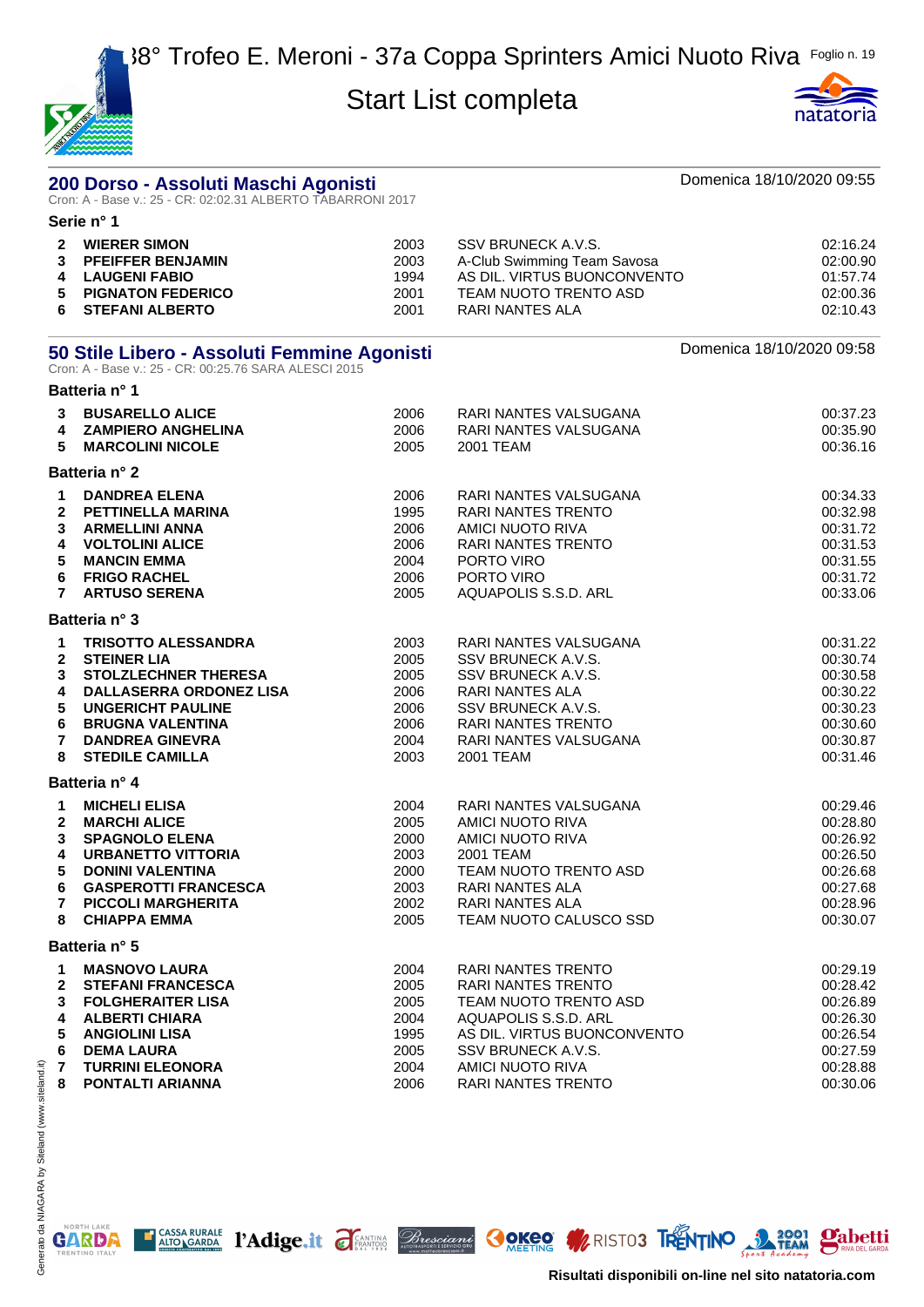



| $\mathbf 1$  | <b>PESCE GIULIANA</b>      | 2004 | AQUAPOLIS S.S.D. ARL  | 00:29.03 |
|--------------|----------------------------|------|-----------------------|----------|
| $2^{\circ}$  | <b>ZANETTI GIORGIA</b>     | 2001 | TEAM NUOTO TRENTO ASD | 00:28.02 |
| 3            | <b>GUSPERTI ALESSANDRA</b> | 2006 | TEAM NUOTO TRENTO ASD | 00:26.87 |
| 4            | <b>FERRAGUTI ALESSIA</b>   | 1998 | <b>IMOLANUOTO</b>     | 00:25.43 |
| 5.           | <b>GIOVANELLI HELENE</b>   | 2002 | AMICI NUOTO RIVA      | 00:26.53 |
| 6.           | <b>PAZZAGLIA SONIA</b>     | 2003 | DE AKKER TEAM         | 00:27.48 |
| $\mathbf{7}$ | <b>TASCA AURORA</b>        | 2005 | AQUAPOLIS S.S.D. ARL  | 00:28.82 |
| 8            | <b>SANMARTINI ASIA</b>     | 2006 | DE AKKER TEAM         | 00:29.83 |

|   | 50 Stile Libero - Assoluti Maschi Agonisti<br>Cron: A - Base v.: 25 - CR: 00:21.30 MARCO ORSI 2015 | Domenica 18/10/2020 10:05 |                             |          |
|---|----------------------------------------------------------------------------------------------------|---------------------------|-----------------------------|----------|
|   | Batteria n° 1                                                                                      |                           |                             |          |
| 2 | <b>VILASI DEMETRIO</b>                                                                             | 2004                      | DE AKKER TEAM               | 00:26.00 |
| 3 | <b>RISATTI DAVIDE</b>                                                                              | 1999                      | AMICI NUOTO RIVA            | 00:24.30 |
| 4 | <b>MARTELLI LUCA</b>                                                                               | 1997                      | <b>IMOLANUOTO</b>           | 00:22.87 |
| 5 | <b>MARIANI LUIGI</b>                                                                               | 2000                      | <b>IMOLANUOTO</b>           | 00:23.33 |
| 6 | <b>PAPPI RICCARDO</b>                                                                              | 2004                      | PORTO VIRO                  | 00:25.34 |
|   | <b>ROSSI MATTEO</b>                                                                                | 1993                      | TEAM NUOTO CALUSCO SSD      | 00:26.33 |
|   | Batteria nº 2                                                                                      |                           |                             |          |
|   | <b>TASCA FRANCESCO</b>                                                                             | 2001                      | TEAM NUOTO CALUSCO SSD      | 00:30.91 |
| 2 | <b>WIERER SIMON</b>                                                                                | 2003                      | SSV BRUNECK A.V.S.          | 00:25.98 |
| 3 | <b>PFEIFFER BENJAMIN</b>                                                                           | 2003                      | A-Club Swimming Team Savosa | 00:23.80 |
| 4 | <b>BONVICINI ALESSANDRO</b>                                                                        | 1998                      | 2001 TEAM                   | 00:22.82 |
| 5 | <b>LAUGENI FABIO</b>                                                                               | 1994                      | AS DIL. VIRTUS BUONCONVENTO | 00:22.99 |
| 6 | <b>BOLOGNANI STEFANO</b>                                                                           | 2000                      | AMICI NUOTO RIVA            | 00:25.32 |
|   | <b>UNGERICHT ADAM</b>                                                                              | 2003                      | SSV BRUNECK A.V.S.          | 00:26.25 |
|   | <b>Batteria n° 3</b>                                                                               |                           |                             |          |
| 1 | <b>AUSTONI DAVID</b>                                                                               | 2003                      | TEAM NUOTO CALUSCO SSD      | 00:28.19 |
| 2 | <b>LANZARINI ANDREA</b>                                                                            | 2004                      | AQUAPOLIS S.S.D. ARL        | 00:25.46 |
| 3 | <b>GUSPERTI MATTEO</b>                                                                             | 2003                      | TEAM NUOTO TRENTO ASD       | 00:23.76 |

| <b>GUSPERIIMAIIEU</b>   | zuus | TEAM NUUTU TRENTU ASD | UU.ZJ.70 |
|-------------------------|------|-----------------------|----------|
| <b>TODESCO LUCA</b>     | 1998 | <b>IMOLANUOTO</b>     | 00:22.22 |
| 5 SCALINI LORENZO       | 1997 | <b>IMOLANUOTO</b>     | 00:22.88 |
| 6 PONTAROLLO DAVIDE     | 2003 | AQUAPOLIS S.S.D. ARL  | 00:25.07 |
| <b>CAVALIERE ANDREA</b> | 2004 | 2001 TEAM             | 00:26.17 |

#### **200 Rana - Assoluti Femmine Agonisti** Domenica 18/10/2020 10:09

CASSA RURALE PAdige.it TEANTING Bresciani

Cron: A - Base v.: 25 - CR: 02:32.02 ILARIA TOGNI 2019

#### **Serie n° 2 STRAUDI MICHELLE** 2002 SSV BRUNECK A.V.S. 02:45.14 **STRAUDI ARIEL** 2007 SSV BRUNECK A.V.S. 02:43.63 **DAPOR MATILDE** 2005 RARI NANTES ALA 02:44.04 **DI STEFANO GAIA** 2003 TEAM NUOTO CALUSCO SSD 03:00.30 **Serie n° 1 NEIDIGER GAIA** 2007 SSV BRUNECK A.V.S. 02:41.79 **GIANGIORGI SVEVA** 2004 DE AKKER TEAM 02:39.05 **ANGIOLINI LISA** 1995 AS DIL. VIRTUS BUONCONVENTO 02:26.05 **FIORINI ELISA** 2003 RARI NANTES ALA 02:29.19 **SONCINI SARA** 2005 2001 TEAM 02:39.67



**Pabetti** 

**GOKER WRISTOS TRENTINO 3 2001**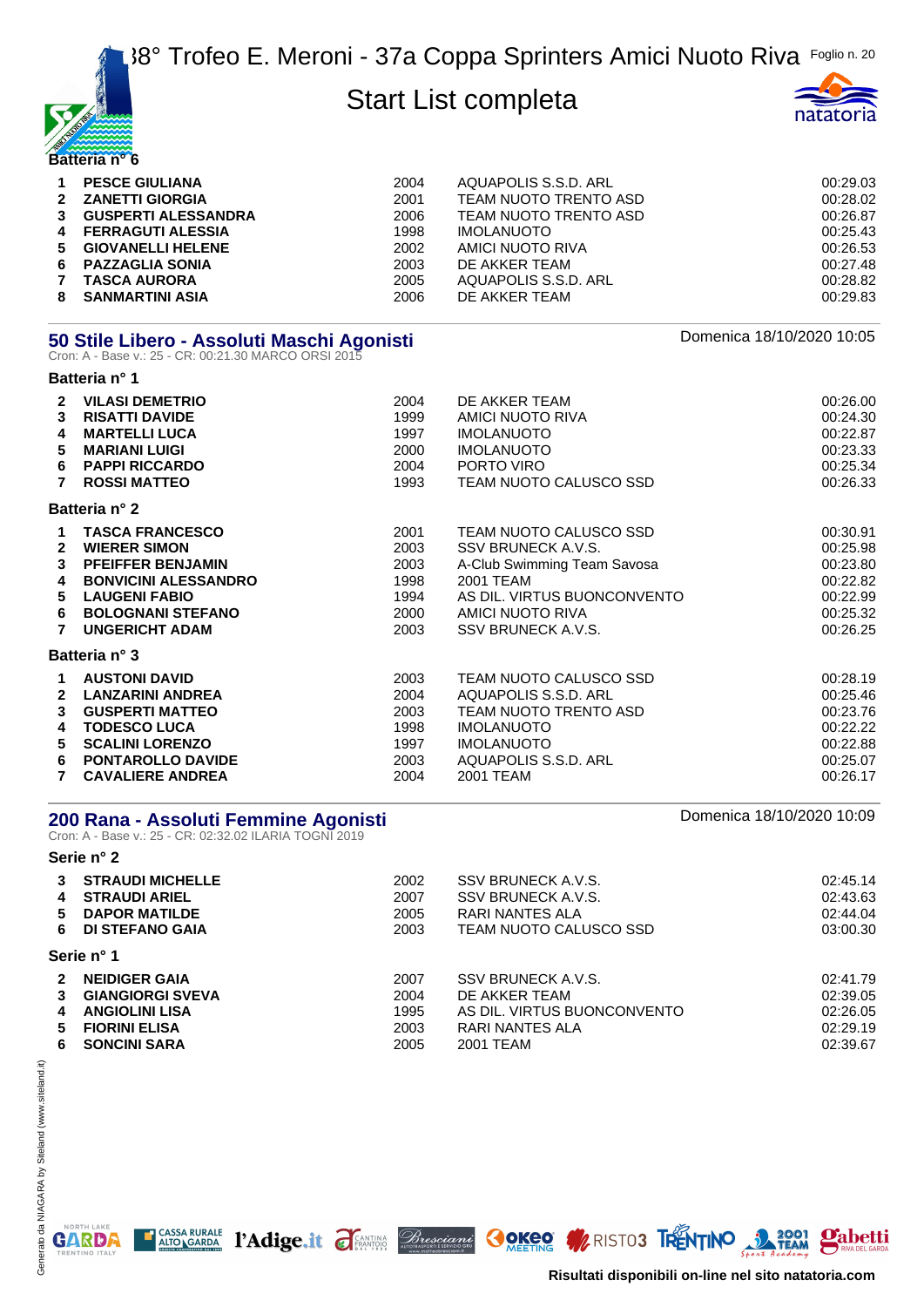



#### **200 Rana - Assoluti Maschi Agonisti Domenica 18/10/2020 10:16** Cron: A - Base v.: 25 - CR: 02:16.35 ZACCARIA CASNA 2018 **Serie n° 1**

| $\mathbf{3}$ | <b>BALDIN NICOLA</b>      | 2004 | AQUAPOLIS S.S.D. ARL        | 02:34.77 |
|--------------|---------------------------|------|-----------------------------|----------|
|              | ZENATTI ANDREA            | 1997 | TEAM NUOTO TRENTO ASD       | 02:16.67 |
| 6.           | 5 BARSOTTI MATTEO         | 1994 | AS DIL. VIRTUS BUONCONVENTO | 02:25.86 |
|              | <b>ANDOLFATTO STEFANO</b> | 2004 | AQUAPOLIS S.S.D. ARL        | 02:35.60 |

#### **100 Farfalla - Assoluti Femmine Agonisti** Domenica 18/10/2020 10:20

Cron: A - Base v.: 25 - CR: 00:59.44 ILARIA BIANCHI 2017

|                | Serie n° 3                  |      |                             |          |
|----------------|-----------------------------|------|-----------------------------|----------|
| 1.             | <b>BUGINI EMMA</b>          | 2006 | TEAM NUOTO CALUSCO SSD      | 01:17.64 |
| $\mathbf{2}$   | <b>STEDILE CAMILLA</b>      | 2003 | 2001 TEAM                   | 01:15.16 |
| 3              | <b>PALANGA GIULIA</b>       | 2003 | SSV BRUNECK A.V.S.          | 01:13.44 |
| 4              | <b>DANDREA GINEVRA</b>      | 2004 | RARI NANTES VALSUGANA       | 01:12.82 |
| 5              | <b>UNGERICHT PAULINE</b>    | 2006 | SSV BRUNECK A.V.S.          | 01:13.06 |
| 6              | <b>CHIAPPA EMMA</b>         | 2005 | TEAM NUOTO CALUSCO SSD      | 01:14.65 |
| $\overline{7}$ | <b>STOLZLECHNER THERESA</b> | 2005 | SSV BRUNECK A.V.S.          | 01:16.79 |
|                | Serie n° 2                  |      |                             |          |
| 1.             | <b>CIVETTINI ALICE</b>      | 2006 | AMICI NUOTO RIVA            | 01:11.47 |
| $\mathbf{2}$   | <b>SCAZZIOTA ELEONORA</b>   | 2005 | RARI NANTES ALA             | 01:09.78 |
| 3              | <b>LEONARDI MARGHERITA</b>  | 2004 | <b>BUONCONSIGLIO NUOTO</b>  | 01:08.39 |
| 4              | <b>STRAUDI NICOLE</b>       | 2002 | SSV BRUNECK A.V.S.          | 01:05.54 |
| 5              | <b>PAZZAGLIA SONIA</b>      | 2003 | DE AKKER TEAM               | 01:06.80 |
| 6              | <b>ZANETTI ELISA</b>        | 2006 | RARI NANTES TRENTO          | 01:09.36 |
| 7              | <b>TURRINI ELEONORA</b>     | 2004 | AMICI NUOTO RIVA            | 01:10.95 |
|                | Serie n° 1                  |      |                             |          |
| 1.             | <b>PICCOLI MARGHERITA</b>   | 2002 | RARI NANTES ALA             | 01:05.05 |
| $\mathbf{2}$   | <b>PONTAROLLO ANNA</b>      | 2004 | AQUAPOLIS S.S.D. ARL        | 01:04.42 |
| 3              | <b>PEIRANO MAJA</b>         | 1998 | TEAM NUOTO TRENTO ASD       | 01:03.15 |
| 4              | <b>LUPERI MARINA</b>        | 1999 | AS DIL. VIRTUS BUONCONVENTO | 01:01.17 |
| 5              | <b>ZANETTI GIORGIA</b>      | 2001 | TEAM NUOTO TRENTO ASD       | 01:01.36 |

**6 LOMBARDI ELLYSON** 2003 DE AKKER TEAM 01:04.26 **7 BALDESSARI LETIZIA** 2003 TEAM NUOTO TRENTO ASD 01:05.03 **8 SALVO MICHELLE** 2004 2001 TEAM 01:05.19

#### **100 Farfalla - Assoluti Maschi Agonisti National Properties and Agonisti** Domenica 18/10/2020 10:26

CASSA RURALE PAdige.it TEANING Bresciani

Cron: A - Base v.: 25 - CR: 00:51.58 MARCO ORSI 2015

#### **Serie n° 2 2 UNGERICHT ADAM** 2003 SSV BRUNECK A.V.S. 01:04.11 **3 VILASI DEMETRIO** 2004 DE AKKER TEAM 01:02.13 **4 MASSEI MARCELLO** 2003 RARI NANTES ALA 00:58.18 **5 SITA' RICCARDO** 2004 DE AKKER TEAM 01:01.04 **6 ZOMER CHRISTIAN** 1999 2001 TEAM **1999 2001 TEAM** 01:02.75 **Serie n° 1 2 GUSPERTI MATTEO** 2003 TEAM NUOTO TRENTO ASD 00:55.57 **3 BONVICINI ALESSANDRO** 1998 2001 TEAM 00:54.48 **4 TODESCO LUCA** 1998 IMOLANUOTO 1998 20:52.81 **5 LAUGENI FABIO** 1994 AS DIL. VIRTUS BUONCONVENTO 00:54.06 **6 BERTOLDI MATTEO** 1997 DE AKKER TEAM 00:54.60 **7 CREMONA GIANLUCA** 2001 A-Club Swimming Team Savosa 00:57.11

NORTH LAKE

GARDA

**Risultati disponibili on-line nel sito natatoria.com**

**Mabetti** 

**OOKEQ WRISTOS TRENTINO 32 REAM**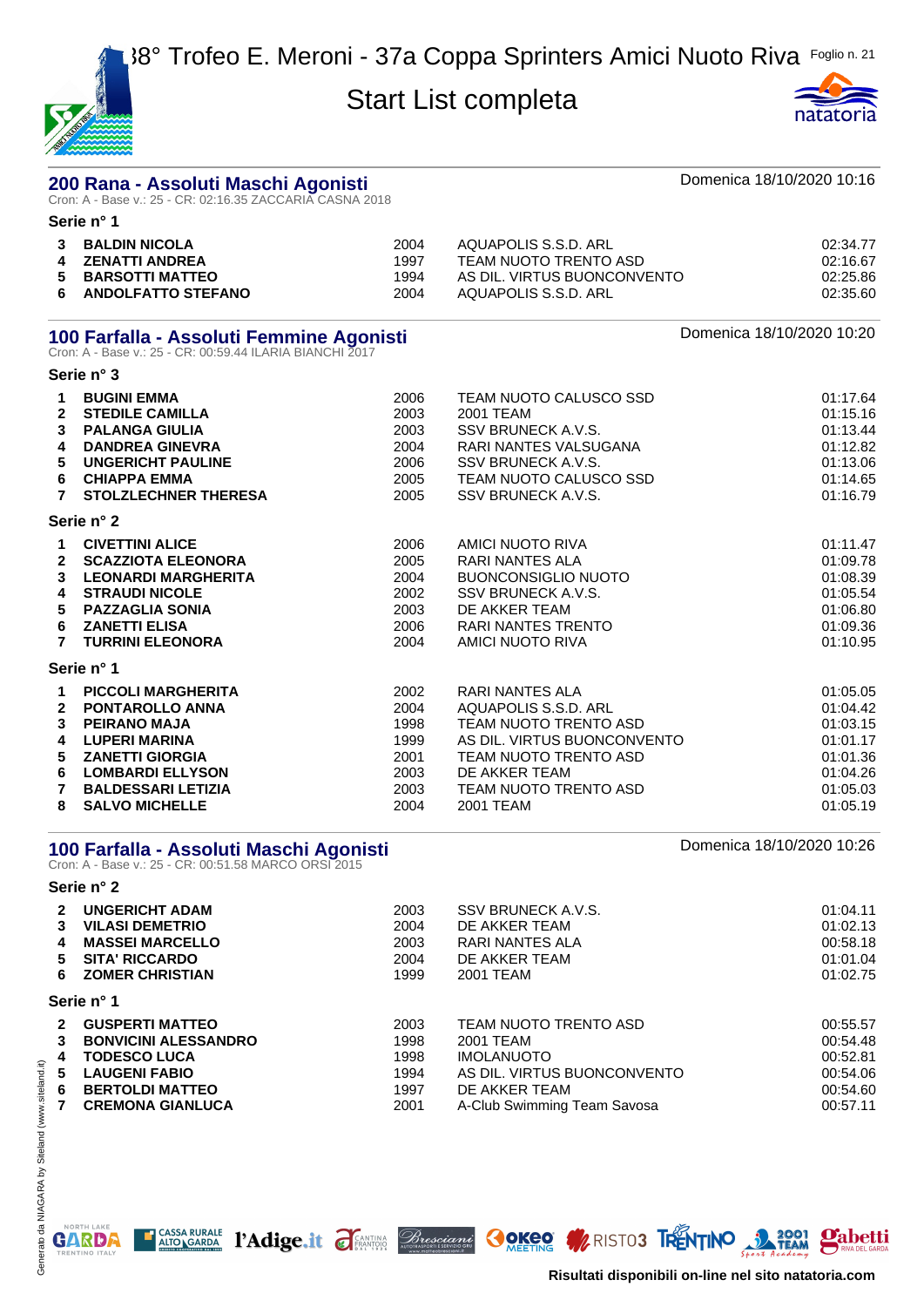



# **50 Dorso - Assoluti Femmine Agonisti** di province del province del pomenica 18/10/2020 10:29<br>Cron: A - Base v.: 25 - CR: 00:28.15 TANIA QUAGLIERI 2017

**Serie n° 3**

| 1<br>$\mathbf{2}$<br>3<br>4<br>5<br>6<br>7 | <b>MARCOLINI NICOLE</b><br><b>FRIGO RACHEL</b><br><b>BRUGNA VALENTINA</b><br><b>ARTUSO SERENA</b><br><b>MARCHI ALICE</b><br><b>STEINER LIA</b><br><b>ARMELLINI ANNA</b>                                     | 2005<br>2006<br>2006<br>2005<br>2005<br>2005<br>2006         | 2001 TEAM<br>PORTO VIRO<br>RARI NANTES TRENTO<br>AQUAPOLIS S.S.D. ARL<br>AMICI NUOTO RIVA<br>SSV BRUNECK A.V.S.<br>AMICI NUOTO RIVA                                                       | 00:42.88<br>00:36.26<br>00:34.95<br>00:34.87<br>00:34.90<br>00:36.18<br>00:37.50             |
|--------------------------------------------|-------------------------------------------------------------------------------------------------------------------------------------------------------------------------------------------------------------|--------------------------------------------------------------|-------------------------------------------------------------------------------------------------------------------------------------------------------------------------------------------|----------------------------------------------------------------------------------------------|
|                                            | Serie n° 2                                                                                                                                                                                                  |                                                              |                                                                                                                                                                                           |                                                                                              |
| 1<br>$\mathbf{2}$<br>3<br>4<br>5<br>6<br>8 | <b>FOLGHERAITER LISA</b><br><b>MASSEI MILA</b><br><b>FURLANI CAMILLA</b><br><b>SALVO MICHELLE</b><br><b>TASCA AURORA</b><br><b>MASNOVO LAURA</b><br><b>MARINI DILETTA</b><br><b>DALLASERRA ORDONEZ LISA</b> | 2005<br>2002<br>2006<br>2004<br>2005<br>2004<br>2004<br>2006 | TEAM NUOTO TRENTO ASD<br><b>RARI NANTES ALA</b><br><b>RARI NANTES TRENTO</b><br>2001 TEAM<br>AQUAPOLIS S.S.D. ARL<br><b>RARI NANTES TRENTO</b><br>AQUAPOLIS S.S.D. ARL<br>RARI NANTES ALA | 00:34.14<br>00:33.54<br>00:32.93<br>00:31.89<br>00:32.11<br>00:33.46<br>00:34.00<br>00:34.67 |
|                                            | Serie n° 1                                                                                                                                                                                                  |                                                              |                                                                                                                                                                                           |                                                                                              |
| 1.<br>$\mathbf{2}$<br>3<br>4<br>5<br>6     | <b>GIOVANELLI HELENE</b><br><b>DONINI VALENTINA</b><br><b>PEIRANO MAJA</b><br><b>FORADORI MADDALENA</b><br><b>URBANETTO VITTORIA</b><br><b>FABBRI ELENA</b><br><b>DEMA LAURA</b>                            | 2002<br>2000<br>1998<br>2004<br>2003<br>2005<br>2005         | AMICI NUOTO RIVA<br>TEAM NUOTO TRENTO ASD<br>TEAM NUOTO TRENTO ASD<br>2001 TEAM<br>2001 TEAM<br>PORTO VIRO<br>SSV BRUNECK A.V.S.                                                          | 00:30.92<br>00:30.03<br>00:29.69<br>00:29.34<br>00:29.53<br>00:29.80<br>00:30.54             |
| 8                                          | <b>TOTTI ALESSIA</b>                                                                                                                                                                                        | 2002                                                         | DE AKKER TEAM                                                                                                                                                                             | 00:31.66                                                                                     |

# **50 Dorso - Assoluti Maschi Agonisti** and anno 1992 and anno 2010-2020 10:34<br>Cron: A - Base v.: 25 - CR: 00:24.56 MARCO ORSI 2016

**Serie n° 2**

| 1.           | <b>TASCA FRANCESCO</b>            | 2001 | TEAM NUOTO CALUSCO SSD      | 00:43.86 |
|--------------|-----------------------------------|------|-----------------------------|----------|
| $\mathbf{2}$ | <b>BOLOGNANI STEFANO</b>          | 2000 | AMICI NUOTO RIVA            | 00:32.07 |
| 3            | <b>ROSSI MATTEO</b>               | 1993 | TEAM NUOTO CALUSCO SSD      | 00:29.56 |
| 4            | <b>STEFANI ALBERTO</b>            | 2001 | RARI NANTES ALA             | 00:28.52 |
| 5.           | <b>PAPPI RICCARDO</b>             | 2004 | PORTO VIRO                  | 00:29.50 |
| 6.           | <b>MASSERINI ALESSANDRO MARIA</b> | 1994 | TEAM NUOTO CALUSCO SSD      | 00:29.91 |
| 7            | <b>AUSTONI DAVID</b>              | 2003 | TEAM NUOTO CALUSCO SSD      | 00:33.67 |
|              | Serie n° 1                        |      |                             |          |
| $\mathbf 1$  | <b>FASAN DANIELE</b>              | 2005 | RONCADENUOTO S.S.D. a r.l.  | 00:26.54 |
|              | 2 PFEIFFER BENJAMIN               | 2003 | A-Club Swimming Team Savosa | 00:26.00 |
| 3            | <b>GASPARINI FABIO</b>            | 1999 | G.P. NUOTO MIRA             | 00:25.29 |
| 4            | <b>LAUGENI FABIO</b>              | 1994 | AS DIL. VIRTUS BUONCONVENTO | 00:24.27 |
| 5.           | <b>MARTELLI LUCA</b>              | 1997 | <b>IMOLANUOTO</b>           | 00:24.91 |
| 6            | <b>GUSPERTI MATTEO</b>            | 2003 | TEAM NUOTO TRENTO ASD       | 00:25.99 |
| 7            | <b>PIGNATON FEDERICO</b>          | 2001 | TEAM NUOTO TRENTO ASD       | 00:26.52 |

T CASSA RURALE PAdige.it FEANTING Bresciance OCKOO WRISTOS TRENTINO 2001 Pabetti

NORTH LAKE

**GARDA**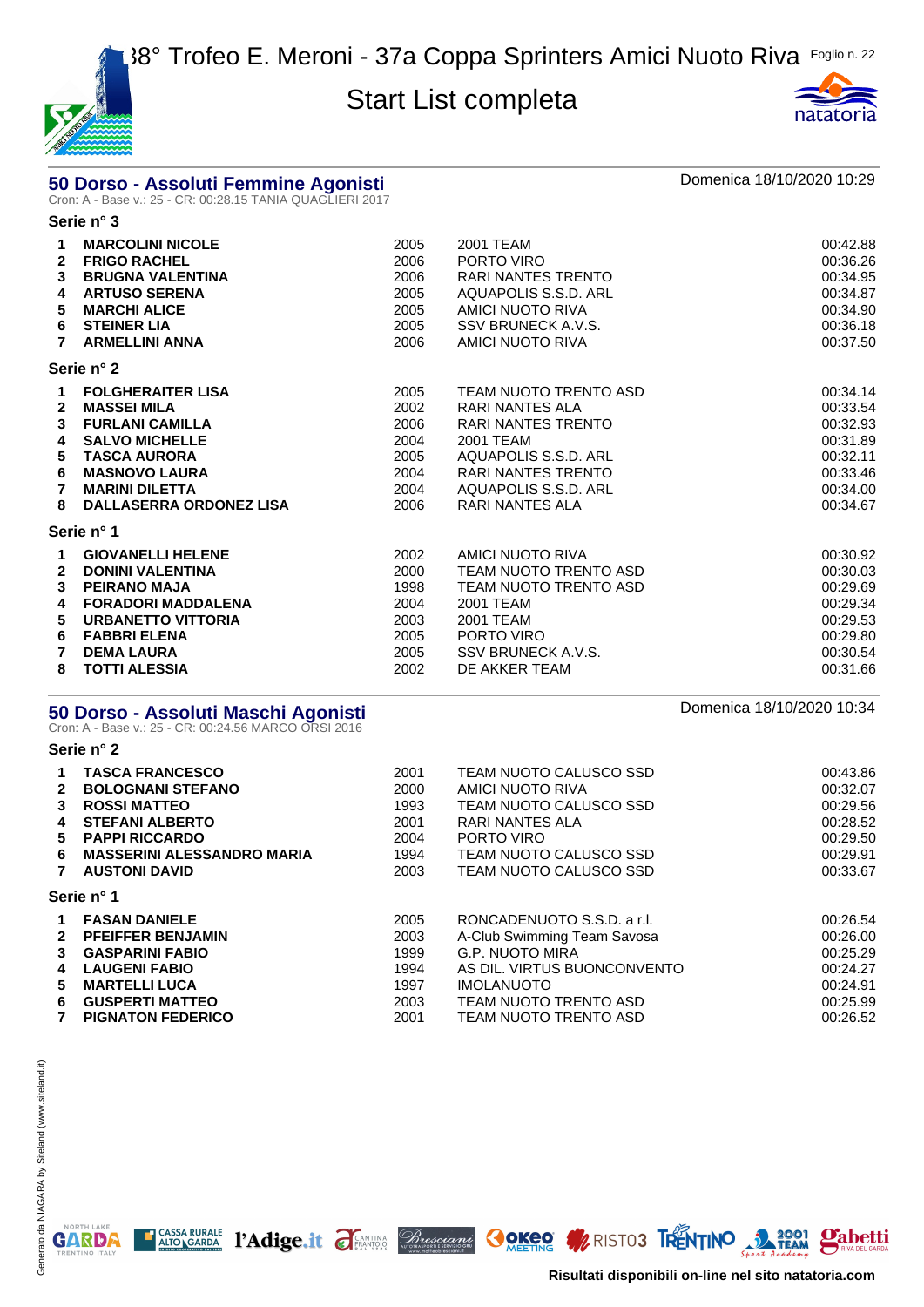



# **100 Misti - Assoluti Femmine Agonisti** and anno 1810 anno 2012 Domenica 18/10/2020 10:37<br>Cron: A - Base v.: 25 - CR: 01:02.51 ILARIA BIANCHI 2017

|              | Serie n° 2                 |      |                             |          |  |  |
|--------------|----------------------------|------|-----------------------------|----------|--|--|
| $\mathbf{2}$ | <b>MICHELI ELISA</b>       | 2004 | RARI NANTES VALSUGANA       | 01:22.50 |  |  |
| 3            | <b>UNGERICHT PAULINE</b>   | 2006 | SSV BRUNECK A.V.S.          | 01:22.50 |  |  |
| 4            | <b>CHIAPPA EMMA</b>        | 2005 | TEAM NUOTO CALUSCO SSD      | 01:17.36 |  |  |
| 5            | <b>STEINER LIA</b>         | 2005 | SSV BRUNECK A.V.S.          | 01:21.50 |  |  |
| 6            | <b>DANDREA GINEVRA</b>     | 2004 | RARI NANTES VALSUGANA       | 01:22.50 |  |  |
|              | <b>TRISOTTO ALESSANDRA</b> | 2003 | RARI NANTES VALSUGANA       | 01:22.50 |  |  |
|              | Serie n° 1                 |      |                             |          |  |  |
| 1            | <b>PALANGA GIULIA</b>      | 2003 | SSV BRUNECK A.V.S.          | 01:13.46 |  |  |
| 2            | <b>STRAUDI NICOLE</b>      | 2002 | SSV BRUNECK A.V.S.          | 01:09.72 |  |  |
| 3            | <b>GIOVANELLI HELENE</b>   | 2002 | AMICI NUOTO RIVA            | 01:07.94 |  |  |
| 4            | <b>FERRAGUTI ALESSIA</b>   | 1998 | <b>IMOLANUOTO</b>           | 01:02.55 |  |  |
| 5.           | <b>ANGIOLINI LISA</b>      | 1995 | AS DIL. VIRTUS BUONCONVENTO | 01:03.98 |  |  |
| 6            | <b>ALBERTI CHIARA</b>      | 2004 | AQUAPOLIS S.S.D. ARL        | 01:08.00 |  |  |
|              | <b>TURRINI ELEONORA</b>    | 2004 | AMICI NUOTO RIVA            | 01:11.63 |  |  |

# **100 Misti - Assoluti Maschi Agonisti** and anno 1992 and anno 2014.<br>Cron: A - Base v.: 25 - CR: 00:53.37 MARCO ORSI 2019

#### **Serie n° 1**

| $\mathbf{2}$ | <b>MASSERINI ALESSANDRO MARIA</b> | 1994 | TEAM NUOTO CALUSCO SSD      | 01:04.42 |
|--------------|-----------------------------------|------|-----------------------------|----------|
|              | 3 LAUGENI FABIO                   | 1994 | AS DIL. VIRTUS BUONCONVENTO | 00:57.53 |
|              | 4 SCALINI LORENZO                 | 1997 | IMOLANUOTO                  | 00:55.32 |
|              | 5 BERTOLDI MATTEO                 | 1997 | DE AKKER TEAM               | 00:57.00 |
| 6            | <b>CREMONA GIANLUCA</b>           | 2001 | A-Club Swimming Team Savosa | 00:58.50 |
| 7            | <b>MASSEI MARCELLO</b>            | 2003 | RARI NANTES ALA             | 01:05.42 |

# **Staff. 4x50 Mista - Assoluti Femmine Agonisti**<br>Cron: A - Base v.: 25 - CR: 01:58.85 AQUATIC CENTER MONTICHIARI 2019

#### **Serie n° 1**

| $\mathbf 1$  | TRISOTTO, MICHELI, DANDREA, DANDREA          | RARI NANTES VALSUGANA      | 02:07.00 |
|--------------|----------------------------------------------|----------------------------|----------|
|              | 2 DEMA, STRAUDI, STRAUDI, STRAUDI            | SSV BRUNECK A.V.S.         | 02:05.00 |
|              | 3 FORADORI, SONCINI, SALVO, STEDILE          | 2001 TEAM                  | 02:03.00 |
|              | 4 MASSEI, FIORINI, PICCOLI, GASPEROTTI       | RARI NANTES ALA            | 02:00.00 |
|              | 5 GIOVANELLI, TURRINI, RIGATTI, SPAGNOLO     | AMICI NUOTO RIVA           | 02:01.00 |
|              | 6 ARTUSO, FIORESE, MARINI, PESCE             | AQUAPOLIS S.S.D. ARL       | 02:04.00 |
| $\mathbf{7}$ | ANGELICO, VISENTIN, CATARIN, CALLERI         | RONCADENUOTO S.S.D. a r.l. | 02:06.00 |
|              | 8 UNGERICHT, NEIDIGER, STOLZLECHNER, PALANGA | SSV BRUNECK A.V.S.         | 06:40.00 |
|              |                                              |                            |          |

T CASSA RURALE PAdige.it FANTING *Bresciani* OOKEO WRISTO3 TRENTINO 3 32001 Pabetti

NORTH LAKE

**GARDA** 

**Risultati disponibili on-line nel sito natatoria.com**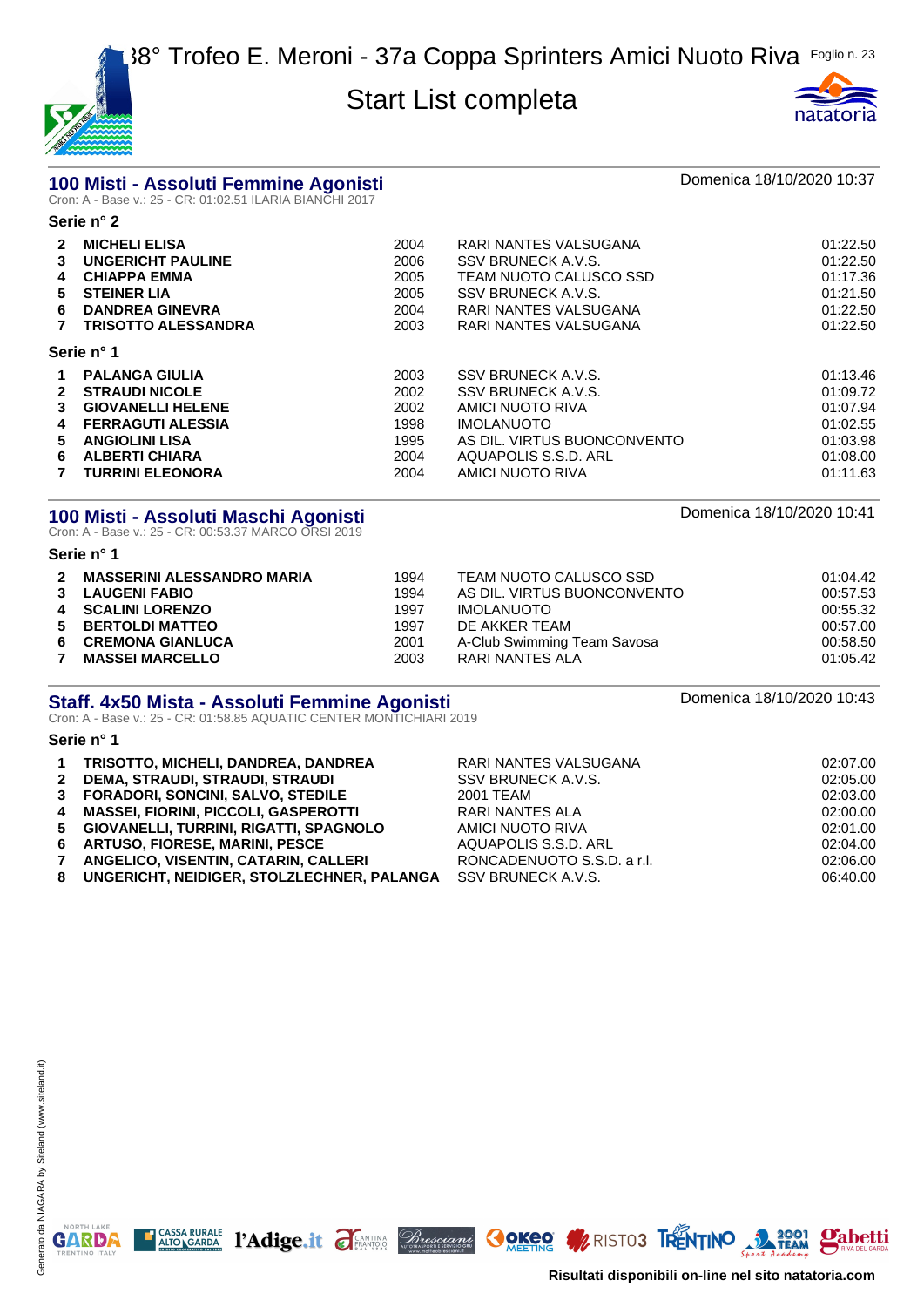| WAN OF OWNER |  |
|--------------|--|
|              |  |



|                                                                                                            | Staff. 4x50 Mista - Assoluti Maschi Agonisti<br>Cron: A - Base v.: 25 - CR: 01:41.84 UISP BOLOGNA 2017                                                                                |                                                      |                                                                                                                                                                                                           | Domenica 18/10/2020 10:51                                                        |  |  |
|------------------------------------------------------------------------------------------------------------|---------------------------------------------------------------------------------------------------------------------------------------------------------------------------------------|------------------------------------------------------|-----------------------------------------------------------------------------------------------------------------------------------------------------------------------------------------------------------|----------------------------------------------------------------------------------|--|--|
|                                                                                                            | Serie n° 1                                                                                                                                                                            |                                                      |                                                                                                                                                                                                           |                                                                                  |  |  |
| 3<br>4<br>5<br>6                                                                                           | GUARNATI, RISATTI, MAROCCHI, BOLOGNANI<br>PONTAROLLO, BALDIN, BORTIGNON, LANZARINI<br>PINTARELLI, SERRA, ZOMER, CAVALIERE<br>FASAN, SCOMPARIN, BONOTTO, MALFI                         |                                                      | <b>AMICI NUOTO RIVA</b><br>AQUAPOLIS S.S.D. ARL<br>2001 TEAM<br>RONCADENUOTO S.S.D. a r.l.                                                                                                                | 01:52.00<br>01:50.00<br>01:51.00<br>01:53.00                                     |  |  |
|                                                                                                            | 800 Stile Libero - Assoluti Femmine Agonisti<br>Cron: A - Base v.: 25 - CR: 08:28.38 DILETTA CARLI 2017                                                                               |                                                      |                                                                                                                                                                                                           | Domenica 18/10/2020 10:54                                                        |  |  |
|                                                                                                            | Serie n° 1                                                                                                                                                                            |                                                      |                                                                                                                                                                                                           |                                                                                  |  |  |
| 1<br>$\mathbf{2}$<br>3<br>4<br>5<br>6<br>7                                                                 | <b>BALBONI DIANA</b><br><b>PIACENTINI GIORGIA ANTONIA</b><br><b>DANDREA SOFIA</b><br><b>BUFFA VALERIE</b><br><b>LUGLI LUDOVICA</b><br><b>MARCON SILVIA</b><br><b>BORTOLOTTI LUCIA</b> | 2004<br>2005<br>2007<br>2002<br>2001<br>2006<br>2007 | FERRARANUOTO A.S.DILETT.<br>AQUAPOLIS S.S.D. ARL<br>RARI NANTES VALSUGANA<br>TEAM NUOTO TRENTO ASD<br>FERRARANUOTO A.S.DILETT.<br><b>BUONCONSIGLIO NUOTO</b><br>AMICI NUOTO RIVA                          | 09:42.60<br>09:34.17<br>09:16.89<br>08:47.79<br>09:14.91<br>09:30.80<br>09:35.85 |  |  |
| 1500 Stile Libero - Assoluti Maschi Agonisti<br>Cron: A - Base v.: 25 - CR: 16:04.96 SAMUELE ZIGLIOLI 2019 |                                                                                                                                                                                       |                                                      | Domenica 18/10/2020 11:05                                                                                                                                                                                 |                                                                                  |  |  |
|                                                                                                            | Serie n° 1                                                                                                                                                                            |                                                      |                                                                                                                                                                                                           |                                                                                  |  |  |
| 3<br>4<br>5<br>6                                                                                           | <b>NUGHES LORENZO</b><br><b>CASAGRANDA LUCA</b><br><b>CAPPELLARI PIETRO</b><br><b>STEFANI ANDREA</b>                                                                                  | 2004<br>2000<br>2005<br>2002                         | FERRARANUOTO A.S.DILETT.<br><b>BUONCONSIGLIO NUOTO</b><br>AQUAPOLIS S.S.D. ARL<br>RARI NANTES VALSUGANA                                                                                                   | 16:43.83<br>15:56.15<br>16:24.53<br>17:17.59                                     |  |  |
|                                                                                                            | 400 Misti - Assoluti Femmine Agonisti<br>Cron: A - Base v.: 25 - CR: 04:40.16 LUISA TROMBETTI 2017                                                                                    |                                                      |                                                                                                                                                                                                           | Domenica 18/10/2020 15:47                                                        |  |  |
|                                                                                                            | Serie n° 1                                                                                                                                                                            |                                                      |                                                                                                                                                                                                           |                                                                                  |  |  |
| 1<br>$\mathbf{2}$<br>3<br>4<br>5<br>6<br>7                                                                 | <b>PETTINELLA MARINA</b><br><b>KURICKI GIULIA</b><br><b>SORDO GIULIA</b><br><b>ANGIOLINI LISA</b><br><b>LUPERI MARINA</b><br><b>MICHELI ELISA</b><br><b>MOLINARI EMMA</b>             | 1995<br>2005<br>2007<br>1995<br>1999<br>2004<br>2004 | RARI NANTES TRENTO<br><b>BUONCONSIGLIO NUOTO</b><br><b>RARI NANTES TRENTO</b><br>AS DIL. VIRTUS BUONCONVENTO<br>AS DIL. VIRTUS BUONCONVENTO<br><b>RARI NANTES VALSUGANA</b><br><b>BUONCONSIGLIO NUOTO</b> | 06:31.72<br>05:33.11<br>05:15.60<br>04:44.57<br>04:52.95<br>05:32.62<br>05:46.79 |  |  |
|                                                                                                            | 400 Misti - Assoluti Maschi Agonisti<br>Cron: A - Base v.: 25 - CR: 04:36.29 MATTEO FILIPPI 2019<br>Serie n° 1                                                                        |                                                      |                                                                                                                                                                                                           | Domenica 18/10/2020 15:55                                                        |  |  |
| 3<br>4<br>5                                                                                                | <b>STEFANI ANDREA</b><br><b>CREMONA GIANLUCA</b><br><b>MOLINARI MASSIMILIANO</b>                                                                                                      | 2002<br>2001<br>2002                                 | RARI NANTES VALSUGANA<br>A-Club Swimming Team Savosa<br><b>BUONCONSIGLIO NUOTO</b>                                                                                                                        | 05:13.21<br>04:28.50<br>04:44.14                                                 |  |  |

**E CASSA RURALE 1'Adige.it FEATING Bresciant OOKEO WRISTOS TRENTINO 3 2001 Pabetti** 



NORTH LAKE

**Risultati disponibili on-line nel sito natatoria.com**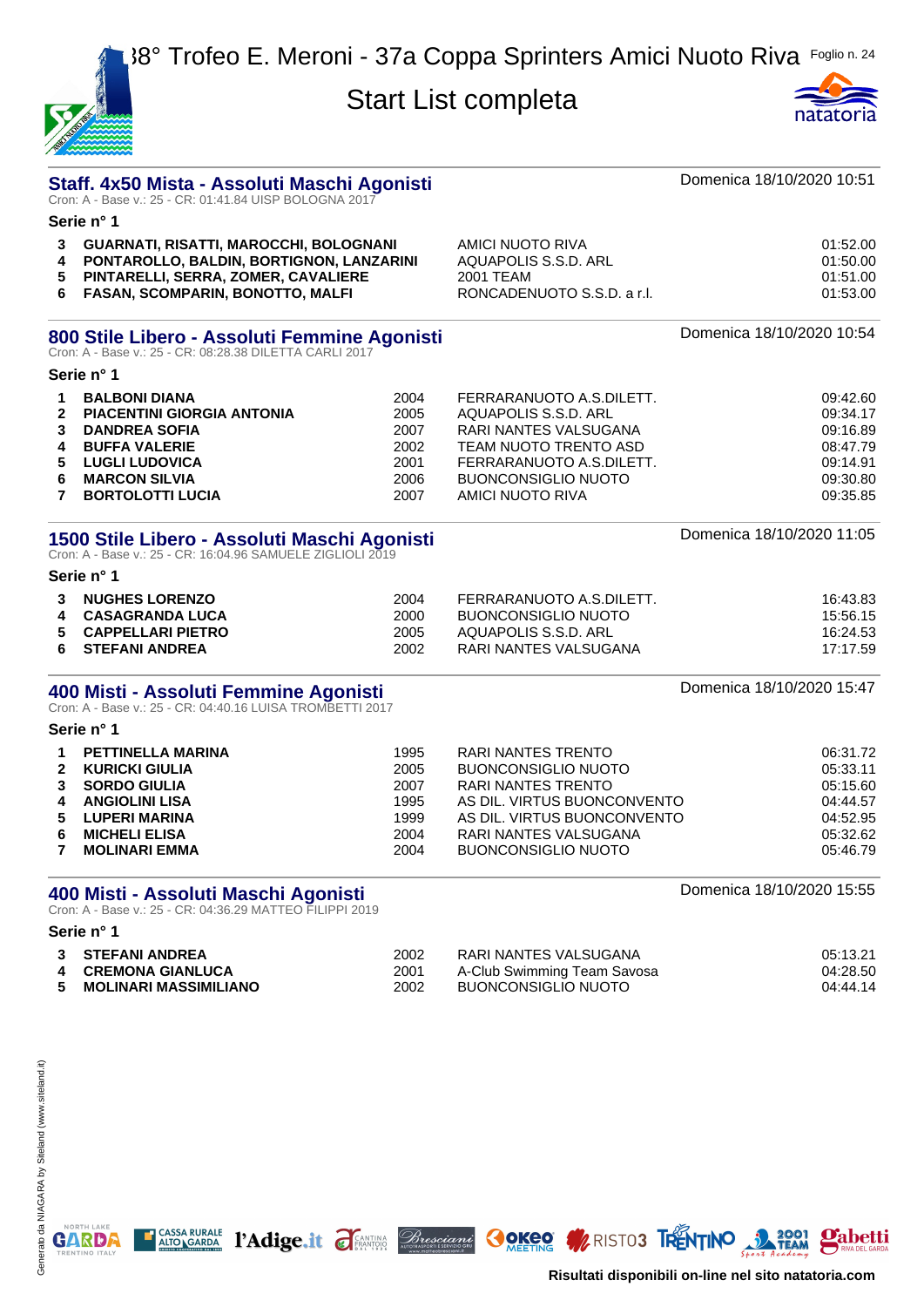



#### **Mistaffetta 4x50 MX - Assoluti** Domenica 18/10/2020 16:01

Cron: A - Base v.: 25 - CR: 01:50.27 NUOTO SPORT LOCARNO 2017

#### **Serie n° 1 FABBRI, CAVALLARO, MANCIN, PAPPI** PORTO VIRO 02:05.00 **PONTAROLLO, PESCE, PONTAROLLO, LANZARINI** AQUAPOLIS S.S.D. ARL 02:02.00 **LAUGENI, BARSOTTI, LUPERI, ANGIOLINI** AS DIL. VIRTUS BUONCONVENTO 02:00.00 **STEFANI, FIORINI, MASSEI, GASPEROTTI** RARI NANTES ALA 02:01.00 **GIOVANELLI, RISATTI, RIGATTI, BOLOGNANI** AMICI NUOTO RIVA 02:03.00 **WIERER, STRAUDI, STRAUDI, UNGERICHT** SSV BRUNECK A.V.S. 03:40.00

#### **100 Dorso - Assoluti Femmine Agonisti 100 Domenica 18/10/2020 16:06**

Cron: A - Base v.: 25 - CR: 01:00.93 LAURA LETRARI 2010

**Serie n° 3**

| 1<br>$\overline{2}$<br>3<br>4<br>5<br>6<br>$\overline{7}$   | <b>MARCOLINI NICOLE</b><br><b>ARMELLINI ANNA</b><br><b>MARCHI ALICE</b><br><b>BRUGNA VALENTINA</b><br>DI STEFANO GAIA<br><b>BUGINI EMMA</b><br><b>PAVAN MICHIELON GIOIA</b>                                   | 2005<br>2006<br>2005<br>2006<br>2003<br>2006<br>2006         | 2001 TEAM<br>AMICI NUOTO RIVA<br>AMICI NUOTO RIVA<br><b>RARI NANTES TRENTO</b><br>TEAM NUOTO CALUSCO SSD<br>TEAM NUOTO CALUSCO SSD<br>RONCADENUOTO S.S.D. a r.l.                                             | 01:31.56<br>01:20.10<br>01:16.30<br>01:15.50<br>01:15.61<br>01:16.32<br>01:22.63             |
|-------------------------------------------------------------|---------------------------------------------------------------------------------------------------------------------------------------------------------------------------------------------------------------|--------------------------------------------------------------|--------------------------------------------------------------------------------------------------------------------------------------------------------------------------------------------------------------|----------------------------------------------------------------------------------------------|
|                                                             | Serie n° 2                                                                                                                                                                                                    |                                                              |                                                                                                                                                                                                              |                                                                                              |
| $\mathbf 1$<br>$\overline{2}$<br>3<br>4<br>5<br>6<br>7<br>8 | <b>ARTUSO SERENA</b><br><b>DALLASERRA ORDONEZ LISA</b><br><b>STEFANI FRANCESCA</b><br><b>MASSEI MILA</b><br><b>MASNOVO LAURA</b><br><b>FURLANI CAMILLA</b><br><b>PONTALTI ARIANNA</b><br><b>MOLINARI EMMA</b> | 2005<br>2006<br>2005<br>2002<br>2004<br>2006<br>2006<br>2004 | AQUAPOLIS S.S.D. ARL<br><b>RARI NANTES ALA</b><br>RARI NANTES TRENTO<br>RARI NANTES ALA<br><b>RARI NANTES TRENTO</b><br><b>RARI NANTES TRENTO</b><br><b>RARI NANTES TRENTO</b><br><b>BUONCONSIGLIO NUOTO</b> | 01:14.69<br>01:13.15<br>01:11.57<br>01:10.40<br>01:11.11<br>01:13.04<br>01:14.59<br>01:14.99 |
|                                                             | Serie n° 1                                                                                                                                                                                                    |                                                              |                                                                                                                                                                                                              |                                                                                              |
| 1<br>$\mathbf{2}$<br>3<br>4<br>5<br>6<br>7                  | <b>TASCA AURORA</b><br><b>DEMA LAURA</b><br><b>FABBRI ELENA</b><br><b>FORADORI MADDALENA</b><br><b>DONINI VALENTINA</b><br><b>URBANETTO VITTORIA</b><br><b>TOTTI ALESSIA</b>                                  | 2005<br>2005<br>2005<br>2004<br>2000<br>2003<br>2002         | AQUAPOLIS S.S.D. ARL<br>SSV BRUNECK A.V.S.<br>PORTO VIRO<br>2001 TEAM<br>TEAM NUOTO TRENTO ASD<br>2001 TEAM<br>DE AKKER TEAM                                                                                 | 01:08.46<br>01:04.69<br>01:03.86<br>01:02.57<br>01:02.77<br>01:04.45<br>01:07.73             |
| 8                                                           | <b>MANARA VALENTINA</b>                                                                                                                                                                                       | 2004                                                         | <b>RARI NANTES TRENTO</b>                                                                                                                                                                                    | 01:08.93                                                                                     |

#### **100 Dorso - Assoluti Maschi Agonisti 100 Domenica 18/10/2020 16:12**

Cron: A - Base v.: 25 - CR: 00:55.38 KRISTIAN KOMLENIC 2014

|   | <b>MASSERINI ALESSANDRO MARIA</b> | 1994 | TEAM NUOTO CALUSCO SSD | 01:03.35 |
|---|-----------------------------------|------|------------------------|----------|
| 4 | <b>WIERER SIMON</b>               | 2003 | SSV BRUNECK A.V.S.     | 01:02.40 |
|   | 5 ROSSI MATTEO                    | 1993 | TEAM NUOTO CALUSCO SSD | 01:02.76 |
|   | 6 AUSTONI DAVID                   | 2003 | TEAM NUOTO CALUSCO SSD | 01:15.24 |

CASSA RURALE PACISC TENTION Bresciani OOKEO WRISTOS TRENTINO

**Mabetti** 



**Serie n° 2**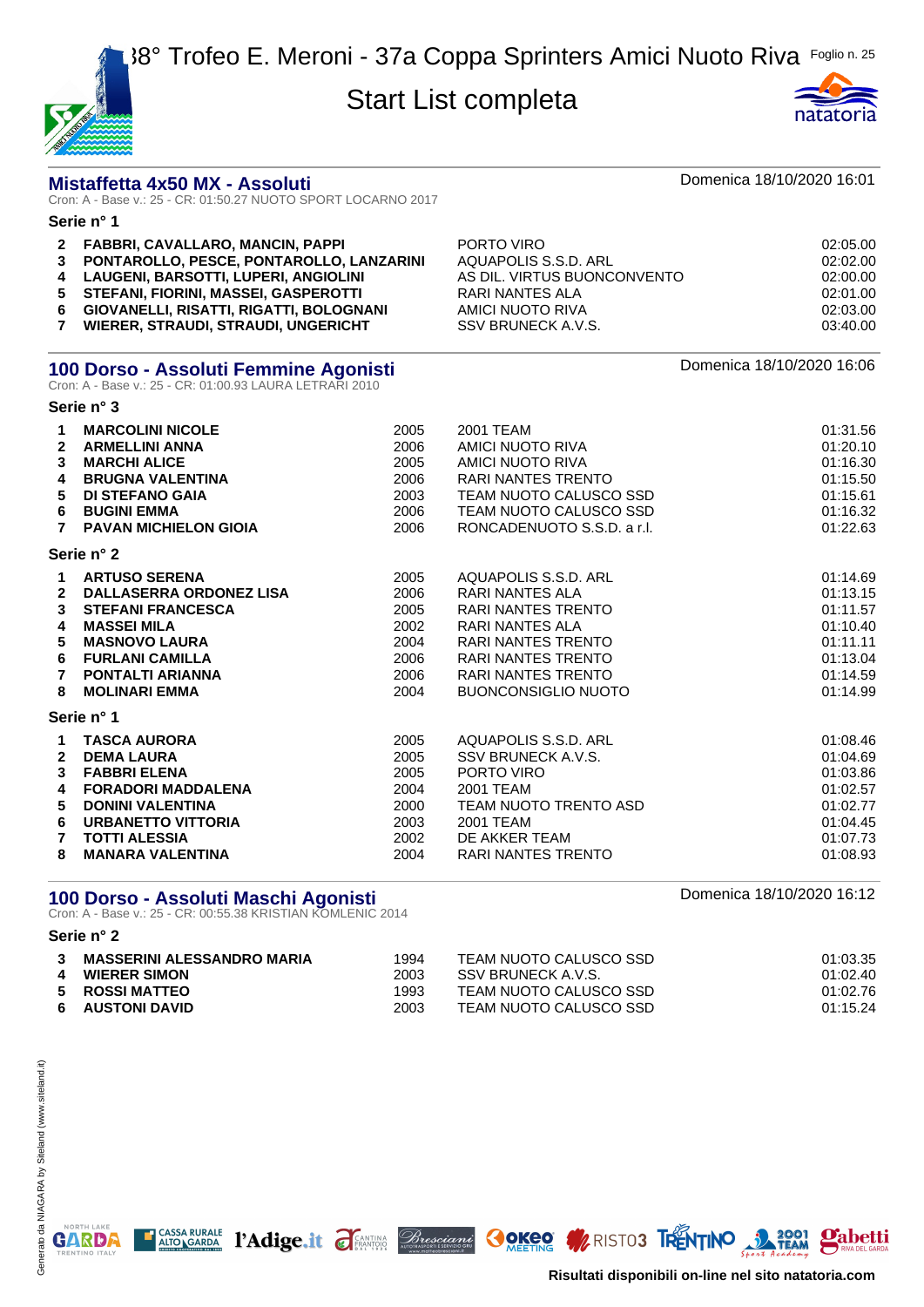| WO NEWS YOU |  |
|-------------|--|
|             |  |
| Serie n°    |  |



| 2 STEFANI ALBERTO   | 2001 | RARI NANTES ALA             | 01:00.99 |
|---------------------|------|-----------------------------|----------|
| 3 PFEIFFER BENJAMIN | 2003 | A-Club Swimming Team Savosa | 00:55.80 |
| 4 LAUGENI FABIO     | 1994 | AS DIL. VIRTUS BUONCONVENTO | 00:52.85 |
| 5 GASPARINI FABIO   | 1999 | G.P. NUOTO MIRA             | 00:55.15 |
| 6 PIGNATON FEDERICO | 2001 | TEAM NUOTO TRENTO ASD       | 00:55.80 |

# **200 Farfalla - Assoluti Femmine Agonisti** and an anno 2000 Domenica 18/10/2020 16:16<br>Cron: A - Base v.: 25 - CR: 02:15.00 ILARIA BIANCHI 2017

| <b>SELIA II</b> |  |
|-----------------|--|
| -----           |  |

**Serie n° 1**

| <b>STEDILE CAMILLA</b>  | 2003 | 2001 TEAM                   | 03:00.00 |
|-------------------------|------|-----------------------------|----------|
| 2 LOMBARDI ELLYSON      | 2003 | DE AKKER TEAM               | 02:24.40 |
| 3 PONTAROLLO ANNA       | 2004 | AQUAPOLIS S.S.D. ARL        | 02:20.90 |
| 4 LUPERI MARINA         | 1999 | AS DIL. VIRTUS BUONCONVENTO | 02:13.23 |
| 5 ZANETTI GIORGIA       | 2001 | TEAM NUOTO TRENTO ASD       | 02:16.46 |
| 6 PICCOLI MARGHERITA    | 2002 | RARI NANTES ALA             | 02:21.16 |
| <b>7 SALVO MICHELLE</b> | 2004 | 2001 TEAM                   | 02:26.38 |

# **200 Farfalla - Assoluti Maschi Agonisti** dhe anns anns anns an Domenica 18/10/2020 16:20<br>Cron: A - Base v.: 25 - CR: 02:01.49 NOE' PONTI 2017

**Serie n° 1 ZOMER CHRISTIAN** 1999 2001 TEAM 02:16.44

| 4 MASSEI MARCELLO | 2003 | RARI NANTES ALA | 02:06.56 |
|-------------------|------|-----------------|----------|
| 5 SITA' RICCARDO  | 2004 | DE AKKER TEAM   | 02:16.37 |
|                   |      |                 |          |

# **100 Stile Libero - Assoluti Femmine Agonisti** and the comment of the Domenica 18/10/2020 16:23<br>Cron: A - Base v.: 25 - CR: 00:56.50 LAURA LETRARI 2010

|                                          | Serie n° 6                                                                                                                                                                      |                                                      |                                                                                                                                                                  |                                                                                  |
|------------------------------------------|---------------------------------------------------------------------------------------------------------------------------------------------------------------------------------|------------------------------------------------------|------------------------------------------------------------------------------------------------------------------------------------------------------------------|----------------------------------------------------------------------------------|
| $\mathbf{2}$<br>3<br>4<br>5<br>6         | <b>BUSARELLO ALICE</b><br><b>DANDREA ELENA</b><br>PETTINELLA MARINA<br><b>PAVAN MICHIELON GIOIA</b><br><b>MARCOLINI NICOLE</b>                                                  | 2006<br>2006<br>1995<br>2006<br>2005                 | RARI NANTES VALSUGANA<br>RARI NANTES VALSUGANA<br>RARI NANTES TRENTO<br>RONCADENUOTO S.S.D. a r.l.<br>2001 TEAM                                                  | 01:18.95<br>01:16.63<br>01:13.70<br>01:15.20<br>01:17.73                         |
|                                          | Serie n° 5                                                                                                                                                                      |                                                      |                                                                                                                                                                  |                                                                                  |
| $\mathbf{2}$<br>3<br>4<br>5<br>6<br>7    | <b>SONCINI SARA</b><br><b>FURLANI CAMILLA</b><br><b>BUGINI EMMA</b><br><b>PONTALTI ARIANNA</b><br><b>TRISOTTO ALESSANDRA</b><br><b>ARMELLINI ANNA</b>                           | 2005<br>2006<br>2006<br>2006<br>2003<br>2006         | 2001 TEAM<br>RARI NANTES TRENTO<br>TEAM NUOTO CALUSCO SSD<br><b>RARI NANTES TRENTO</b><br>RARI NANTES VALSUGANA<br>AMICI NUOTO RIVA                              | 01:08.66<br>01:06.42<br>01:06.12<br>01:06.32<br>01:08.22<br>01:09.19             |
|                                          | Serie n° 4                                                                                                                                                                      |                                                      |                                                                                                                                                                  |                                                                                  |
| 1.<br>$\overline{2}$<br>3<br>4<br>5<br>6 | <b>BRUGNA VALENTINA</b><br><b>UNGERICHT PAULINE</b><br><b>KURICKI GIULIA</b><br><b>CHIAPPA EMMA</b><br><b>GELOSA SOFIA</b><br><b>STEINER LIA</b><br><b>STOLZLECHNER THERESA</b> | 2006<br>2006<br>2005<br>2005<br>2002<br>2005<br>2005 | RARI NANTES TRENTO<br>SSV BRUNECK A.V.S.<br><b>BUONCONSIGLIO NUOTO</b><br>TEAM NUOTO CALUSCO SSD<br>AMICI NUOTO RIVA<br>SSV BRUNECK A.V.S.<br>SSV BRUNECK A.V.S. | 01:05.95<br>01:05.83<br>01:05.43<br>01:04.69<br>01:05.16<br>01:05.78<br>01:05.84 |
| 8                                        | <b>IACOMONI FABIANA</b>                                                                                                                                                         | 2006                                                 | <b>BUONCONSIGLIO NUOTO</b>                                                                                                                                       | 01:05.99                                                                         |

T CASSA RURALE PAdige.it FEANTING *Bresciani* OOKEO MARISTO3 TRENTINO 3 TEAM

NORTH LAKE

**GARDA** 



**Pabetti**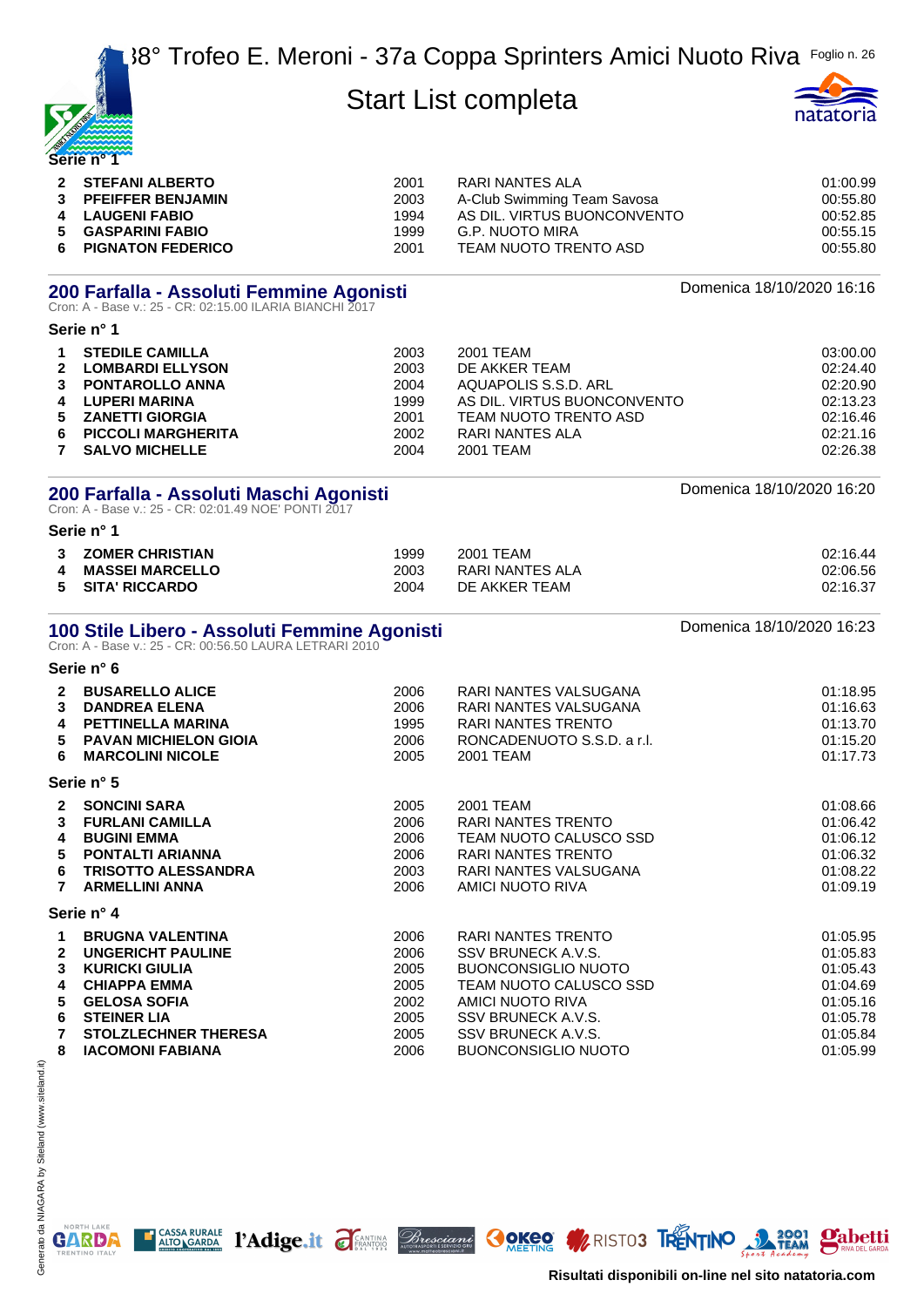



| 1                       | <b>MARCHI ALICE</b>                                                                                 | 2005 | AMICI NUOTO RIVA              | 01:03.98                  |
|-------------------------|-----------------------------------------------------------------------------------------------------|------|-------------------------------|---------------------------|
| $\mathbf{2}$            | <b>MARINI DILETTA</b>                                                                               | 2004 | AQUAPOLIS S.S.D. ARL          | 01:03.36                  |
| 3                       | <b>CIVETTINI ALICE</b>                                                                              | 2006 | <b>AMICI NUOTO RIVA</b>       | 01:02.57                  |
| 4                       | <b>STRAUDI MICHELLE</b>                                                                             | 2002 | SSV BRUNECK A.V.S.            | 01:02.09                  |
| 5                       | <b>TASCA AURORA</b>                                                                                 | 2005 | AQUAPOLIS S.S.D. ARL          | 01:02.21                  |
| 6                       | <b>ZANETTI ELISA</b>                                                                                | 2006 | <b>RARI NANTES TRENTO</b>     | 01:03.23                  |
| $\overline{7}$          | <b>SANMARTINI ASIA</b>                                                                              | 2006 | DE AKKER TEAM                 | 01:03.95                  |
| 8                       | <b>PESCE GIULIANA</b>                                                                               | 2004 | AQUAPOLIS S.S.D. ARL          | 01:04.12                  |
|                         | Serie n° 2                                                                                          |      |                               |                           |
| $\mathbf 1$             | <b>MASNOVO LAURA</b>                                                                                | 2004 | <b>RARI NANTES TRENTO</b>     | 01:01.97                  |
| $\mathbf{2}$            | <b>STEFANI FRANCESCA</b>                                                                            | 2005 | <b>RARI NANTES TRENTO</b>     | 01:00.35                  |
| 3                       | <b>RIGATTI CORNELIA</b>                                                                             | 1993 | <b>AMICI NUOTO RIVA</b>       | 01:00.00                  |
| 4                       | <b>CARESIA GIADA</b>                                                                                | 2004 | TEAM NUOTO TRENTO ASD         | 00:59.54                  |
| 5                       | <b>FOLGHERAITER LISA</b>                                                                            | 2005 | TEAM NUOTO TRENTO ASD         | 00:59.66                  |
| 6                       | <b>DEMA LAURA</b>                                                                                   | 2005 | SSV BRUNECK A.V.S.            | 01:00.06                  |
| $\overline{7}$          | <b>MANARA VALENTINA</b>                                                                             | 2004 | <b>RARI NANTES TRENTO</b>     | 01:01.14                  |
| 8                       | <b>SPAGNOLO ELENA</b>                                                                               | 2000 | AMICI NUOTO RIVA              | 01:02.00                  |
|                         | Serie n° 1                                                                                          |      |                               |                           |
| 1                       | <b>PAZZAGLIA SONIA</b>                                                                              | 2003 | DE AKKER TEAM                 | 00:59.26                  |
| $\mathbf{2}$            | <b>GIOVANELLI HELENE</b>                                                                            | 2002 | <b>AMICI NUOTO RIVA</b>       | 00:57.83                  |
| 3                       | <b>DONINI VALENTINA</b>                                                                             | 2000 | TEAM NUOTO TRENTO ASD         | 00:57.13                  |
| 4                       | <b>ANGIOLINI LISA</b>                                                                               | 1995 | AS DIL. VIRTUS BUONCONVENTO   | 00:56.63                  |
| 5                       | <b>URBANETTO VITTORIA</b>                                                                           | 2003 | 2001 TEAM                     | 00:57.05                  |
| 6                       | <b>ALBERTI CHIARA</b>                                                                               | 2004 | AQUAPOLIS S.S.D. ARL          | 00:57.80                  |
| 7                       | <b>GASPEROTTI FRANCESCA</b>                                                                         | 2003 | <b>RARI NANTES ALA</b>        | 00:59.05                  |
| 8                       | <b>GUSPERTI ALESSANDRA</b>                                                                          | 2006 | <b>TEAM NUOTO TRENTO ASD</b>  | 00:59.52                  |
|                         | 100 Stile Libero - Assoluti Maschi Agonisti<br>Cron: A - Base v.: 25 - CR: 00:47.12 MARCO ORSI 2015 |      |                               | Domenica 18/10/2020 16:33 |
|                         | Serie n° 3                                                                                          |      |                               |                           |
| 3                       | <b>AUSTONI DAVID</b>                                                                                | 2003 | TEAM NUOTO CALUSCO SSD        | 01:01.78                  |
| $\overline{\mathbf{4}}$ | <b>CAVALIERE ANDREA</b>                                                                             | 2004 | 2001 TEAM                     | 01:00.11                  |
| 5                       | <b>ROSATTI GIOVANNI</b>                                                                             | 2003 | <b>BUONCONSIGLIO NUOTO</b>    | 01:00.55                  |
| 6                       | <b>TASCA FRANCESCO</b>                                                                              | 2001 | <b>TEAM NUOTO CALUSCO SSD</b> | 01:10.40                  |

**Serie n° 2**

| $\mathbf{P}$ | <b>VILASI DEMETRIO</b>      | 2004 | DE AKKER TEAM               | 00:58.28 |
|--------------|-----------------------------|------|-----------------------------|----------|
| 3            | <b>BARSOTTI MATTEO</b>      | 1994 | AS DIL. VIRTUS BUONCONVENTO | 00:57.37 |
| 4            | <b>UNGERICHT ADAM</b>       | 2003 | SSV BRUNECK A.V.S.          | 00:56.83 |
| 5.           | <b>SIGNORELLI LUCA</b>      | 2002 | BUONCONSIGLIO NUOTO         | 00:57.31 |
| 6.           | <b>BOLOGNANI STEFANO</b>    | 2000 | AMICI NUOTO RIVA            | 00:58.07 |
|              | Serie n° 1                  |      |                             |          |
|              | <b>LANZARINI ANDREA</b>     | 2004 | AQUAPOLIS S.S.D. ARL        | 00:55.39 |
| $\mathbf{2}$ | <b>PONTAROLLO DAVIDE</b>    | 2003 | AQUAPOLIS S.S.D. ARL        | 00:53.34 |
| 3            | <b>BONVICINI ALESSANDRO</b> | 1998 | 2001 TEAM                   | 00:50.09 |
| 4            | <b>LAUGENI FABIO</b>        | 1994 | AS DIL. VIRTUS BUONCONVENTO | 00:49.85 |
| 5.           | <b>SCALINI LORENZO</b>      | 1997 | <b>IMOLANUOTO</b>           | 00:49.94 |

| <b>5 SCALINI LORENZO</b> | 1997 | <b>IMOLANUOTO</b>      | 00:49.94 |
|--------------------------|------|------------------------|----------|
| 6 RISATTI DAVIDE         | 1999 | AMICI NUOTO RIVA       | 00:52.98 |
| <b>WIERER SIMON</b>      | 2003 | SSV BRUNECK A.V.S.     | 00:55.25 |
| 8 ROSSI MATTEO           | 1993 | TEAM NUOTO CALUSCO SSD | 00:56.47 |
|                          |      |                        |          |

**E CASSA RURALE PAdige.it FEATING Bresciant OOKEO WRISTOS TRENTINO 3 2001 Pabetti**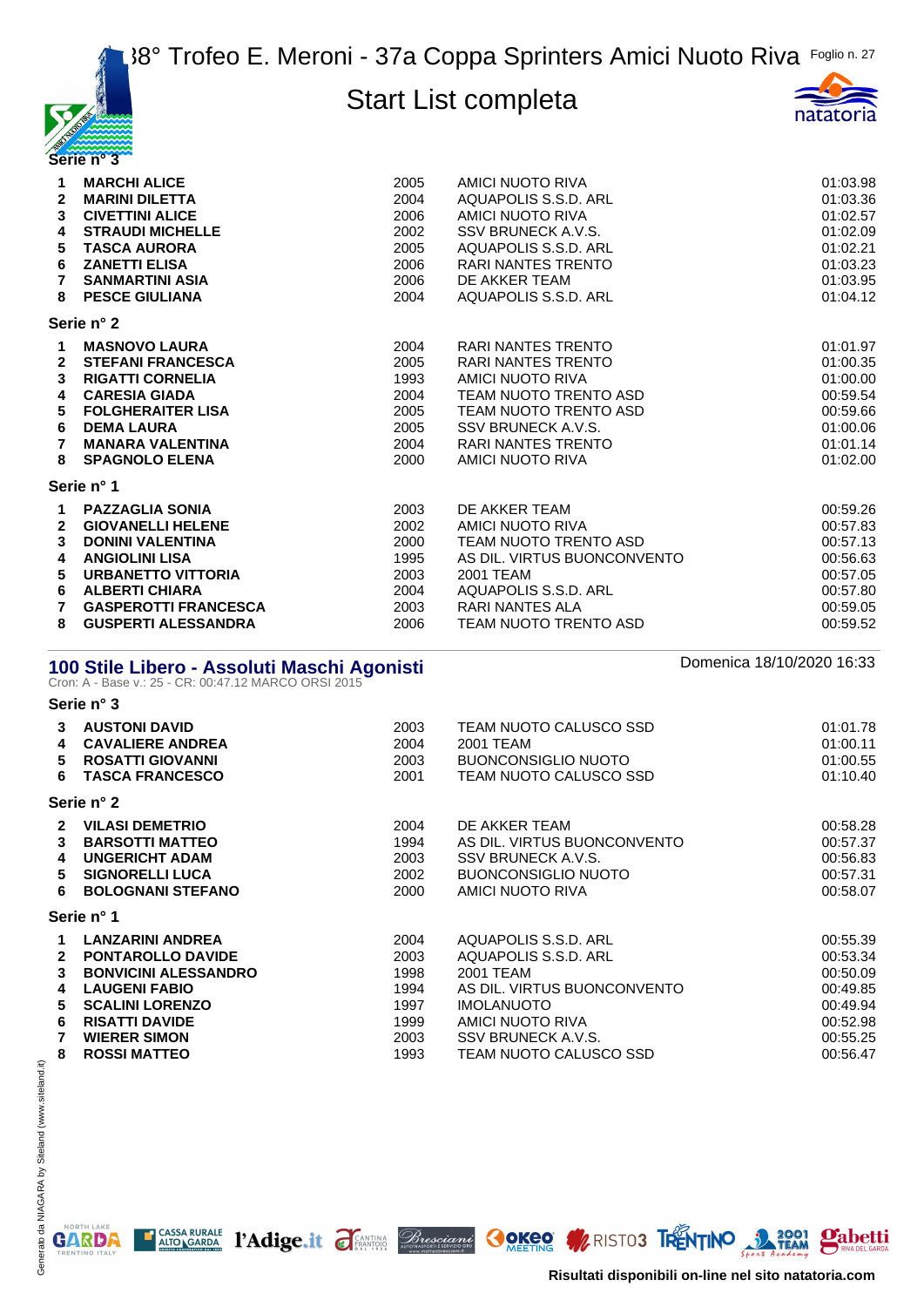

**Serie n° 2**



# **200 Misti - Assoluti Femmine Agonisti** Domenica 18/10/2020 16:39 Cron: A - Base v.: 25 - CR: 02:15.93 LUISA TROMBETTI 2017

| $\boldsymbol{P}$<br>3<br>4<br>5.<br>6. | <b>DALLASERRA ORDONEZ LISA</b><br><b>DANDREA GINEVRA</b><br><b>ZANETTI ELISA</b><br><b>STRAUDI ARIEL</b><br><b>BUGINI EMMA</b> | 2006<br>2004<br>2006<br>2007<br>2006 | RARI NANTES ALA<br>RARI NANTES VALSUGANA<br>RARI NANTES TRENTO<br>SSV BRUNECK A.V.S.<br>TEAM NUOTO CALUSCO SSD | 02:41.87<br>02:39.70<br>02:31.10<br>02:37.44<br>02:41.39 |
|----------------------------------------|--------------------------------------------------------------------------------------------------------------------------------|--------------------------------------|----------------------------------------------------------------------------------------------------------------|----------------------------------------------------------|
|                                        | Serie n° 1                                                                                                                     |                                      |                                                                                                                |                                                          |
|                                        | <b>MANARA VALENTINA</b>                                                                                                        | 2004                                 | RARI NANTES TRENTO                                                                                             | 02:29.81                                                 |
|                                        | <b>FIORINI ELISA</b>                                                                                                           | 2003                                 | RARI NANTES ALA                                                                                                | 02:22.99                                                 |
| 4                                      | <b>ANGIOLINI LISA</b>                                                                                                          | 1995                                 | AS DIL. VIRTUS BUONCONVENTO                                                                                    | 02:15.41                                                 |
| 5.                                     | <b>ZANETTI GIORGIA</b>                                                                                                         | 2001                                 | TEAM NUOTO TRENTO ASD                                                                                          | 02:21.47                                                 |
| 6.                                     | <b>STRAUDI NICOLE</b>                                                                                                          | 2002                                 | SSV BRUNECK A.V.S.                                                                                             | 02:26.20                                                 |

# **200 Misti - Assoluti Maschi Agonisti** Domenica 18/10/2020 16:46 Cron: A - Base v.: 25 - CR: 02:00.46 FABIO SCOZZOLI 2015

#### **Serie n° 1**

**Serie n° 3**

| $\mathbf 1$ | <b>MOLINARI MASSIMILIANO</b> | 2002 | <b>BUONCONSIGLIO NUOTO</b>  | 02:17.98 |
|-------------|------------------------------|------|-----------------------------|----------|
|             | 2 STEFANI ALBERTO            | 2001 | RARI NANTES ALA             | 02:14.00 |
|             | 3 CREMONA GIANLUCA           | 2001 | A-Club Swimming Team Savosa | 02:05.00 |
|             | 4 BERTOLDI MATTEO            | 1997 | DE AKKER TEAM               | 02:02.41 |
|             | 5 LAUGENI FABIO              | 1994 | AS DIL. VIRTUS BUONCONVENTO | 02:04.33 |
|             | 6 BORTIGNON SIMONE           | 2005 | AQUAPOLIS S.S.D. ARL        | 02:11.96 |
|             | 7 SITA' RICCARDO             | 2004 | DE AKKER TEAM               | 02:16.38 |
|             | 8 ANDOLFATTO STEFANO         | 2004 | AQUAPOLIS S.S.D. ARL        | 02:21.57 |

# **50 Farfalla - Assoluti Femmine Agonisti** and the comment of the Domenica 18/10/2020 16:49<br>Cron: A - Base v.: 25 - CR: 00:27.23 LUCIA MARTELLI 2013

|              | <b>TRISOTTO ALESSANDRA</b>  | 2003 | RARI NANTES VALSUGANA  | 00:34.65 |
|--------------|-----------------------------|------|------------------------|----------|
| $\mathbf{2}$ | <b>STOLZLECHNER THERESA</b> | 2005 | SSV BRUNECK A.V.S.     | 00:33.50 |
| 3            | <b>STEDILE CAMILLA</b>      | 2003 | 2001 TEAM              | 00:32.92 |
| 4            | <b>MARCHI ALICE</b>         | 2005 | AMICI NUOTO RIVA       | 00:32.69 |
| 5.           | <b>GELOSA SOFIA</b>         | 2002 | AMICI NUOTO RIVA       | 00:32.82 |
| 6            | <b>UNGERICHT PAULINE</b>    | 2006 | SSV BRUNECK A.V.S.     | 00:33.28 |
| 7            | <b>CHIAPPA EMMA</b>         | 2005 | TEAM NUOTO CALUSCO SSD | 00:33.65 |
|              | Serie n° 2                  |      |                        |          |
| 1            | <b>DANDREA GINEVRA</b>      | 2004 | RARI NANTES VALSUGANA  | 00:32.35 |
| $\mathbf{2}$ | <b>SCAZZIOTA ELEONORA</b>   | 2005 | RARI NANTES ALA        | 00:31.85 |
| 3            | <b>FOLGHERAITER LISA</b>    | 2005 | TEAM NUOTO TRENTO ASD  | 00:30.97 |
| 4            | <b>PONTAROLLO ANNA</b>      | 2004 | AQUAPOLIS S.S.D. ARL   | 00:30.10 |
| 5.           | <b>PICCOLI MARGHERITA</b>   | 2002 | RARI NANTES ALA        | 00:30.55 |
| 6            | <b>TURRINI ELEONORA</b>     | 2004 | AMICI NUOTO RIVA       | 00:31.01 |
|              | <b>CIVETTINI ALICE</b>      | 2006 | AMICI NUOTO RIVA       | 00:32.14 |
| 8            | <b>PALANGA GIULIA</b>       | 2003 | SSV BRUNECK A.V.S.     | 00:32.37 |

CASSA RURALE PAdige.it FEANTING *Bresciani* OOKeo WRISTO3 TRENTINO 22001 Pabetti

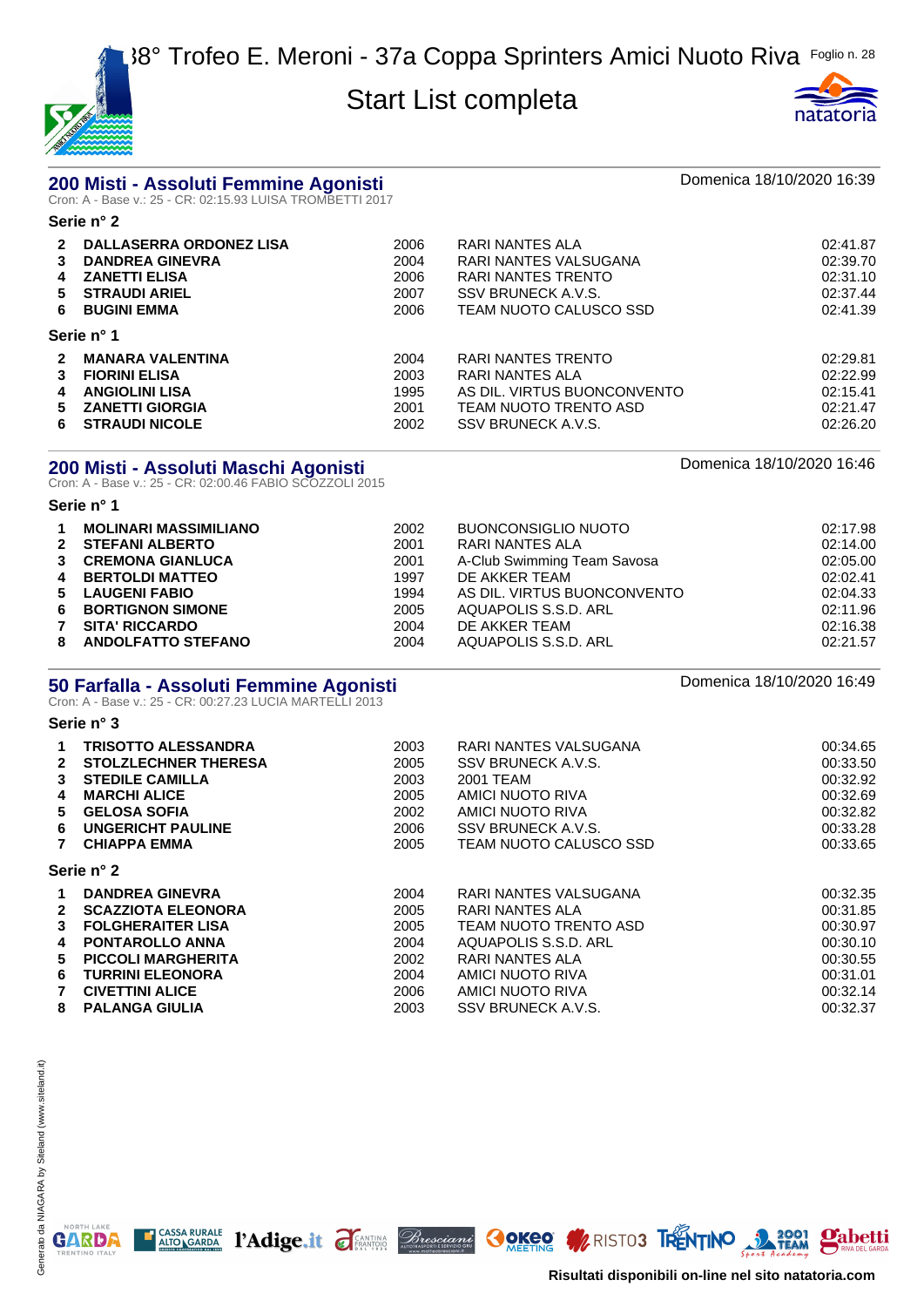



| $\mathbf 1$<br>$2^{\circ}$<br>3 | <b>FORADORI MADDALENA</b><br><b>SPAGNOLO ELENA</b><br><b>GIOVANELLI HELENE</b><br>4 ZANETTI GIORGIA<br>5 LUPERI MARINA | 2004<br>2000<br>2002<br>2001<br>1999 | 2001 TEAM<br>AMICI NUOTO RIVA<br>AMICI NUOTO RIVA<br>TEAM NUOTO TRENTO ASD<br>AS DIL. VIRTUS BUONCONVENTO | 00:29.79<br>00:29.23<br>00:28.73<br>00:28.02<br>00:28.65 |
|---------------------------------|------------------------------------------------------------------------------------------------------------------------|--------------------------------------|-----------------------------------------------------------------------------------------------------------|----------------------------------------------------------|
| 6.<br>7                         | <b>LOMBARDI ELLYSON</b><br><b>PAZZAGLIA SONIA</b>                                                                      | 2003<br>2003                         | DE AKKER TEAM<br>DE AKKER TEAM                                                                            | 00:29.04<br>00:29.61                                     |
| 8                               | <b>SALVO MICHELLE</b>                                                                                                  | 2004                                 | 2001 TEAM                                                                                                 | 00:30.04                                                 |

# **50 Farfalla - Assoluti Maschi Agonisti** and anno 1992 and anno 2010 Domenica 18/10/2020 16:53<br>Cron: A - Base v.: 25 - CR: 00:23.20 MARCO ORSI 2018

|    | Serie n° 2                        |      |                             |          |
|----|-----------------------------------|------|-----------------------------|----------|
|    | <b>ROSSI MATTEO</b>               | 1993 | TEAM NUOTO CALUSCO SSD      | 00:36.00 |
| 2  | <b>TASCA FRANCESCO</b>            | 2001 | TEAM NUOTO CALUSCO SSD      | 00:36.00 |
| 3  | <b>MASSERINI ALESSANDRO MARIA</b> | 1994 | TEAM NUOTO CALUSCO SSD      | 00:29.89 |
| 4  | <b>VILASI DEMETRIO</b>            | 2004 | DE AKKER TEAM               | 00:27.79 |
| 5. | <b>ZOMER CHRISTIAN</b>            | 1999 | 2001 TEAM                   | 00:28.75 |
| 6  | <b>AUSTONI DAVID</b>              | 2003 | TEAM NUOTO CALUSCO SSD      | 00:36.00 |
|    | <b>MARTELLI LUCA</b>              | 1997 | <b>IMOLANUOTO</b>           | 00:36.00 |
|    | Serie n° 1                        |      |                             |          |
|    | <b>MASSEI MARCELLO</b>            | 2003 | RARI NANTES ALA             | 00:27.22 |
|    | <b>BERTOLDI MATTEO</b>            | 1997 | DE AKKER TEAM               | 00:24.93 |
| 3  | <b>GUSPERTI MATTEO</b>            | 2003 | TEAM NUOTO TRENTO ASD       | 00:24.78 |
| 4  | <b>TODESCO LUCA</b>               | 1998 | <b>IMOLANUOTO</b>           | 00:23.65 |
| 5. | <b>LAUGENI FABIO</b>              | 1994 | AS DIL. VIRTUS BUONCONVENTO | 00:24.01 |
| 6  | <b>BONVICINI ALESSANDRO</b>       | 1998 | 2001 TEAM                   | 00:24.82 |
|    | <b>RISATTI DAVIDE</b>             | 1999 | AMICI NUOTO RIVA            | 00:27.00 |
| 8  | <b>SIGNORELLI LUCA</b>            | 2002 | <b>BUONCONSIGLIO NUOTO</b>  | 00:27.74 |

# **50 Rana - Assoluti Femmine Agonisti** and an announce the communication of the S56 contract 18/10/2020 16:56 contra<br>Cron: A - Base v.: 25 - CR: 00:31.23 MARTINA CARRARO 2017

NOTE: miglior prestazione Cav. Ignazio De Zuani

#### **Serie n° 3**

| $\mathbf{2}$   | <b>DI STEFANO GAIA</b>     | 2003 | TEAM NUOTO CALUSCO SSD      | 00:40.49 |
|----------------|----------------------------|------|-----------------------------|----------|
| 3              | <b>PALANGA GIULIA</b>      | 2003 | SSV BRUNECK A.V.S.          | 00:37.90 |
| 4              | <b>SCAZZIOTA ELEONORA</b>  | 2005 | RARI NANTES ALA             | 00:36.99 |
| 5              | <b>PESCE GIULIANA</b>      | 2004 | AQUAPOLIS S.S.D. ARL        | 00:37.44 |
| 6.             | <b>FURLANI CAMILLA</b>     | 2006 | RARI NANTES TRENTO          | 00:38.91 |
|                | Serie n° 2                 |      |                             |          |
| $\overline{2}$ | <b>DAPOR MATILDE</b>       | 2005 | RARI NANTES ALA             | 00:36.97 |
| $\mathbf{3}$   | <b>SONCINI SARA</b>        | 2005 | 2001 TEAM                   | 00:35.47 |
| 4              | <b>NEIDIGER GAIA</b>       | 2007 | SSV BRUNECK A.V.S.          | 00:35.26 |
| 5              | <b>STRAUDI MICHELLE</b>    | 2002 | SSV BRUNECK A.V.S.          | 00:35.35 |
| 6              | <b>FIORESE SUSANNA</b>     | 2003 | AQUAPOLIS S.S.D. ARL        | 00:36.63 |
|                | Serie n° 1                 |      |                             |          |
| $\mathbf 1$    | <b>TURRINI ELEONORA</b>    | 2004 | AMICI NUOTO RIVA            | 00:34.66 |
| $\mathbf{2}$   | <b>GUSPERTI ALESSANDRA</b> | 2006 | TEAM NUOTO TRENTO ASD       | 00:34.20 |
| 3              | <b>FIORINI ELISA</b>       | 2003 | RARI NANTES ALA             | 00:32.76 |
| 4              | <b>FERRAGUTI ALESSIA</b>   | 1998 | <b>IMOLANUOTO</b>           | 00:31.03 |
| 5              | <b>ANGIOLINI LISA</b>      | 1995 | AS DIL. VIRTUS BUONCONVENTO | 00:31.12 |
| 6              | <b>GIANGIORGI SVEVA</b>    | 2004 | DE AKKER TEAM               | 00:33.03 |
| $\overline{7}$ | <b>STRAUDI ARIEL</b>       | 2007 | SSV BRUNECK A.V.S.          | 00:34.61 |
| 8              | <b>MICHELI ELISA</b>       | 2004 | RARI NANTES VALSUGANA       | 00:35.01 |



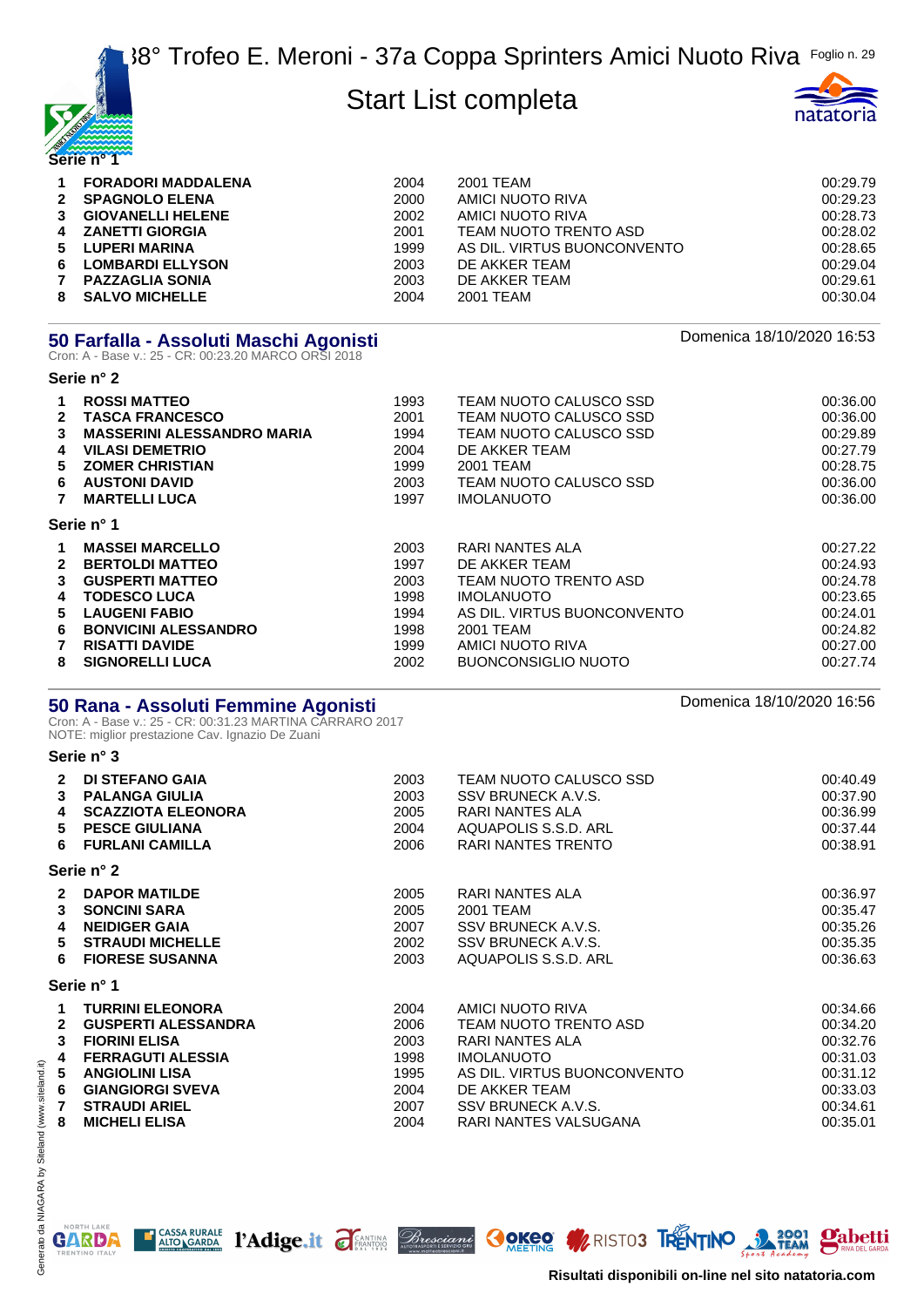

**Serie n° 4**



# **50 Rana - Assoluti Maschi Agonisti** amb anno 1992 ann ann an Domenica 18/10/2020 17:00<br>Cron: A - Base v.: 25 - CR: 00:26.31 FABIO SCOZZOLI 2017

NOTE: miglior prestazione Cav. Ignazio De Zuani

|    | Serie n° 1               |      |                             |          |
|----|--------------------------|------|-----------------------------|----------|
|    | 2 CAVALIERE ANDREA       | 2004 | 2001 TEAM                   | 00:33.47 |
| 3  | <b>RISATTI DAVIDE</b>    | 1999 | AMICI NUOTO RIVA            | 00:30.26 |
| 4  | <b>MARIANI LUIGI</b>     | 2000 | <b>IMOLANUOTO</b>           | 00:28.44 |
|    | 5 BARSOTTI MATTEO        | 1994 | AS DIL. VIRTUS BUONCONVENTO | 00:29.24 |
| 6. | <b>FRATESCHI TOMMASO</b> | 2003 | DE AKKER TEAM               | 00:31.90 |
|    | ROSATTI GIOVANNI         | 2003 | BUONCONSIGLIO NUOTO         | 00:34.00 |

# **200 Stile Libero - Assoluti Femmine Agonisti** and the comment of the Domenica 18/10/2020 17:02<br>Cron: A - Base v.: 25 - CR: 02:02.76 DILETTA CARLI 2017

| $\mathbf{2}$<br>3<br>4<br>5<br>6                                        | <b>BUSARELLO ALICE</b><br><b>KRALER NELLYS</b><br><b>STOLZLECHNER THERESA</b><br><b>STEINER LIA</b><br><b>DANDREA ELENA</b>                                                                                        | 2006<br>2007<br>2005<br>2005<br>2006                         | RARI NANTES VALSUGANA<br>SSV BRUNECK A.V.S.<br>SSV BRUNECK A.V.S.<br>SSV BRUNECK A.V.S.<br>RARI NANTES VALSUGANA                                                                                | 02:51.29<br>02:27.11<br>02:22.18<br>02:22.87<br>02:50.29                                     |
|-------------------------------------------------------------------------|--------------------------------------------------------------------------------------------------------------------------------------------------------------------------------------------------------------------|--------------------------------------------------------------|-------------------------------------------------------------------------------------------------------------------------------------------------------------------------------------------------|----------------------------------------------------------------------------------------------|
|                                                                         | Serie n° 3                                                                                                                                                                                                         |                                                              |                                                                                                                                                                                                 |                                                                                              |
| 3<br>4<br>5<br>6<br>$\overline{7}$                                      | 2 PONTALTI ARIANNA<br><b>DANDREA SOFIA</b><br><b>MARCON SILVIA</b><br><b>DAPOR MATILDE</b><br><b>IACOMONI FABIANA</b><br><b>NEIDIGER GAIA</b>                                                                      | 2006<br>2007<br>2006<br>2005<br>2006<br>2007                 | <b>RARI NANTES TRENTO</b><br>RARI NANTES VALSUGANA<br><b>BUONCONSIGLIO NUOTO</b><br><b>RARI NANTES ALA</b><br><b>BUONCONSIGLIO NUOTO</b><br>SSV BRUNECK A.V.S.                                  | 02:21.69<br>02:20.14<br>02:16.67<br>02:19.76<br>02:21.11<br>02:22.09                         |
|                                                                         | Serie n° 2                                                                                                                                                                                                         |                                                              |                                                                                                                                                                                                 |                                                                                              |
| $\mathbf{1}$<br>$\mathbf{2}$<br>3<br>4<br>5<br>6<br>$\overline{7}$<br>8 | <b>PIACENTINI GIORGIA ANTONIA</b><br><b>ZANETTI ELISA</b><br><b>LEONARDI MARGHERITA</b><br><b>CARESIA GIADA</b><br><b>TOTTI ALESSIA</b><br><b>MARINI DILETTA</b><br><b>MASNOVO LAURA</b><br><b>SANMARTINI ASIA</b> | 2005<br>2006<br>2004<br>2004<br>2002<br>2004<br>2004<br>2006 | AQUAPOLIS S.S.D. ARL<br><b>RARI NANTES TRENTO</b><br><b>BUONCONSIGLIO NUOTO</b><br>TEAM NUOTO TRENTO ASD<br>DE AKKER TEAM<br>AQUAPOLIS S.S.D. ARL<br><b>RARI NANTES TRENTO</b><br>DE AKKER TEAM | 02:15.85<br>02:15.10<br>02:12.64<br>02:10.18<br>02:11.68<br>02:13.70<br>02:15.77<br>02:16.11 |
|                                                                         | Serie n° 1                                                                                                                                                                                                         |                                                              |                                                                                                                                                                                                 |                                                                                              |
| $\mathbf 1$<br>$\mathbf{2}$<br>3<br>4<br>5<br>6                         | <b>MANARA VALENTINA</b><br><b>PONTAROLLO ANNA</b><br><b>BUFFA VALERIE</b><br><b>ANGIOLINI LISA</b><br><b>BALDESSARI LETIZIA</b><br><b>GASPEROTTI FRANCESCA</b>                                                     | 2004<br>2004<br>2002<br>1995<br>2003<br>2003                 | <b>RARI NANTES TRENTO</b><br>AQUAPOLIS S.S.D. ARL<br>TEAM NUOTO TRENTO ASD<br>AS DIL. VIRTUS BUONCONVENTO<br>TEAM NUOTO TRENTO ASD<br><b>RARI NANTES ALA</b>                                    | 02:09.75<br>02:07.61<br>02:05.19<br>02:00.64<br>02:03.82<br>02:05.74                         |
| $\overline{7}$<br>8                                                     | <b>STEFANI FRANCESCA</b><br><b>STRAUDI NICOLE</b>                                                                                                                                                                  | 2005<br>2002                                                 | <b>RARI NANTES TRENTO</b><br>SSV BRUNECK A.V.S.                                                                                                                                                 | 02:08.19<br>02:09.84                                                                         |

T CASSA RURALE PAdige.it FANTING Bresciani OOKEO WRISTOS TRENTINO 3 3001



**Pabetti**